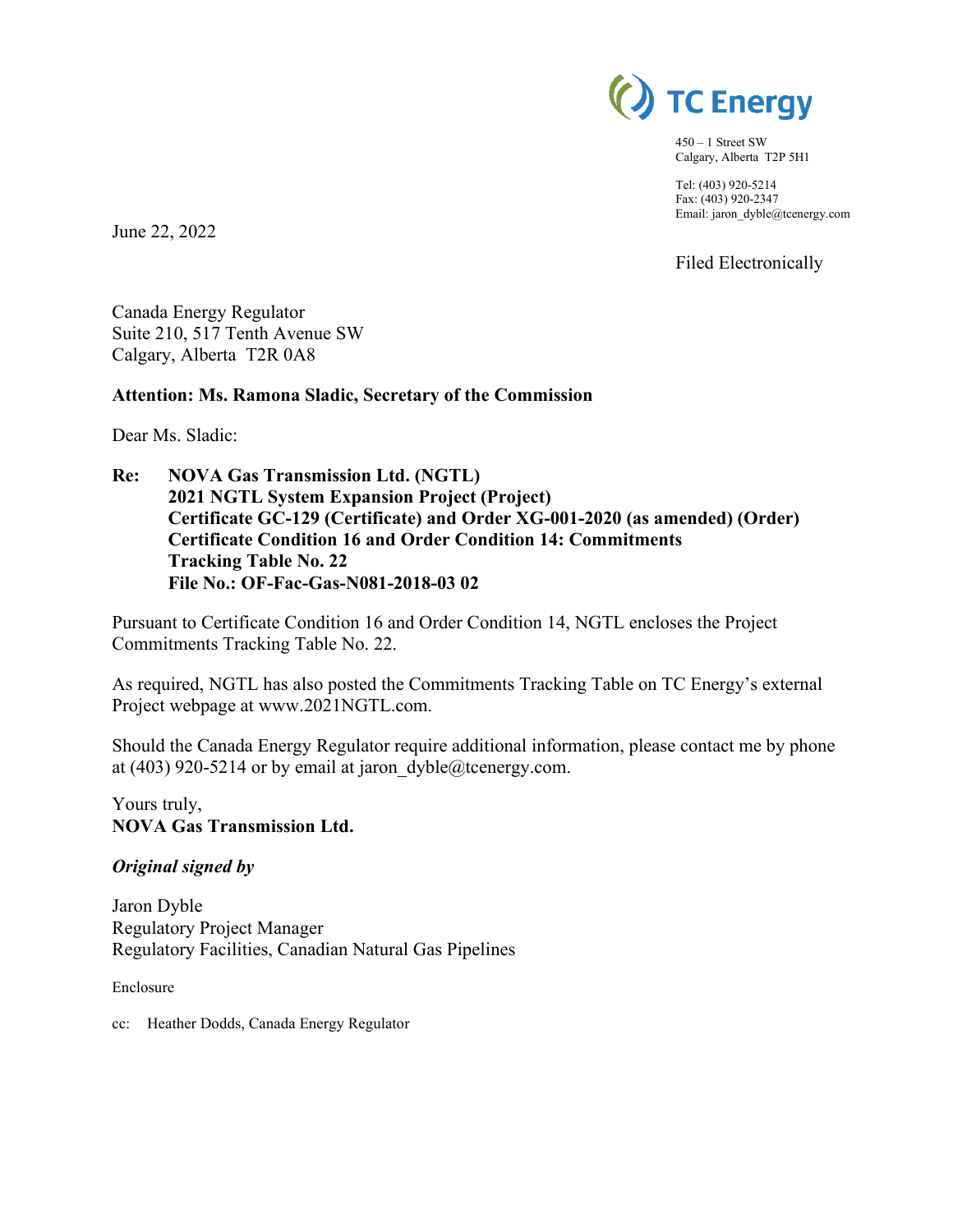### **Table 1: Commitments Tracking Table No. 22 June 2018 to June 2022**

| <b>Commitment</b><br>number | <b>Commitment to</b>                                | Category                                   | <b>Description of Commitment</b>                                                                                                                                                                                                                                                                                                                                                           | <b>Source</b>                 | <b>Document</b><br><b>References</b><br>(Filing ID) | <b>Status</b> | <b>Project Phase</b> | <b>Comments</b>                                                                                                                                                                                                                                                                                                                                                                                                                                                                                                                                | <b>Accountability</b>       |
|-----------------------------|-----------------------------------------------------|--------------------------------------------|--------------------------------------------------------------------------------------------------------------------------------------------------------------------------------------------------------------------------------------------------------------------------------------------------------------------------------------------------------------------------------------------|-------------------------------|-----------------------------------------------------|---------------|----------------------|------------------------------------------------------------------------------------------------------------------------------------------------------------------------------------------------------------------------------------------------------------------------------------------------------------------------------------------------------------------------------------------------------------------------------------------------------------------------------------------------------------------------------------------------|-----------------------------|
|                             | Potentially affected<br>Aboriginal<br>communities   | Aboriginal<br>Engagement<br>Matters        | NGTL will also provide notice to each potentially<br>affected Aboriginal group of the filing of the Section<br>52 application within 72 hours, in accordance with<br>the guidance provided in the NEB Filing Manual.                                                                                                                                                                       | Application<br>Section 13.3.1 | A92619                                              | Complete      | Pre-Construction     | Notifications of the filing of the Application were sent to the<br>potentially affected Aboriginal communities on June 21,<br>2018.                                                                                                                                                                                                                                                                                                                                                                                                            | Indigenous Relations        |
| $\overline{2}$              | Horse Lake First<br>Nation                          | Aboriginal<br>Engagement<br>Matters        | NGTL confirmed its commitment to considering<br>additional information brought forward concerning<br>Horse Lake First Nation TK and land use in the<br>Project area.                                                                                                                                                                                                                       | Application<br>Section 13.3.1 | A92619                                              | Complete      | Pre-Construction     | Final report received November 8, 2017, for the Grande<br>Prairie Mainline Loop No. 2 (Colt Section) and January 25,<br>2018, for the Grande Prairie Mainline Loop No. 3 (Elmworth<br>Section). NGTL reviewed the reports and provided a<br>response to Horse Lake First Nation on June 1, 2018. Final<br>report received October 25, 2018, for the Grande Prairie<br>Mainline Loop No. 2 (Karr, Deep Valley Sections). NGTL<br>reviewed the report and provided a response to Horse Lake<br>First Nation on December 17, 2018.                | Indigenous Relations        |
| $\mathbf{3}$                | <b>Montana First Nation</b>                         | Aboriginal<br>Engagement<br><b>Matters</b> | NGTL committed to continue to provide information<br>about contracting and employment opportunities to<br>Montana First Nation when the information is<br>available.                                                                                                                                                                                                                       | Application<br>Section 13.3.1 | A92619                                              | Ongoing       | Pre-Construction     | Information regarding an employment opportunity with<br>NGTL's consultant for biophysical and heritage field work<br>was provided to Montana First Nation (MFN) on April 16,<br>2018 and April 15, 2020. NGTL also had a call with MFN in<br>May 2020 to gather information on businesses and<br>capacity. NGTL and MFN have had continued discussions<br>regarding contracting and employment opportunities<br>including sourcing opportunities for designated and targeted<br>services and NGTL will continue discussions as<br>appropriate. | <b>Indigenous Relations</b> |
| $\boldsymbol{\Lambda}$      | Nose Creek<br>Community                             | Aboriginal<br>Engagement<br>Matters        | NGTL committed to provide to Nose Creek<br>Community a draft TK Protocol Agreement for the<br>TK study.                                                                                                                                                                                                                                                                                    | Application<br>Section 13.3.1 | A92619                                              | Complete      | Pre-Construction     | NGTL received a signed LOA from Nose Creek Community<br>(NCC) on August 25, 2020 to participate in a site visit on the<br>Grande Prairie Mainline Loop No. 3 (Elmworth Section). On<br>September 17, 2020, NGTL received an email from NCC<br>with a copy of NCC's TK Report.                                                                                                                                                                                                                                                                  | Indigenous Relations        |
| $5\phantom{.0}$             | Siksika Nation                                      | Aboriginal<br>Engagement<br>Matters        | NGTL confirmed its commitment to reasonable<br>capacity funding to support Siksika Nation's<br>participation in Project engagement activities.                                                                                                                                                                                                                                             | Application<br>Section 13.3.1 | A92619                                              | Complete      | Pre-Construction     | NGTL received signed engagement capacity funding<br>agreement from Siksika Nation on April 8, 2019.                                                                                                                                                                                                                                                                                                                                                                                                                                            | Indigenous Relations        |
| 6                           | Asini Wachi<br>Nehivawak<br><b>Traditional Band</b> | Aboriginal<br>Engagement<br>Matters        | NGTL will keep Asini Wachi Nehiyawak Traditional<br>Band informed as information about the<br>archaeology fieldwork becomes available.                                                                                                                                                                                                                                                     | Supplemental<br>Report        | A94516                                              | Complete      | Pre-Construction     | April 24, 2019, NGTL provided a notification regarding a<br>work opportunity that the Wood Group is offering on field<br>studies for the Project, including archaeological work.                                                                                                                                                                                                                                                                                                                                                               | Indigenous Relations        |
| $\overline{7}$              | <b>Driftpile First Nation</b>                       | Aboriginal<br>Engagement<br>Matters        | NGTL remains committed to working with Driftpile<br>First Nation to discuss the proposed budget and<br>tasks associated with it to reach agreement on<br>funding for a Project-specific TK study as well as<br>engagement with NGTL for the Project and<br>requested Driftpile First Nation contact NGTL at<br>their earliest convenience to further discuss the<br>budget and agreements. | Supplemental<br>Report        | A94516                                              | Complete      | Pre-Construction     | NGTL received signed amended TK Protocol from DCN on<br>January 29, 2019 and signed engagement capacity funding<br>agreement on February 19, 2019.                                                                                                                                                                                                                                                                                                                                                                                             | Indigenous Relations        |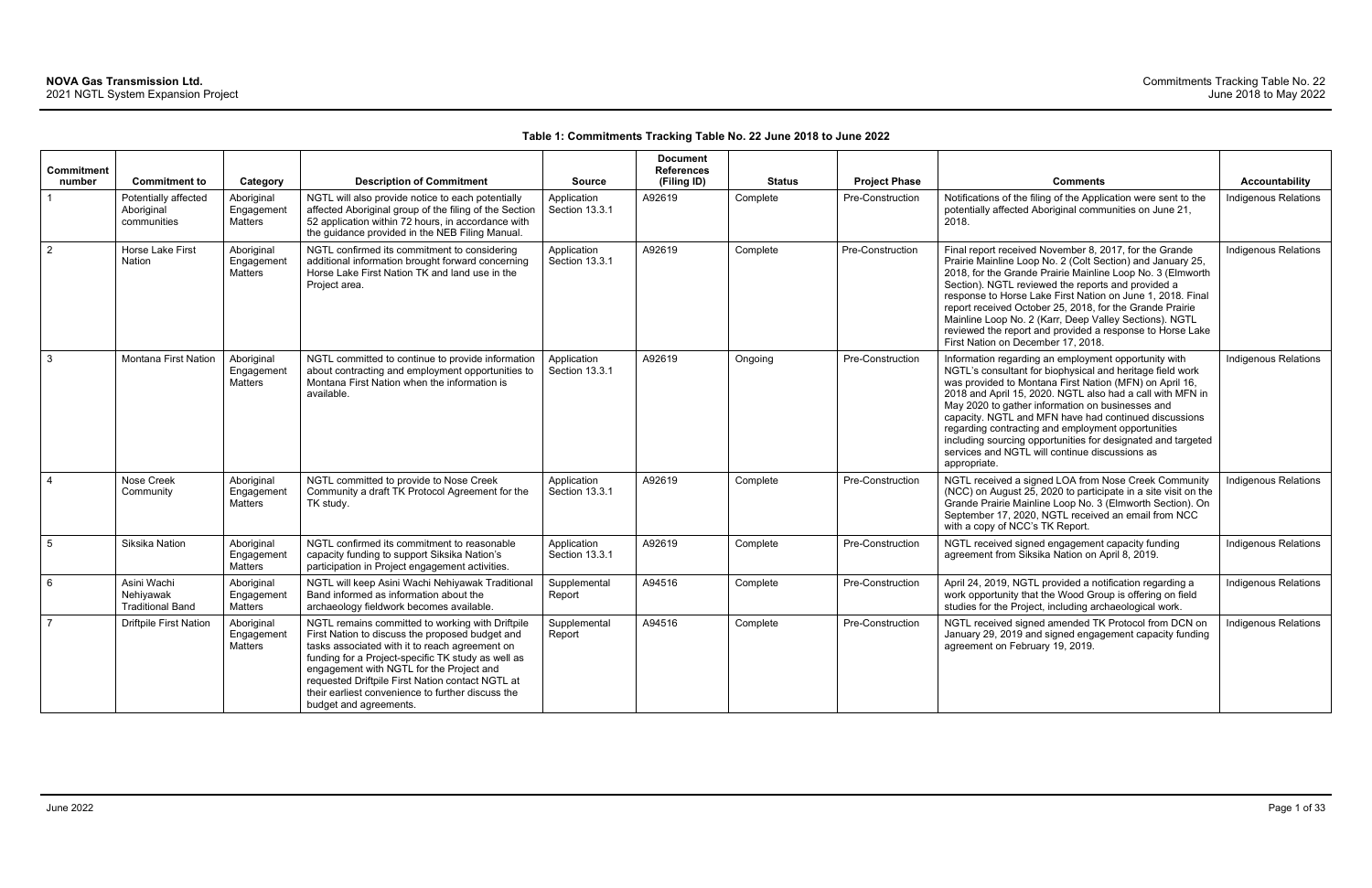| <b>Commitment</b><br>number | <b>Commitment to</b>                | Category                                   | <b>Description of Commitment</b>                                                                                                                                                                                                                                                                                                                                                                        | <b>Source</b>                                          | <b>Document</b><br><b>References</b><br>(Filing ID) | <b>Status</b> | <b>Project Phase</b> | <b>Comments</b>                                                                                                    | <b>Accountability</b>       |
|-----------------------------|-------------------------------------|--------------------------------------------|---------------------------------------------------------------------------------------------------------------------------------------------------------------------------------------------------------------------------------------------------------------------------------------------------------------------------------------------------------------------------------------------------------|--------------------------------------------------------|-----------------------------------------------------|---------------|----------------------|--------------------------------------------------------------------------------------------------------------------|-----------------------------|
| 8                           | Aseniwuche<br><b>Winewak Nation</b> | Aboriginal<br>Engagement<br><b>Matters</b> | NGTL will provide this information (Appendix E,<br>Annex A of the ESA Supplement for Additional<br>Written Evidence Filing: Traditional Knowledge<br>Report - Aboriginal Groups Project-Related Issue<br>Summaries for NGTL's responses and proposed<br>mitigation measures from the Project EPP) to<br>Aseniwuche Winewak Nation and offer to answer<br>any questions or discuss concerns, if any.     | <b>Additional Written</b><br>Evidence (AWE)<br>Section | A96812                                              | Complete      | Pre-Construction     | NGTL reviewed the report and provided responses to<br>Aseniwuche Winewak Nation on December 17, 2018.              | Indigenous Relations        |
| 9                           | East Prairie Métis<br>Settlement    | Aboriginal<br>Engagement<br>Matters        | NGTL will provide this information (Appendix E)<br>Annex A of the ESA Supplement for Additional<br>Written Evidence Filing: Traditional Knowledge<br>Report - Aboriginal Groups Project-Related Issue<br>Summaries for NGTL's responses and proposed<br>mitigation measures from the Project EPP) to<br>East Prairie Métis Settlement and offer to answer<br>any questions or discuss concerns, if any. | <b>Additional Written</b><br>Evidence (AWE)<br>Section | A96812                                              | Complete      | Pre-Construction     | NGTL reviewed the report and provided a response to<br>East Prairie Métis Settlement on December 17, 2018.         | <b>Indigenous Relations</b> |
| 10                          | Gunn Métis Local 55                 | Aboriginal<br>Engagement<br>Matters        | NGTL will provide this information (Appendix E)<br>Annex A of the ESA Supplement for Additional<br>Written Evidence Filing: Traditional Knowledge<br>Report - Aboriginal Groups Project-Related Issue<br>Summaries for NGTL's responses and proposed<br>mitigation measures from the Project EPP) to<br>Gunn Métis Local 55 and offer to answer any<br>questions or discuss concerns, if any.           | <b>Additional Written</b><br>Evidence (AWE)<br>Section | A96812                                              | Complete      | Pre-Construction     | NGTL reviewed the report and provided a response to<br>Gunn Métis Local 55 on December 17, 2018.                   | Indigenous Relations        |
| 11                          | Horse Lake First<br>Nation          | Aboriginal<br>Engagemen<br><b>Matters</b>  | NGTL will provide this information (Appendix E,<br>Annex A of the ESA Supplement for Additional<br>Written Evidence Filing: Traditional Knowledge<br>Report - Aboriginal Groups Project-Related Issue<br>Summaries for NGTL's responses and proposed<br>mitigation measures from the Project EPP) to<br>Horse Lake First Nation and offer to answer any<br>questions or discuss concerns, if any.       | <b>Additional Written</b><br>Evidence (AWE)<br>Section | A96812                                              | Complete      | Pre-Construction     | NGTL reviewed the report and provided a response to<br>Horse Lake First Nation on December 17, 2018.               | Indigenous Relations        |
| 12                          | Paul First Nation                   | Aboriginal<br>Engagemen<br>Matters         | NGTL will provide this information (Appendix E,<br>Annex A of the ESA Supplement for Additional<br>Written Evidence Filing: Traditional Knowledge<br>Report - Aboriginal Groups Project-Related Issue<br>Summaries for NGTL's responses and proposed<br>mitigation measures from the Project EPP) to<br>Paul First Nation and offer to answer any<br>questions or discuss concerns, if any.             | <b>Additional Written</b><br>Evidence (AWE)<br>Section | A96812                                              | Complete      | Pre-Construction     | NGTL reviewed the report and provided a response to<br>Paul First Nation on December 17, 2018.                     | Indigenous Relations        |
| 13                          | Stoney Nakoda<br>Nations            | Aboriginal<br>Engagement<br>Matters        | NGTL will provide this information (Appendix E,<br>Annex A of the ESA Supplement for Additional<br>Written Evidence Filing: Traditional Knowledge<br>Report - Aboriginal Groups Project-Related Issue<br>Summaries for NGTL's responses and proposed<br>mitigation measures from the Project EPP) to<br>Stoney Nakoda Nations and offer to answer any<br>questions or discuss concerns, if any.         | <b>Additional Written</b><br>Evidence (AWE)<br>Section | A96812                                              | Complete      | Pre-Construction     | NGTL reviewed the issues and concerns and provided a<br>response to Stoney Nakoda Nations on December 17,<br>2018. | Indigenous Relations        |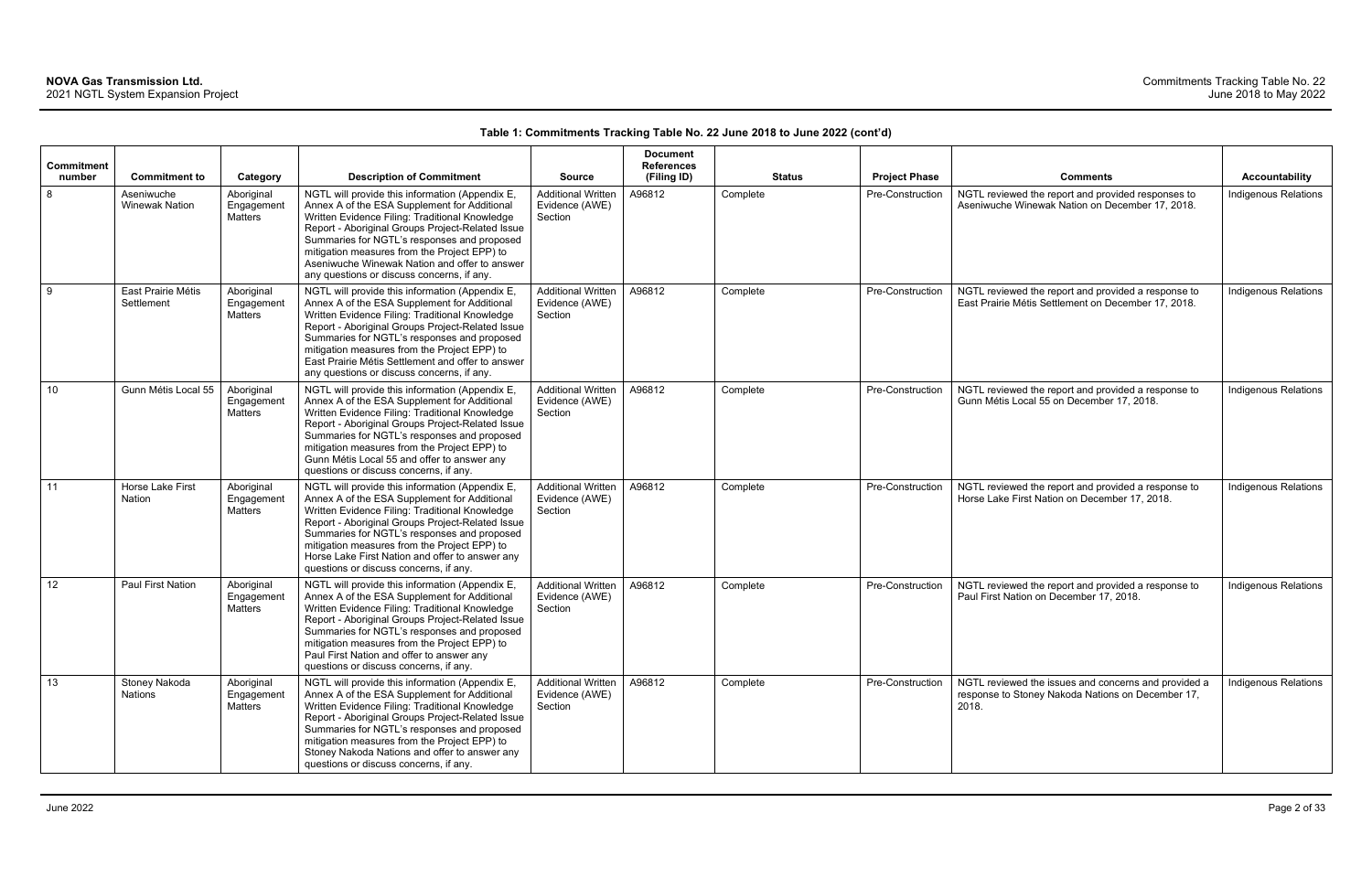| <b>Commitment</b><br>number | <b>Commitment to</b>          | Category                            | <b>Description of Commitment</b>                                                                                                                                                                                                                                                                                                                                                                    | <b>Source</b>                                                 | <b>Document</b><br><b>References</b><br>(Filing ID) | <b>Status</b> | <b>Project Phase</b> | <b>Comments</b>                                                                                                                                                                                                                                                                                                                                                                                                                                                                                                            | <b>Accountability</b>       |
|-----------------------------|-------------------------------|-------------------------------------|-----------------------------------------------------------------------------------------------------------------------------------------------------------------------------------------------------------------------------------------------------------------------------------------------------------------------------------------------------------------------------------------------------|---------------------------------------------------------------|-----------------------------------------------------|---------------|----------------------|----------------------------------------------------------------------------------------------------------------------------------------------------------------------------------------------------------------------------------------------------------------------------------------------------------------------------------------------------------------------------------------------------------------------------------------------------------------------------------------------------------------------------|-----------------------------|
| 14                          | Sturgeon Lake Cree<br>Nation  | Aboriginal<br>Engagement<br>Matters | NGTL will provide this information (Appendix E,<br>Annex A of the ESA Supplement for Additional<br>Written Evidence Filing: Traditional Knowledge<br>Report - Aboriginal Groups Project-Related Issue<br>Summaries for NGTL's responses and proposed<br>mitigation measures from the Project EPP) to<br>Sturgeon Lake Cree Nation and offer to answer<br>any questions or discuss concerns, if any. | <b>Additional Written</b><br>Evidence (AWE)<br>Section        | A96812                                              | Complete      | Pre-Construction     | NGTL reviewed the concerns and provided a response to<br>Sturgeon Lake Cree Nation on December 17, 2018.                                                                                                                                                                                                                                                                                                                                                                                                                   | Indigenous Relations        |
| 15                          | <b>Sunchild First Nation</b>  | Aboriginal<br>Engagemen<br>Matters  | NGTL will provide this information (Appendix E,<br>Annex A of the ESA Supplement for Additional<br>Written Evidence Filing: Traditional Knowledge<br>Report - Aboriginal Groups Project-Related Issue<br>Summaries for NGTL's responses and proposed<br>mitigation measures from the Project EPP) to<br>Sunchild First Nation and offer to answer any<br>questions or discuss concerns, if any.     | <b>Additional Written</b><br>Evidence (AWE)<br>Section        | A96812                                              | Complete      | Pre-Construction     | NGTL reviewed the report and provided a response to<br>Sunchild First Nation on December 17, 2018.                                                                                                                                                                                                                                                                                                                                                                                                                         | <b>Indigenous Relations</b> |
| 16                          | <b>Foothills First Nation</b> | Aboriginal<br>Engagemen<br>Matters  | NGTL stated that it is not in a position to agree to<br>provide separate additional funding to Foothills<br>First Nation however NGTL remains committed<br>to meeting with Foothills First Nation in order to<br>hear and address any issues and concerns<br>related to the proposed Project.                                                                                                       | <b>Additional Written</b><br>Evidence (AWE)<br>Section 6.2.10 | A96812                                              | Complete      | Pre-Construction     | NGTL met with Foothills First Nation (FFN) on<br>December 14, 2018, and a telephone call on July 26,<br>2019. NGTL emailed FFN the mitigation table with<br>NGTL's responses and proposed mitigation measures for<br>the Project-specific issues and concerns identified in the<br>FFN Traditional Land Use Study filed with the NEB for<br>the Project. NGTL noted that if FFN had any questions or<br>wished to meet to discuss the mitigation table in further<br>detail to contact NGTL.                               | <b>Indigenous Relations</b> |
| 17                          | Horse Lake First<br>Nation    | Aboriginal<br>Engagemen<br>Matters  | Should HLFN identify the locations where<br>spraying and herbicide application are of interest<br>to HLFN then NGTL will notify HLFN regarding<br>timing and locations of scheduled spraying and<br>herbicide applications for those locations during<br>construction.                                                                                                                              | HLFN 1.3e                                                     | A98233-9                                            | Planned       | Operations           | To date HLFN has not provided NGTL with any specific<br>locations where spraying or herbicide application are of<br>interest.                                                                                                                                                                                                                                                                                                                                                                                              | Indigenous Relations        |
| 18                          | Horse Lake First<br>Nation    | Aboriginal<br>Engagemen<br>Matters  | NGTL will be developing an Aboriginal<br>Construction Participation Program (ACPP) to<br>provide opportunities for potentially affected<br>Aboriginal groups to develop an understanding<br>of construction and environmental protection<br>activities through observation and discussion of<br>Project construction activities.                                                                    | HLFN 1.3 h) and<br>$HLFN$ 1.4 f)                              | A98233-9                                            | Complete      | Construction         | NGTL contacted all potentially affected Aboriginal groups<br>regarding the ACPP on March 23, 2020, to determine<br>interest in participation and included a questionnaire to<br>gather additional information to inform the development<br>of the ACPP. Discussions related to the ACPP including<br>regarding the potential for participation in the program<br>has continued with potentially affected Aboriginal groups.<br>NGTL has developed the ACPP pursuant to Certificate<br>Condition 12 and Order Condition 10. | Indigenous Relations        |
| 19                          | Samson Cree First<br>Nation   | Aboriginal<br>Engagement<br>Matters | In addition, NGTL will require the Prime<br>Contractors for the Project to provide site-<br>specific orientation where best practices and<br>community engagement expectations are<br>communicated to all personnel.                                                                                                                                                                                | SCN 1.0 a) and<br>b)                                          | A98233-9                                            | Ongoing       | Construction         | Prime Contractor orientations are being provided for<br>workers on section 58 and section 52 activities.                                                                                                                                                                                                                                                                                                                                                                                                                   | Indigenous Relations        |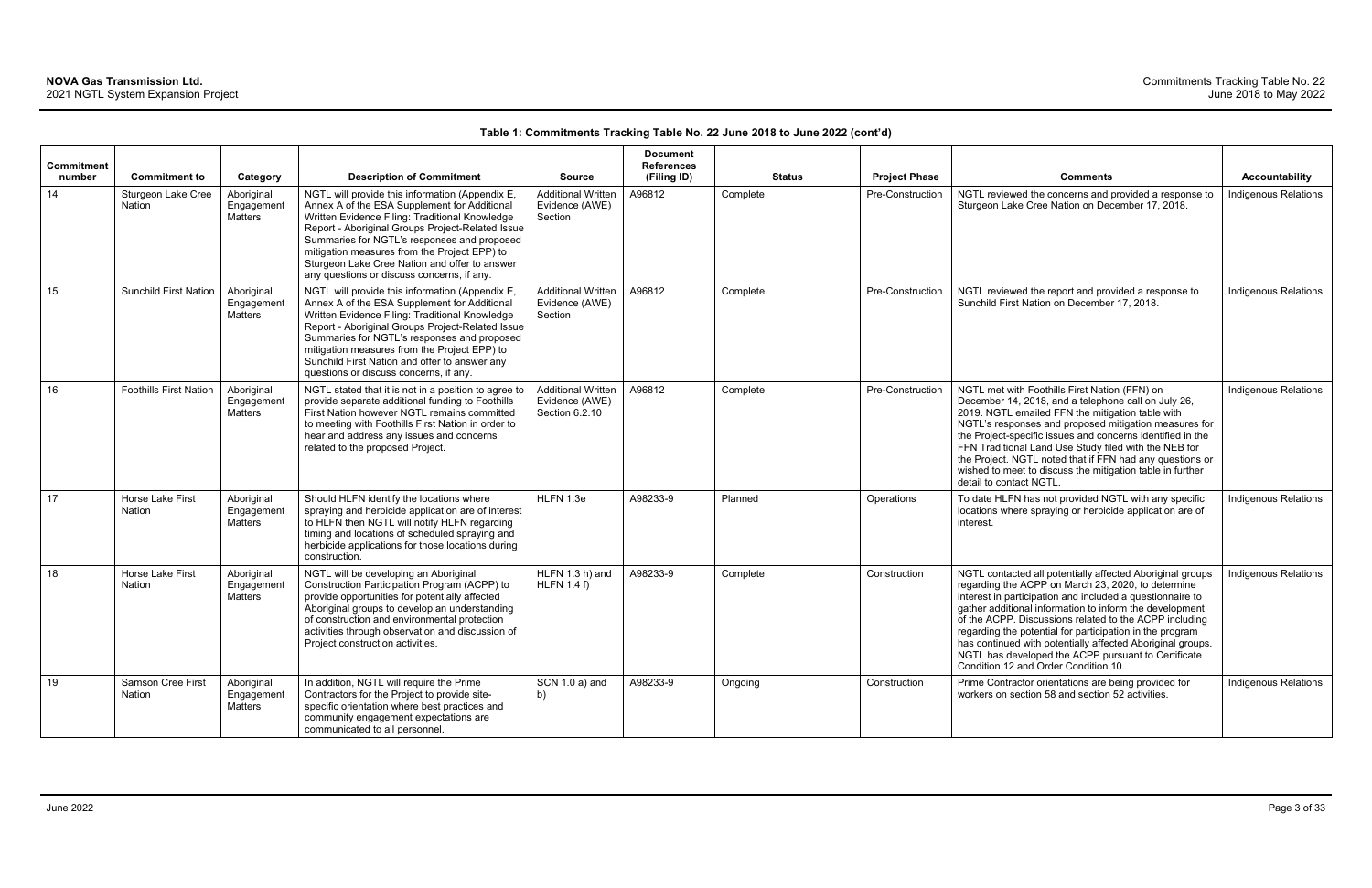| <b>Commitment</b><br>number | <b>Commitment to</b>                | Category                            | <b>Description of Commitment</b>                                                                                                                                                                                                                                                                                                                                                                                                     | <b>Source</b>                                                    | <b>Document</b><br><b>References</b><br>(Filing ID) | <b>Status</b> | <b>Project Phase</b> | <b>Comments</b>                                                                                                                                                                                                                                                                                                                                                                                                                                                                                                                                                                                                                                                                                                                                                       | <b>Accountability</b>       |
|-----------------------------|-------------------------------------|-------------------------------------|--------------------------------------------------------------------------------------------------------------------------------------------------------------------------------------------------------------------------------------------------------------------------------------------------------------------------------------------------------------------------------------------------------------------------------------|------------------------------------------------------------------|-----------------------------------------------------|---------------|----------------------|-----------------------------------------------------------------------------------------------------------------------------------------------------------------------------------------------------------------------------------------------------------------------------------------------------------------------------------------------------------------------------------------------------------------------------------------------------------------------------------------------------------------------------------------------------------------------------------------------------------------------------------------------------------------------------------------------------------------------------------------------------------------------|-----------------------------|
| 20                          | Blood Tribe / DCN /<br>MNA R3 / PKN | Aboriginal<br>Engagement<br>Matters | Should traditional trails be identified through<br>ongoing engagement with potentially affected<br>Aboriginal groups, this information will be<br>considered in Project planning, including the<br>EPP and EAS, as appropriate.                                                                                                                                                                                                      | BT 1.44<br><b>DCN 21</b><br><b>MNA R3 45</b><br><b>PKN 1.44</b>  | A98233-3<br>A98233-5<br>A98233-10<br>A98233-12      | Complete      | Pre-Construction     | No trails were identified through ongoing engagement<br>that required consideration as part of Project planning.                                                                                                                                                                                                                                                                                                                                                                                                                                                                                                                                                                                                                                                      | Indigenous Relations        |
| 21                          | Duncan's First<br>Nation            | Aboriginal<br>Engagement<br>Matters | The findings of Duncan's First Nation's final TK<br>report will be reviewed in the context of the ESA<br>and considered for incorporation into Project<br>planning, as appropriate. NGTL will also provide<br>responses and proposed mitigation measures<br>from the Project EPP in response to their final<br>TK study and will offer to meet with Duncan's<br>First Nation to answer any questions or discuss<br>concerns, if any. | <b>Attachment BT</b><br>$1.41 - 1$                               | A98233-3                                            | Complete      | Pre-Construction     | NGTL reviewed the report and provided a response to<br>Duncan's First Nation on June 19, 2019.                                                                                                                                                                                                                                                                                                                                                                                                                                                                                                                                                                                                                                                                        | <b>Indigenous Relations</b> |
| 22                          | Kelly Lake Cree<br>Nation           | Aboriginal<br>Engagement<br>Matters | The findings of Kelly Lake Cree Nation's TK<br>study will be reviewed in the context of the ESA<br>and considered for incorporation into Project<br>planning, as appropriate. NGTL will also provide<br>responses and proposed mitigation measures<br>from the Project EPP in response to their final<br>TK study and will offer to meet with Kelly Lake<br>Cree Nation to answer any questions or discuss<br>concerns, if any.      | Attachment BT<br>$1.41 - 1$                                      | A98233-3                                            | Complete      | Pre-Construction     | NGTL reviewed the report and provided a response to<br>Kelly Lake Cree Nation on April 16, 2019.                                                                                                                                                                                                                                                                                                                                                                                                                                                                                                                                                                                                                                                                      | <b>Indigenous Relations</b> |
| 23                          | Stoney Nakoda<br>Nations            | Aboriginal<br>Engagement<br>Matters | The findings of Stoney Nakoda Nation's interim<br>TK report will be reviewed in the context of the<br>ESA and considered for incorporation into<br>Project planning, as appropriate. NGTL will also<br>provide responses and proposed mitigation<br>measures from the Project EPP in response to<br>their final TK study and will offer to meet with<br>Stoney Nakoda Nation to answer any questions<br>or discuss concerns, if any. | <b>Attachment BT</b><br>$1.41 - 1$                               | A98233-3                                            | Complete      | Pre-Construction     | NGTL reviewed the report and provided responses to<br>Stoney Nakoda Nations on April 9, 2019.                                                                                                                                                                                                                                                                                                                                                                                                                                                                                                                                                                                                                                                                         | Indigenous Relations        |
| 24                          | <b>ANSN</b>                         | Aboriginal<br>Engagement<br>Matters | NGTL will provide Aboriginal groups with<br>updated schedules and mapping prior to the start<br>of construction to avoid potential conflicts<br>between construction crews and traditional<br>users.                                                                                                                                                                                                                                 | HLFN 1.1d<br>ANSN 2.1 h)<br>HLFN 2.3 c)<br><b>Reply Evidence</b> | A98233-9<br>A98655-2<br>A98655-4<br>C00043-1        | Complete      | Pre-Construction     | On November 9, 2020, NGTL provided Order Condition<br>16 Construction schedules for Section 58 activities<br>(submitted to the CER on November 6, 2020 [C09392-1])<br>to all potentially affected Aboriginal groups, as well as a<br>high-level construction commencement timing update<br>and a link to the Project website for further information<br>and updates. On January 14, 2021, NGTL provided<br>Certificate Condition 18 Construction Schedules for<br>section 52 construction (submitted to the CER on<br>January 11, 2021 [C10858-1]) to all potentially affected<br>Aboriginal groups. NGTL also included the Project fact<br>sheet and associated Project maps as well as links to<br>detailed maps of the Project sections on the Project<br>website. | <b>Indigenous Relations</b> |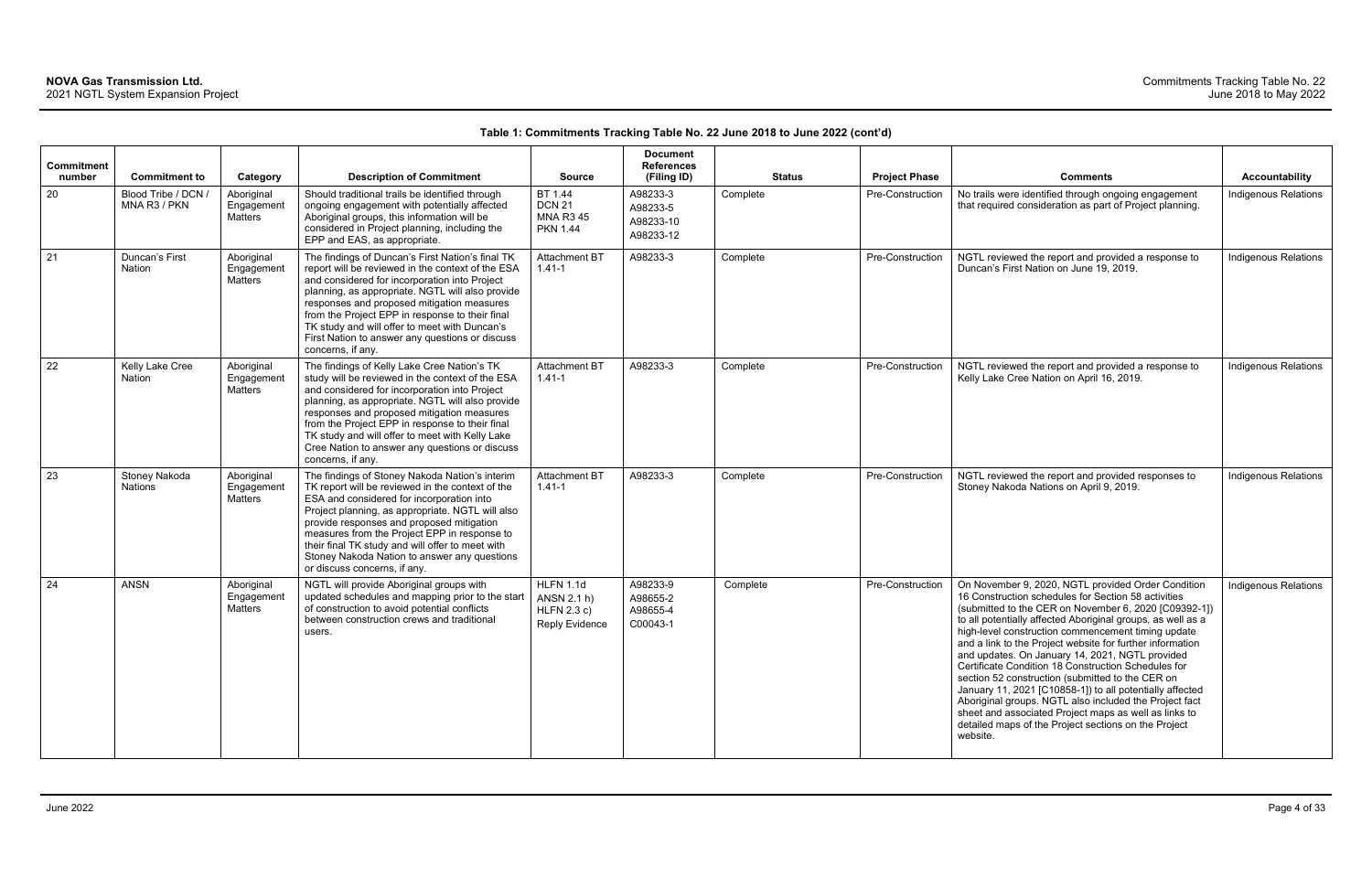| <b>Commitment</b> |                      |                                     |                                                                                                                                                                                                                                                                                                                                                                                                      |               | <b>Document</b><br><b>References</b> |               |                                    |                                                                                                                                                                                                                                                                                                                                                                                                                     |                             |
|-------------------|----------------------|-------------------------------------|------------------------------------------------------------------------------------------------------------------------------------------------------------------------------------------------------------------------------------------------------------------------------------------------------------------------------------------------------------------------------------------------------|---------------|--------------------------------------|---------------|------------------------------------|---------------------------------------------------------------------------------------------------------------------------------------------------------------------------------------------------------------------------------------------------------------------------------------------------------------------------------------------------------------------------------------------------------------------|-----------------------------|
| number            | <b>Commitment to</b> | Category                            | <b>Description of Commitment</b>                                                                                                                                                                                                                                                                                                                                                                     | <b>Source</b> | (Filing ID)                          | <b>Status</b> | <b>Project Phase</b>               | <b>Comments</b>                                                                                                                                                                                                                                                                                                                                                                                                     | <b>Accountability</b>       |
| 25                | <b>HLFN</b>          | Aboriginal<br>Engagemen<br>Matters  | Should cultural and/or ceremonial sites be<br>identified through ongoing engagement with<br>HLFN, this information will be considered in<br>Project planning, including the EPP and EAS, as<br>appropriate.                                                                                                                                                                                          | HLFN 2.1 e)   | A98655-4                             | Complete      | Pre-Construction                   | HLFN has not provided NGTL with any specific locations<br>of cultural and/or ceremonial sites.                                                                                                                                                                                                                                                                                                                      | Indigenous Relations        |
| 26                | <b>ANSN</b>          | Aboriginal<br>Engagement<br>Matters | NGTL will consider relevant input provided by<br>Aboriginal groups during ongoing engagement<br>for the Project throughout the finalization of the<br>CHROMP for the Project.                                                                                                                                                                                                                        | ANSN 2.2 a)   | A98655-2                             | Complete      | Pre-Construction                   | NGTL provided all potentially affected Aboriginal groups<br>notice that NGTL filed a Revised Caribou Habitat<br>Restoration and Offset Measures Plan (CHROMP), which<br>included relevant feedback provided by Aboriginal<br>groups, with the CER, pursuant to Condition 6 of the<br>Certificate on November 12, 2020. The notice contained<br>a link to the revised CHROMP and Filing ID (C09519-1).               | <b>Indigenous Relations</b> |
| 27                | <b>ANSN</b>          | Aboriginal<br>Engagement<br>Matters | NGTL does not have specific coordinated<br>agreements with third parties for scheduling<br>maintenance or clearing activities in the Little<br>Smoky Caribou Range; however, with respect to<br>Project construction, if known, NGTL will work<br>with third parties conducting activities within<br>similar timeframes to coordinate activities in<br>order to minimize disturbance within an area. | ANSN 2.2 e)   | A98655-2                             | Ongoing       | Pre-Construction<br>/ Construction | NGTL completed the majority of clearing within the Little<br>Smoky Caribou Range prior to the beginning of the RAP<br>(i.e., NGTL stopped work within the Range on<br>February 14, 2021). NGTL confirmed that work in the<br>Little Smoky Caribou Range cannot be completed prior to<br>the RAP and submitted the balance of information in<br>support of Condition 23 approval on January 13, 2022<br>$(C17194)$ . | Environment                 |
| 28                | <b>ANSN</b>          | Aboriginal<br>Engagement<br>Matters | Following the receipt of the results of ANSN's TK<br>study, NGTL will also offer to meet and discuss<br>with ANSN the proposed measures to avoid,<br>mitigate or otherwise manage potential effects of<br>the Project and to address or respond to<br>questions or identified concerns.                                                                                                              | ANSN 2.4 a)   | A98655-2                             | Complete      | Pre-Construction                   | NGTL reviewed the report and provided a response to<br>Alexis Nakota Sioux Nation on June 19, 2019.                                                                                                                                                                                                                                                                                                                 | <b>Indigenous Relations</b> |
| 29                | <b>OCFN</b>          | Aboriginal<br>Engagement<br>Matters | Upon receipt, the findings of OCFN's TK study<br>will be considered in Project planning, including<br>the EPP and Environmental Alignment Sheets<br>(EAS) filed prior to construction.                                                                                                                                                                                                               | OCFN 2.4 r)   | A98655-5                             | Complete      | Pre-Construction                   | Inherent and Treaty Rights Assessment Report received<br>by NEB on April 18, 2019. NGTL reviewed the report and<br>provided a response to O'Chiese First Nation on<br>July 22, 2019.<br>NGTL received the final report on April 2, 2020. NGTL                                                                                                                                                                       | <b>Indigenous Relations</b> |
|                   |                      |                                     |                                                                                                                                                                                                                                                                                                                                                                                                      |               |                                      |               |                                    | reviewed the final report and provided a response to<br>O'Chiese First Nation on July 30, 2020.                                                                                                                                                                                                                                                                                                                     |                             |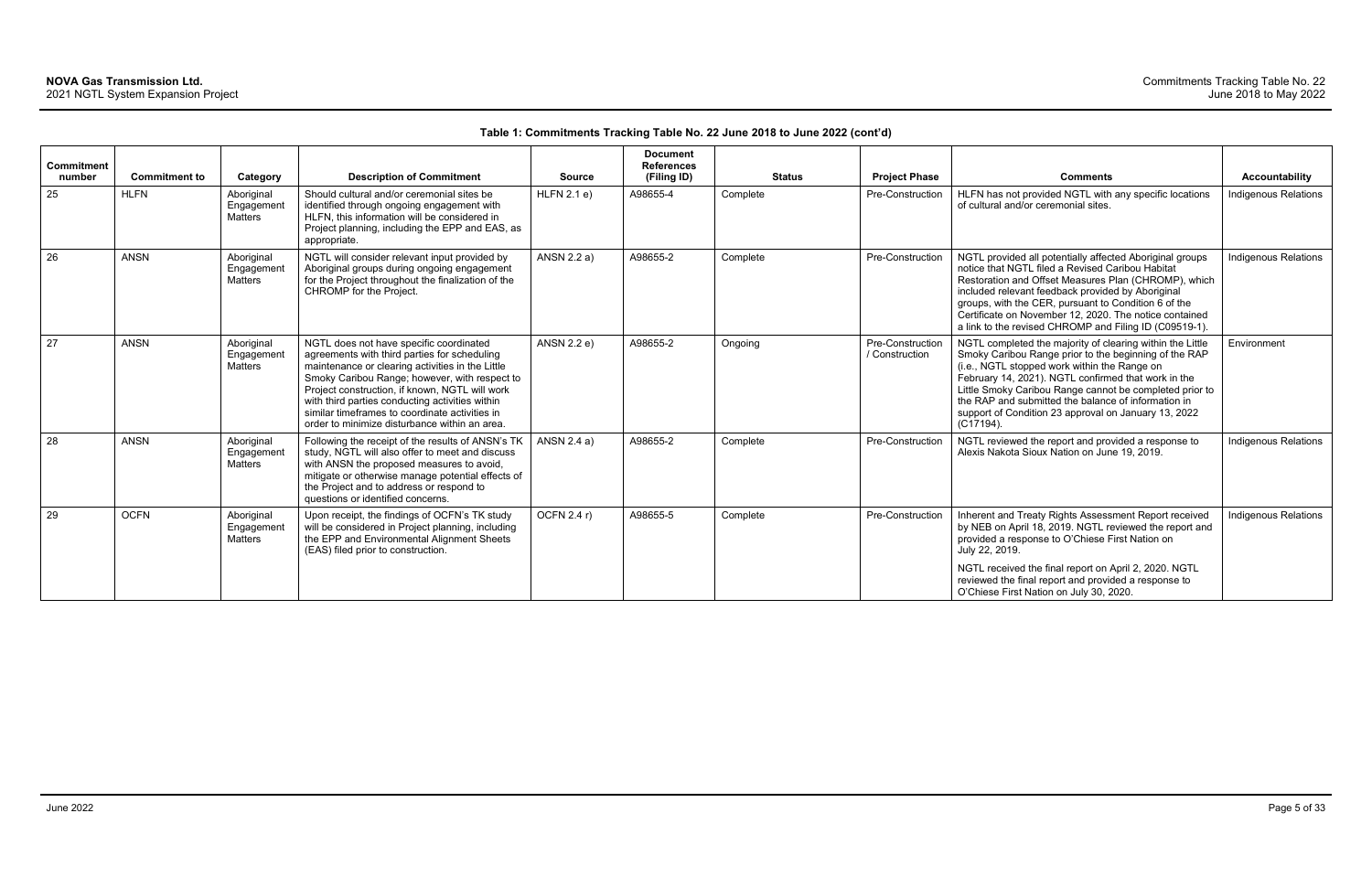| <b>Commitment</b><br>number | <b>Commitment to</b> | Category                            | <b>Description of Commitment</b>                                                                                                                                                                                                                                                                                                                                                                                          | <b>Source</b>         | <b>Document</b><br><b>References</b><br>(Filing ID) |          | <b>Status</b> | <b>Project Phase</b> | <b>Comments</b>                                                                                                                                                                                                                                                                                                                                                                                                                                                                                                                                                                                                                                                                                                                                                                                                                                                                                                                                                                                                                                                                                                                                                                                                 | <b>Accountability</b>       |
|-----------------------------|----------------------|-------------------------------------|---------------------------------------------------------------------------------------------------------------------------------------------------------------------------------------------------------------------------------------------------------------------------------------------------------------------------------------------------------------------------------------------------------------------------|-----------------------|-----------------------------------------------------|----------|---------------|----------------------|-----------------------------------------------------------------------------------------------------------------------------------------------------------------------------------------------------------------------------------------------------------------------------------------------------------------------------------------------------------------------------------------------------------------------------------------------------------------------------------------------------------------------------------------------------------------------------------------------------------------------------------------------------------------------------------------------------------------------------------------------------------------------------------------------------------------------------------------------------------------------------------------------------------------------------------------------------------------------------------------------------------------------------------------------------------------------------------------------------------------------------------------------------------------------------------------------------------------|-----------------------------|
| 30                          | <b>SNN</b>           | Aboriginal<br>Engagement<br>Matters | NGTL will consider inputs shared by SNN during<br>ongoing engagement, if and when they are<br>provided. Also, NGTL is willing to meet with<br>SNN, at SNN's earliest convenience, to gain an<br>understanding of what SNN's specific interests<br>are regarding participation in the emergency<br>response measures regarding the DMRCP.                                                                                  | SNN 2.5 d)            | A98655-6                                            | Ongoing  |               | Pre-Construction     | On February 3, 2020 NGTL offered to provide SNN with a<br>presentation, meeting and/or further information on<br>NGTL's Emergency Management and/or Pipeline Safety<br>as it pertains to the NGTL System and more directly the<br>Project. NGTL noted that if SNN is interested in learning<br>more about NGTL's Emergency Management and<br>Pipeline Safety to contact NGTL directly. NGTL followed<br>up on this offer on June 15, 2020 and August 12, 2020.<br>NGTL had discussions with SNN through the Public<br>Awareness Program in June 2021 about potential<br>participation in an emergency response exercise. NGTL<br>also met with SNN as part of engagement on another<br>NGTL project to continue to discuss emergency response<br>related matters. During a meeting on September 28,<br>2021, NGTL and SNN agreed to jointly develop a<br>documented summary in conjunction with SNN<br>technicians, on actions to take in the event of an<br>emergency associated with an NGTL pipeline.<br>Discussions with SNN are ongoing and will continue<br>through TC Energy's Regional Engagement Leads.<br>NGTL also remains available to discuss matters at a<br>Project-level with SNN if requested. | Indigenous Relations        |
| 31                          | All groups           | Aboriginal<br>Engagement<br>Matters | NGTL confirms that available TK is considered<br>and incorporated into NGTL's orientation<br>materials i.e., cultural awareness training, as<br>appropriate. NGTL is willing to provide a copy of<br>the orientation materials, upon request from a<br>potentially affected Aboriginal group, and any<br>feedback received by NGTL prior to construction<br>will be considered in the finalization of the<br>orientation. | <b>Reply Evidence</b> | C00043-1                                            | Complete |               | Pre-Construction     | GML55 has requested and NGTL agreed to provide<br>GML55 a copy of the cultural awareness training once it<br>is compiled.<br>On January 6, 2021, NGTL emailed GML55 a copy of<br>NGTL's Draft Indigenous Awareness portion of<br>orientation materials for the Project for GML55's<br>information and review as per GML55's previous request.<br>No feedback has been received to date.<br>On February 3, 2021, NGTL emailed KLFN a copy of the<br>Indigenous Awareness portion of NGTL's Cultural<br>Awareness Training for the Project as per KLFN's<br>request during a meeting between NGTL and KLFN on<br>November 19, 2020. KLFN confirmed receipt of the email<br>on February 12, 2021.                                                                                                                                                                                                                                                                                                                                                                                                                                                                                                                  | <b>Indigenous Relations</b> |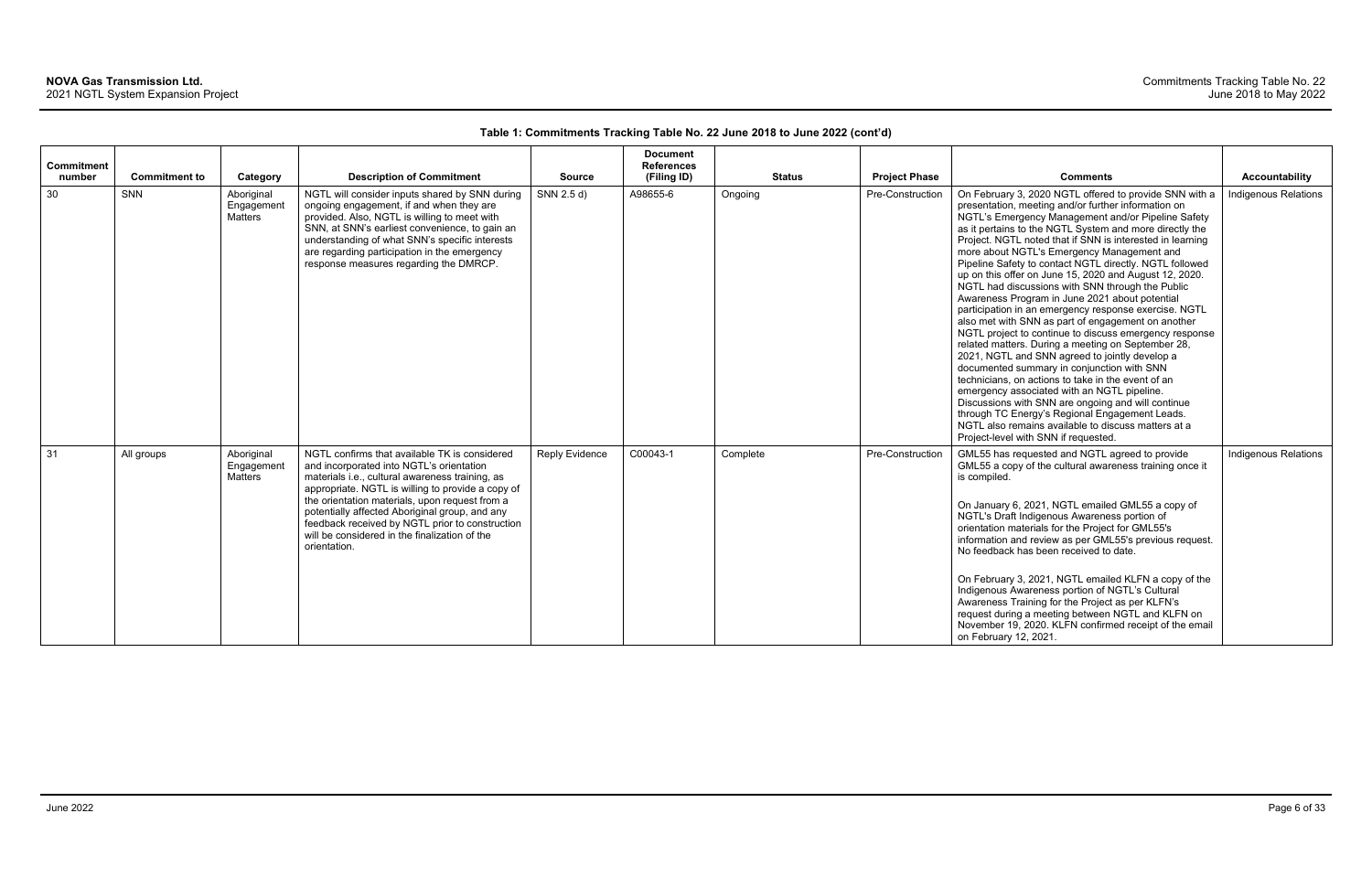| <b>Commitment</b><br>number | <b>Commitment to</b>         | Category                            | <b>Description of Commitment</b>                                                                                                                                                                                                                                                                                                                                                                                                                                         | <b>Source</b>  | <b>Document</b><br><b>References</b><br>(Filing ID) | <b>Status</b> | <b>Project Phase</b>                  | <b>Comments</b>                                                                                                                                                                                                                                                                                                                                                                                                                                                                                                                                                                                                                                                                                                                                                                                                                                                                                                                                                                                                                                                                                                                         | <b>Accountability</b> |
|-----------------------------|------------------------------|-------------------------------------|--------------------------------------------------------------------------------------------------------------------------------------------------------------------------------------------------------------------------------------------------------------------------------------------------------------------------------------------------------------------------------------------------------------------------------------------------------------------------|----------------|-----------------------------------------------------|---------------|---------------------------------------|-----------------------------------------------------------------------------------------------------------------------------------------------------------------------------------------------------------------------------------------------------------------------------------------------------------------------------------------------------------------------------------------------------------------------------------------------------------------------------------------------------------------------------------------------------------------------------------------------------------------------------------------------------------------------------------------------------------------------------------------------------------------------------------------------------------------------------------------------------------------------------------------------------------------------------------------------------------------------------------------------------------------------------------------------------------------------------------------------------------------------------------------|-----------------------|
| 32                          | All groups                   | Aboriginal<br>Engagement<br>Matters | NGTL is willing to meet with any Aboriginal<br>group expressing an interest in the Project-<br>specific ERP once it is created, upon request.                                                                                                                                                                                                                                                                                                                            | Reply Evidence | C00043-1                                            | Complete      | Pre-Construction                      | NGTL provided all potentially affected Aboriginal groups<br>a redacted copy of the ERPs for the Elmworth section,<br>Karr section, Valhalla section, Beiseker Compressor unit<br>addition, Didsbury Compressor unit addition and Nordegg<br>Compressor unit addition on August 13, 2020. On<br>September 10, 2020, NGTL provided all potentially<br>affected Aboriginal groups copies of the template ERPs<br>for the outstanding pipeline sections. NGTL provided<br>additional Project component ERPs in November and<br>December 2020 and January 2021 as conditioned within,<br>and filed pursuant to Order Condition 4 - Emergency<br>Response Plans. NGTL's subsequent ERP-related<br>discussions with potentially affected Aboriginal groups is<br>detailed, where applicable, in NGTL's Order Condition 11<br>filing (C09392-1) which potentially affected Aboriginal<br>groups were notified of and provided the link to on<br>November 9, 2020, and will be detailed going forward<br>within NGTL's engagement update to be filed pursuant to<br>Certificate Condition 14 and Order Condition 11 as<br>applicable (C09434-1). | Indigenous Relations  |
| 33                          | Samson Cree<br><b>Nation</b> | Aboriginal<br>Engagement<br>Matters | NGTL committed to providing SCN information<br>regarding NGTL's approach to GHG emissions<br>as well as providing a copy of the CHROMP<br>when it is made available from the Project team.                                                                                                                                                                                                                                                                               | Reply Evidence | C00043-1                                            | Ongoing       | Pre-Construction<br>Post-construction | As stated in NGTL's Final Argument, NGTL's assessment<br>of Project-related GHG emissions can be found in section<br>14 of the ESA, which was provided to SCN in June 2018.<br>NGTL provided Samson Cree Nation a draft of the<br>revised CHROMP for feedback on August 13, 2020, and<br>a link to the revised CHROMP submitted to the CER on<br>November 12, 2020, (C09519-1). NGTL will also provide<br>SCN with NGTL's Quantification of Construction-related<br>Greenhouse Gas (GHG) Emissions filing pursuant to<br>Certificate Condition 26 upon filing with the CER. On April<br>8, 2022, NGTL emailed SCN its recently filed TC Energy<br>Fugitive Emissions Management Program for its Canada<br>Gas Operations (C18478).                                                                                                                                                                                                                                                                                                                                                                                                      | Indigenous Relations  |
| 34                          | All groups                   | Aboriginal<br>Engagement<br>Matters | NGTL continues to work with Aboriginal groups<br>to identify employment opportunities during the<br>pre-construction, construction, and post-<br>construction phases of the Project, and any<br>associated training requirements. NGTL will<br>prepare an Aboriginal and local participation plan<br>for the Project. This plan will include the<br>processes used to make contracting and<br>employment opportunities available to Aboriginal<br>and local contractors. | Reply Evidence | C00043-1                                            | Complete      | Pre-Construction                      | On September 22, 2020, NGTL filed its Appendix I,<br>Condition 13 and Appendix III, Condition 12 -<br>Employment, Contracting, and Procurement Plan Update<br>with the CER. NGTL provided a link to the plan to all<br>potentially affected Aboriginal groups on<br>September 23, 2020.                                                                                                                                                                                                                                                                                                                                                                                                                                                                                                                                                                                                                                                                                                                                                                                                                                                 | Indigenous Relations  |
| 35                          | Sturgeon Lake Cree<br>Nation | Aboriginal<br>Engagement<br>Matters | NGTL will work with the registered trap line<br>owner to determine mitigation and will continue<br>engagement with the Sturgeon Lake Cree Nation<br>on measures to address this site.                                                                                                                                                                                                                                                                                    | Reply Evidence | C00043-1                                            | Complete      | Pre-Construction                      | NGTL has been in discussion with the trap line owner<br>and Sturgeon Lake Cree Nation since July 2019. In<br>November 2019 NGTL confirmed that the distance from<br>the edge of the Project ROW and TWS to the edge of the<br>identified trapper's cabin is more than SLCN's requested<br>$100 \; \text{m}$ .                                                                                                                                                                                                                                                                                                                                                                                                                                                                                                                                                                                                                                                                                                                                                                                                                           | Indigenous Relations  |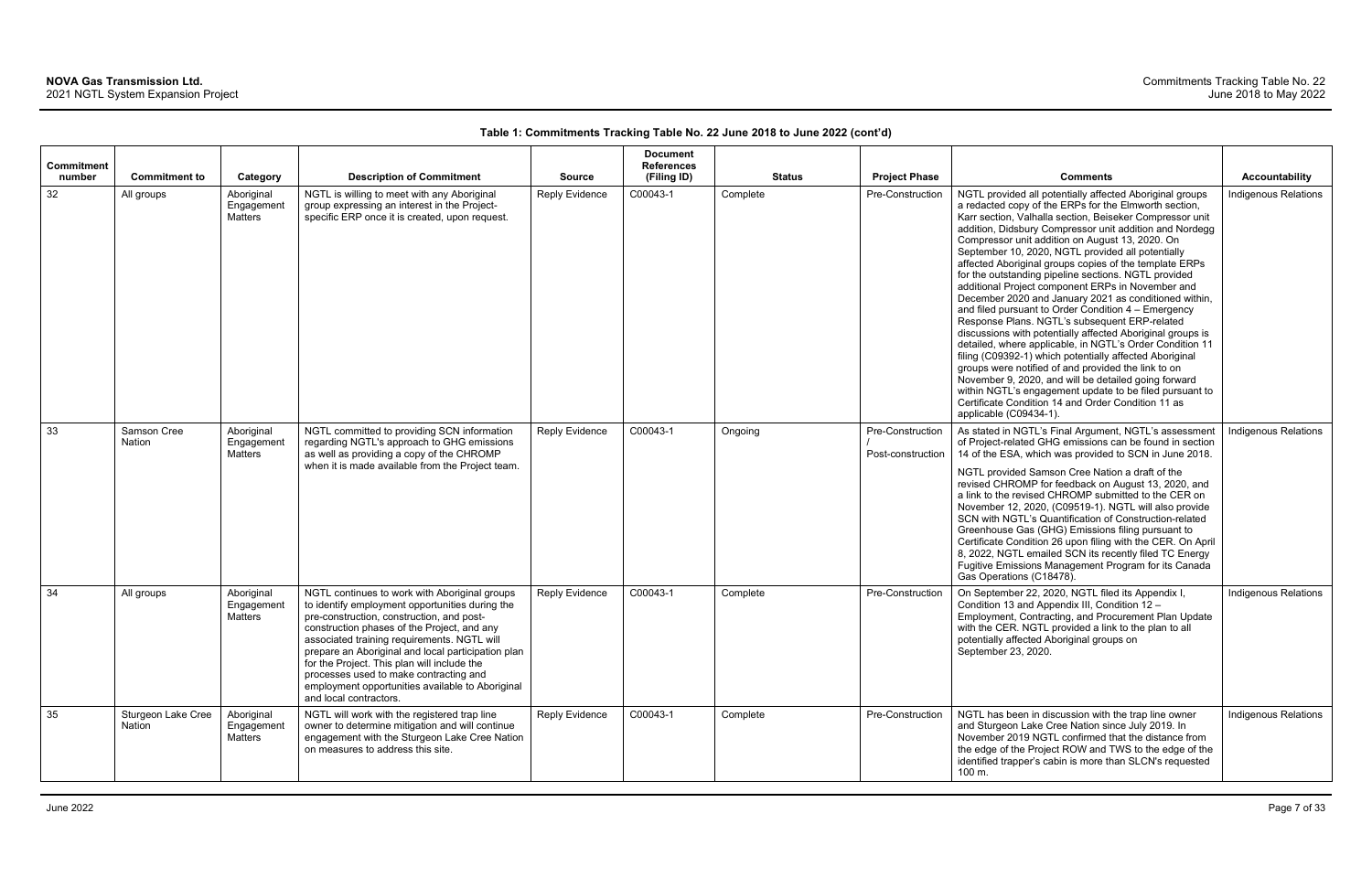|                             |                                                          |                                     |                                                                                                                                                                                                                 |                       | <b>Document</b>                  |               |                      |                                                                                                                                                                                                                                     |                             |
|-----------------------------|----------------------------------------------------------|-------------------------------------|-----------------------------------------------------------------------------------------------------------------------------------------------------------------------------------------------------------------|-----------------------|----------------------------------|---------------|----------------------|-------------------------------------------------------------------------------------------------------------------------------------------------------------------------------------------------------------------------------------|-----------------------------|
| <b>Commitment</b><br>number | <b>Commitment to</b>                                     | Category                            | <b>Description of Commitment</b>                                                                                                                                                                                | <b>Source</b>         | <b>References</b><br>(Filing ID) | <b>Status</b> | <b>Project Phase</b> | <b>Comments</b>                                                                                                                                                                                                                     | Accountability              |
|                             |                                                          |                                     |                                                                                                                                                                                                                 |                       |                                  |               |                      |                                                                                                                                                                                                                                     |                             |
| 36                          | <b>Driftpile Cree Nation</b>                             | Aboriginal<br>Engagemen<br>Matters  | NGTL will provide a proposed response and<br>mitigations to Driftpile Cree Nation's TK Report.                                                                                                                  | Reply Evidence        | C00043-1                         | Complete      | Pre-Construction     | NGTL reviewed the final report and provided a response<br>to Driftpile Cree Nation on January 9, 2020.                                                                                                                              | Indigenous Relations        |
| 37                          | Duncan's First<br>Nation                                 | Aboriginal<br>Engagement<br>Matters | NGTL will provide a proposed response and<br>mitigations to Duncan's First Nation's TK Report.                                                                                                                  | Reply Evidence        | C00043-1                         | Complete      | Pre-Construction     | NGTL reviewed the final report and provided a response<br>to Duncan's First Nation on June 19, 2019.                                                                                                                                | Indigenous Relations        |
| 38                          | Ermineskin Cree<br>Nation                                | Aboriginal<br>Engagemen<br>Matters  | NGTL noted it would provide ECN NGTL's<br>proposed responses and mitigation in response<br>to ECN's final TK Report for ECN's review and<br>consideration.                                                      | Reply Evidence        | C00043-1                         | Complete      | Pre-Construction     | On June 30, 2020, NGTL emailed ECN NGTL's<br>responses and proposed mitigation from the Project EPP<br>in response to the concerns raised in ECN's TK Report.<br>NGTL requested ECN follow up with NGTL regarding any<br>questions. | <b>Indigenous Relations</b> |
| 39                          | Samson Cree<br><b>Nation</b>                             | Aboriginal<br>Engagemen<br>Matters  | NGTL will provide a proposed response and<br>mitigations to Samson Cree Nation's TK Report.                                                                                                                     | Reply Evidence        | C00043-1                         | Complete      | Pre-Construction     | NGTL reviewed the final report and provided a response<br>to Samson Cree Nation on January 6, 2020.                                                                                                                                 | Indigenous Relations        |
| 40                          | Sturgeon Lake Cree<br><b>Nation</b>                      | Aboriginal<br>Engagemen<br>Matters  | NGTL will provide a proposed response and<br>mitigations to Sturgeon Lake Cree Nation's TK<br>Report.                                                                                                           | <b>Reply Evidence</b> | C00043-1                         | Complete      | Pre-Construction     | NGTL reviewed the report and provided a response to<br>Sturgeon Lake Cree Nation on June 19, 2019.                                                                                                                                  | Indigenous Relations        |
| 41                          | Tsuu T'ina Nation                                        | Aboriginal<br>Engagemen<br>Matters  | NGTL will provide a proposed response and<br>mitigations to Tsuu T'ina Nation's TK Report.                                                                                                                      | <b>Reply Evidence</b> | C00043-1                         | Complete      | Pre-Construction     | NGTL reviewed the final report and provided a response<br>to Tsuu T'ina Nation on June 19, 2019.                                                                                                                                    | Indigenous Relations        |
| 42                          | <b>Whitefish Lake First</b><br>Nation #128<br>(Goodfish) | Aboriginal<br>Engagemen<br>Matters  | NGTL will provide a proposed response and<br>mitigations to Whitefish Lake First Nation #128<br>(Goodfish)'s TK Report.                                                                                         | <b>Reply Evidence</b> | C00043-1                         | Complete      | Pre-Construction     | NGTL reviewed the report and provided a response to<br>Whitefish Lake First Nation #128 (Goodfish) on June 19,<br>2019.                                                                                                             | <b>Indigenous Relations</b> |
| 43                          | <b>Blood Tribe</b>                                       | Aboriginal<br>Engagemen<br>Matters  | NGTL will implement a notification process to<br>those Aboriginal groups interested in the<br>implementation of wildlife species of concern<br>contingency plans and where feasible include<br>community input. | <b>NEB 3.14</b>       | A99941-1                         | Planned       | Construction         |                                                                                                                                                                                                                                     | Indigenous Relations        |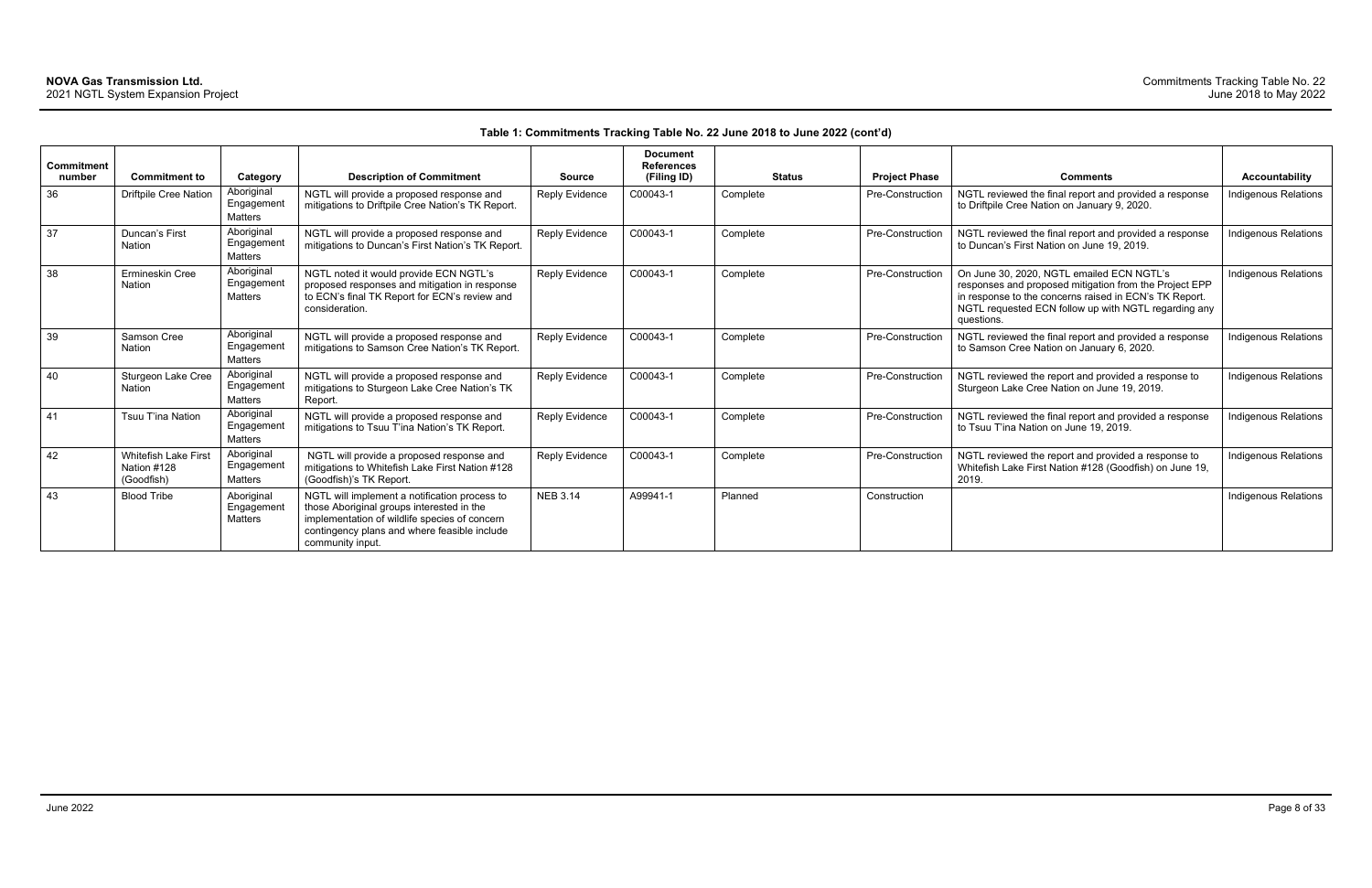<span id="page-9-0"></span>

| <b>Commitment</b><br>number | <b>Commitment to</b> | Category                            | <b>Description of Commitment</b>                                                                                                                                                                                                                                                                                                                                      | <b>Source</b>   | <b>Document</b><br><b>References</b><br>(Filing ID) |         | <b>Status</b> | <b>Project Phase</b> | <b>Comments</b>                                                                                                                                                                                                                                                                                                                                                                                                                                                                                                                                                                                                                                                                                                                                                                                                                                                                                                                                                                                                                                                                                                            | <b>Accountability</b>       |
|-----------------------------|----------------------|-------------------------------------|-----------------------------------------------------------------------------------------------------------------------------------------------------------------------------------------------------------------------------------------------------------------------------------------------------------------------------------------------------------------------|-----------------|-----------------------------------------------------|---------|---------------|----------------------|----------------------------------------------------------------------------------------------------------------------------------------------------------------------------------------------------------------------------------------------------------------------------------------------------------------------------------------------------------------------------------------------------------------------------------------------------------------------------------------------------------------------------------------------------------------------------------------------------------------------------------------------------------------------------------------------------------------------------------------------------------------------------------------------------------------------------------------------------------------------------------------------------------------------------------------------------------------------------------------------------------------------------------------------------------------------------------------------------------------------------|-----------------------------|
| 44                          | All groups           | Aboriginal<br>Engagement<br>Matters | NGTL is committed to supporting local Aboriginal<br>groups by providing contracting and employment<br>opportunities to qualified Aboriginal and local<br>businesses and individuals.                                                                                                                                                                                  | <b>NEB 3.14</b> | A99941-1                                            | Ongoing |               | Construction         | NGTL continues to gather information from Aboriginal<br>groups on businesses, capacity and partnerships. On<br>September 22, 2020, NGTL filed its Appendix I, Condition<br>13 and Appendix III, Condition 12 - Employment,<br>Contracting, and Procurement Plan Update with the CER.<br>NGTL provided a link to the plan to all potentially affected<br>Aboriginal groups on September 23, 2020. On August 19,<br>2021, NGTL filed Prime Contractors' Aboriginal<br>Participation Plans in accordance with Certificate<br>Condition 13 and Order Condition 12 Employment,<br>Contracting and Procurement Plan and the CER's Ruling<br>No. 2 - Condition Compliance (Filing ID: C14550-1).<br>NGTL provided a link to the plans to all potentially<br>affected Aboriginal groups on August 20, 2021.<br>Additionally, NGTL notified all potentially affected<br>Aboriginal groups on September 29, 2021, that on<br>September 24, 2021, NGTL filed updated copies of its<br>Prime Contractor's Aboriginal Participation Plans for the<br>Project <sup>1</sup> per direction received from the CER on<br>September 16, 2021. | <b>Indigenous Relations</b> |
| 45                          | All groups           | Aboriginal<br>Engagement<br>Matters | NGTL has committed to consider all information<br>gathered through ongoing engagement (e.g., TK<br>studies and concerns and recommendations), in<br>the context of the ESA, in the EPPs and EAS<br>filed prior to construction, as appropriate, and will<br>continue to address questions and concerns<br>through its ongoing engagement efforts should<br>any arise. | <b>NEB 3.14</b> | A99941-1                                            | Ongoing |               | Pre-Construction     | An update on engagement related discussions with<br>potentially affected Aboriginal groups for the period of<br>April 17 to October 11, 2021 is detailed within NGTL's<br>Report on Engagement with Indigenous Peoples Report<br>No. 3, filed pursuant to Certificate Condition 14 and Order<br>Condition 11 (Filing ID: C15989-1). Filings pursuant to<br>Certificate Condition 14 and Order Condition 11 will<br>continue to be filed with the CER as required by the<br>timing stipulated within conditions. The updated EPP filed<br>November 9, 2020 for Certificate Condition 5 included, in<br>Table 1, additional site-specific measures for TK sites<br>identified and shared with NGTL by potentially affected<br>Aboriginal groups during engagement where required.                                                                                                                                                                                                                                                                                                                                            | <b>Indigenous Relations</b> |

<sup>&</sup>lt;sup>1</sup> CER Filing ID: C15091.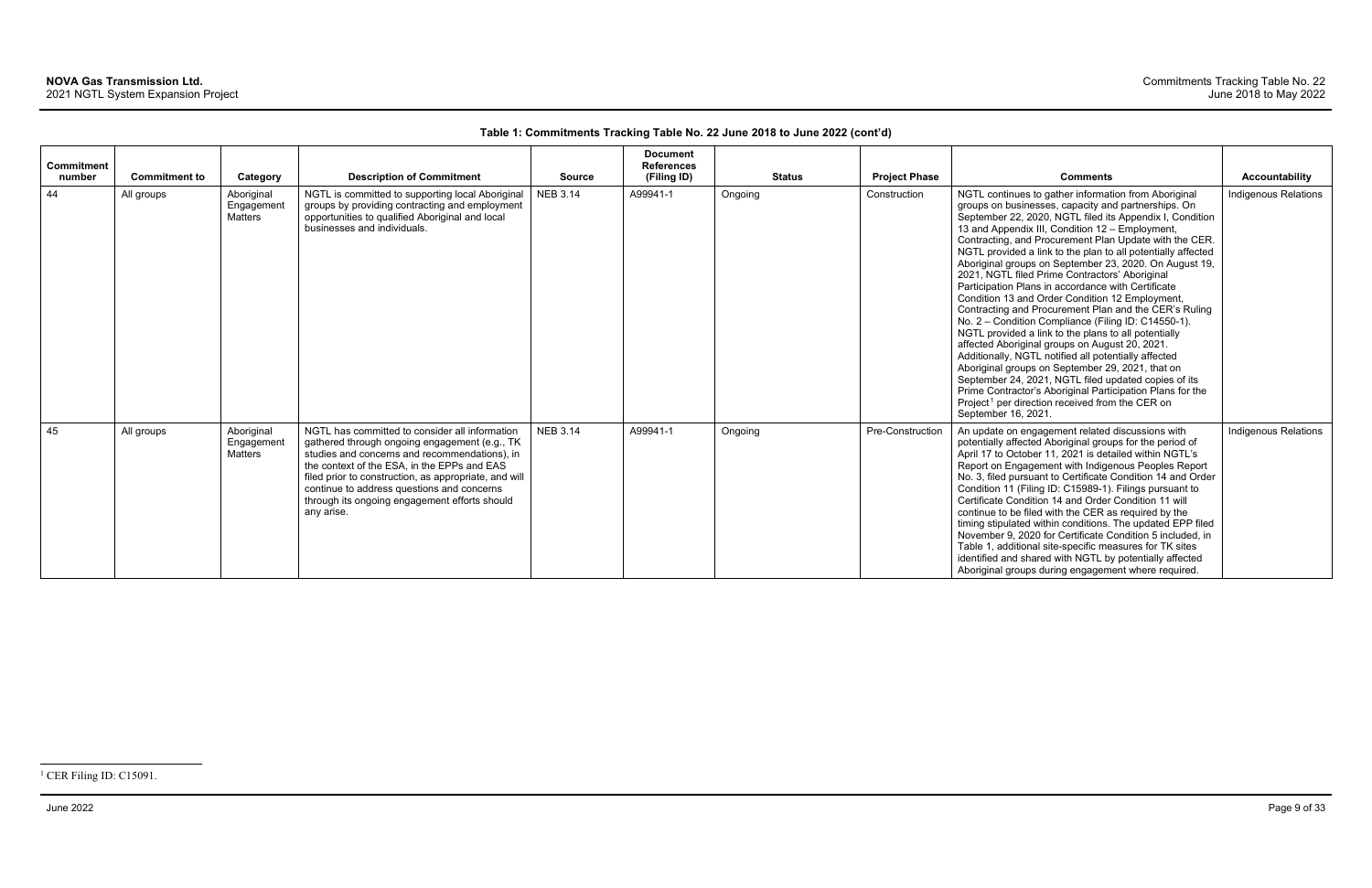| <b>Commitment</b><br>number | <b>Commitment to</b> | Category                            | <b>Description of Commitment</b>                                                                                                                                                                                                                                                                                   | <b>Source</b>                               | <b>Document</b><br><b>References</b><br>(Filing ID) | <b>Status</b> | <b>Project Phase</b>              | <b>Comments</b>                                                                                                                                                                                                                                                                                                                                                                                                                                                                                                                                                                                                                                                                                                                                                                                                                                                                                                                                                                                                                                                                                                                                                                                                                                                                                       | Accountability              |
|-----------------------------|----------------------|-------------------------------------|--------------------------------------------------------------------------------------------------------------------------------------------------------------------------------------------------------------------------------------------------------------------------------------------------------------------|---------------------------------------------|-----------------------------------------------------|---------------|-----------------------------------|-------------------------------------------------------------------------------------------------------------------------------------------------------------------------------------------------------------------------------------------------------------------------------------------------------------------------------------------------------------------------------------------------------------------------------------------------------------------------------------------------------------------------------------------------------------------------------------------------------------------------------------------------------------------------------------------------------------------------------------------------------------------------------------------------------------------------------------------------------------------------------------------------------------------------------------------------------------------------------------------------------------------------------------------------------------------------------------------------------------------------------------------------------------------------------------------------------------------------------------------------------------------------------------------------------|-----------------------------|
| 46                          | <b>Blood Tribe</b>   | Aboriginal<br>Engagement<br>Matters | NGTL is willing to meet with BT, upon request, to<br>discuss water withdrawal and for BT to identify<br>any locations or water sources of specific<br>interest or concern to BT. Information shared by<br>BT will be considered when finalizing water<br>source locations and mitigations for water<br>withdrawal. | <b>NEB 3.14</b>                             | A99941-1                                            | Ongoing       | Pre-Construction                  | On August 16, 2019 NGTL provided all potentially<br>affected Aboriginal groups, including BT, information and<br>maps outlining the proposed water source locations and<br>noted that additional water sources may be added as the<br>Project continues construction planning NGTL noted that<br>if the communities have any questions, concerns or<br>feedback related to the proposed water source locations<br>to contact NGTL directly. On November 10, 2020, NGTL<br>notified all potentially affected Aboriginal groups of its<br>Finalized Watercourse Crossing Inventory filing pursuant<br>to Certificate Condition 20. NGTL has continued to notify<br>all potentially affected Aboriginal groups of related filings<br>including notice provided on May 20, 2021 of NGTL's<br>request to the CER for review related to project water<br>withdrawal locations filed May 18, 2021 and subsequent<br>CER response issued on June 15, 2021 (Filing ID:<br>C13550-1) as well as notice of hydrostatic testing plan<br>filings which contained water source mapping filed with<br>the CER on August 27, September 17, 2021, January 14,<br>and February 7, 2022 (Filing IDs: C14631-1, C14941-1,<br>C17204-1, and C17614-1 respectively). NGTL has not<br>received any feedback from BT to date. | Indigenous Relations        |
| 47                          | All groups           | Aboriginal<br>Engagement<br>Matters | NGTL will provide the opportunity to participate<br>in the ACPP to all potentially affected Aboriginal<br>groups that identify interest in participating.                                                                                                                                                          | <b>ANSN 3.3</b>                             | C00514-2                                            | Complete      | Pre-Construction                  | NGTL contacted all potentially affected Aboriginal groups<br>regarding the ACPP on March 23, 2020 to determine<br>interest in participation. NGTL offered opportunities to<br>participate in the ACPP to all groups that confirmed<br>interest on June 29, 2020.                                                                                                                                                                                                                                                                                                                                                                                                                                                                                                                                                                                                                                                                                                                                                                                                                                                                                                                                                                                                                                      | Indigenous Relations        |
| 48                          | ANSN / HLFN / SNN    | Aboriginal<br>Engagement<br>Matters | Given the ACPP and PCM are informed by<br>engagement with Aboriginal groups and the input<br>received where applicable, ANSN's input into the<br>ACPP and PCM, including ANSN's requests and<br>needs, will be considered should it be provided<br>by ANSN.                                                        | ANSN 3.3a-c<br>HLFN 3.3a<br><b>SNN 3.2k</b> | C00514-2<br>C00514-4<br>C00514-8                    | Ongoing       | Pre-Construction<br>to Operations | NGTL contacted all potentially affected Aboriginal groups<br>regarding the ACPP on March 23, 2020 to determine<br>interest in participation and included a questionnaire to<br>gather additional information to inform the development<br>of the ACPP. ANSN and NGTL discussed the timing of<br>ANSN's response to the ACPP clarification questionnaire<br>during NGTL and ANSN's May 20, 2020 meeting. NGTL<br>notified all potentially affected Aboriginal groups and<br>provided a link to its Order Condition 10: Construction<br>Monitoring Plan for Indigenous Peoples filing on<br>November 9, 2020 (C09434-1). NGTL reiterates that<br>ANSN's input into the PCM, including ANSN's requests<br>and needs, will be considered should it be provided by<br>ANSN.                                                                                                                                                                                                                                                                                                                                                                                                                                                                                                                                | <b>Indigenous Relations</b> |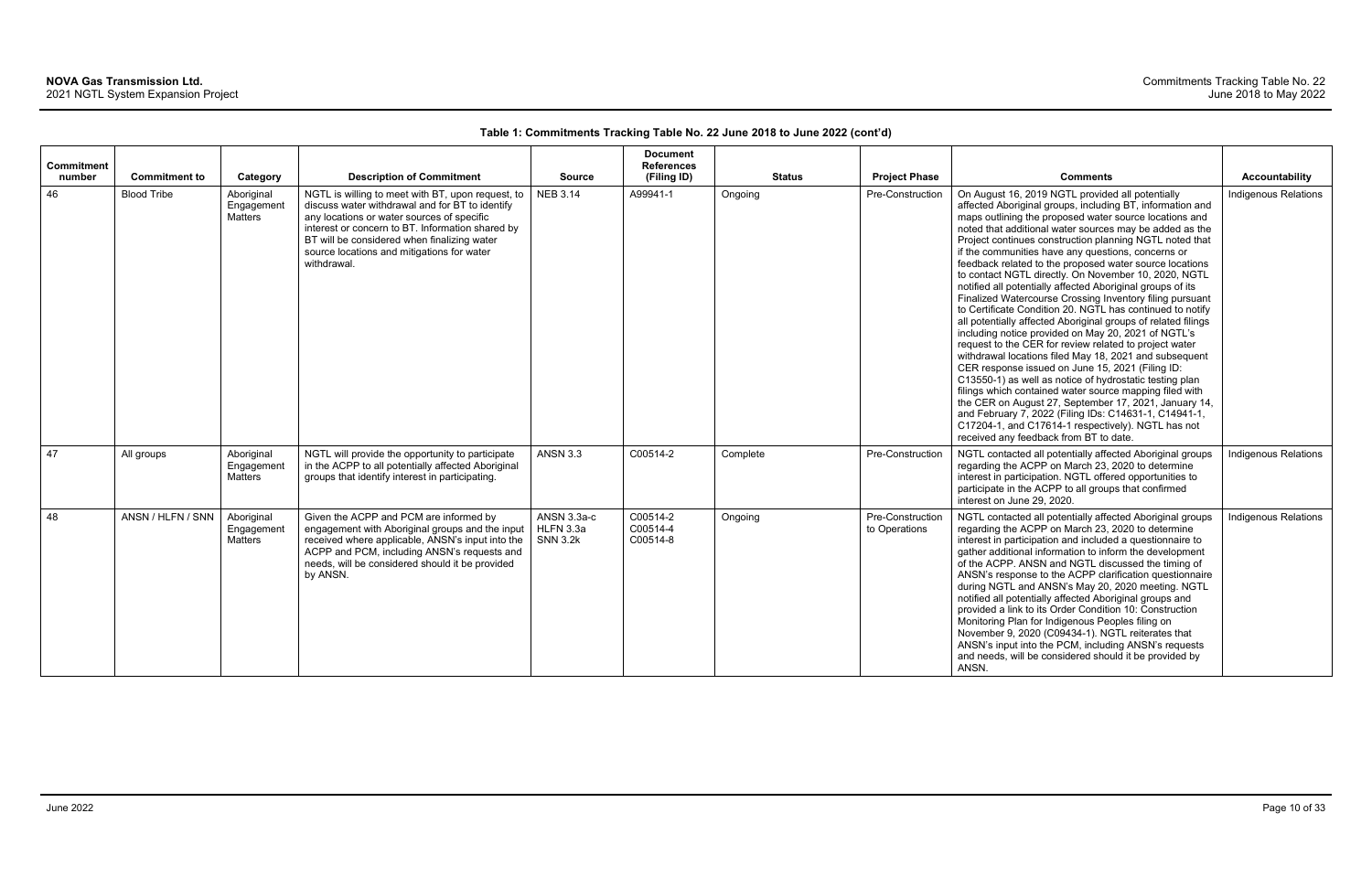| Commitment   |                                                       |                                                 |                                                                                                                                                                                                                                                                                                                                                                                                                                                                                    |                                                                        | <b>Document</b><br><b>References</b> |                           |                                          |                                                                                                                                                                                                                                                                                                                                                                                                                                                                                                                                                                                                                                                                                                                                                                                                        |                                        |
|--------------|-------------------------------------------------------|-------------------------------------------------|------------------------------------------------------------------------------------------------------------------------------------------------------------------------------------------------------------------------------------------------------------------------------------------------------------------------------------------------------------------------------------------------------------------------------------------------------------------------------------|------------------------------------------------------------------------|--------------------------------------|---------------------------|------------------------------------------|--------------------------------------------------------------------------------------------------------------------------------------------------------------------------------------------------------------------------------------------------------------------------------------------------------------------------------------------------------------------------------------------------------------------------------------------------------------------------------------------------------------------------------------------------------------------------------------------------------------------------------------------------------------------------------------------------------------------------------------------------------------------------------------------------------|----------------------------------------|
| number<br>49 | <b>Commitment to</b><br>Gift Lake Métis<br>Settlement | Category<br>Aboriginal<br>Engagement<br>Matters | <b>Description of Commitment</b><br>NGTL committed to ensure that they [Gift Lake<br>Métis Settlement] received all of the information<br>that we have filed for this Project, as well as to<br>meet with them to discuss any questions they<br>have, as well as how and with regards to our<br>mitigation or the information we've provided, as<br>well as then determine the next steps based on<br>that conversation of what engagement activities<br>might contain after that. | <b>Source</b><br>Hearing<br>Transcript<br>Volume 12,<br>Paragraph 6042 | (Filing ID)<br>C01035                | <b>Status</b><br>Complete | <b>Project Phase</b><br>Pre-Construction | <b>Comments</b><br>NGTL sent Gift Lake Métis Settlement Project materials<br>on August 19, 2019 and October 8, 2019. NGTL met with<br>Gift Lake Métis Settlement on February 4, 2020.                                                                                                                                                                                                                                                                                                                                                                                                                                                                                                                                                                                                                  | Accountability<br>Indigenous Relations |
| 50           | Samson Cree<br><b>Nation</b>                          | Aboriginal<br>Engagement<br><b>Matters</b>      | NGTL committed to ongoing discussion<br>regarding the mitigation measures proposed in<br>Samson Cree's interim TK study and cumulative<br>effects assessment report.                                                                                                                                                                                                                                                                                                               | Hearing<br>Transcript<br>Volume 10,<br>Paragraph 4685                  | C00982                               | Complete                  | Pre-Construction                         | NGTL met with SCN on October 24, 2019, re-provided<br>the responses to the CEA report on October 29, 2019.<br>NGTL provided a copy of NGTL's responses and<br>proposed mitigation measures for the Project-specific<br>issues and concerns identified in SCN's final TK Study<br>report on January 6, 2020. NGTL met with SCN on<br>February 12, 2020, March 11, 2020 and multiple times in<br>July and August which included discussions on topics<br>regarding SCN's recommendations. SCN is participating<br>in the Indigenous Working Group (IWG) related to<br>caribou. SCN is participating in the ACPP on the Deep<br>Valley South/Colt Section. Any further discussion<br>regarding the mitigation measures proposed in SCN's<br>interim report will be addressed through these<br>mechanisms. | <b>Indigenous Relations</b>            |
| 51           | <b>Natural Resources</b><br>Canada                    | Aboriginal<br>Engagement<br><b>Matters</b>      | NGTL committed to engage on the caribou<br>habitat restoration and offset measurement plan<br>with interested Aboriginal groups.                                                                                                                                                                                                                                                                                                                                                   | NRCan 1.1                                                              | C00514-5                             | Complete                  | Pre-construction                         | NGTL provided all potentially affected Aboriginal groups<br>a draft of the revised CHROMP for feedback on August<br>18, 2020. NGTL provided all potentially affected<br>Aboriginal groups notice that NGTL filed a Revised<br>Caribou Habitat Restoration and Offset Measures Plan<br>(CHROMP), which included relevant feedback provided<br>by Aboriginal groups, with the CER, pursuant to<br>Condition 6 of the Certificate on November 12, 2020. The<br>notice contained a link to the revised CHROMP and Filing<br>ID (C09519-1). NGTL will also seek to establish an IWG<br>in accordance with Certificate Condition 35.                                                                                                                                                                         | <b>Indigenous Relations</b>            |
| 52           | <b>Natural Resources</b><br>Canada                    | Aboriginal<br>Engagement<br><b>Matters</b>      | NGTL is willing to meet with any Aboriginal<br>group expressing an interest in potential<br>contracting, employment, and training<br>opportunities, where NGTL can discuss its<br>contracting process and develop an<br>understanding of the Aboriginal group's<br>capacities.                                                                                                                                                                                                     | NRCan 1.2                                                              | C00514-5                             | Ongoing                   | Pre-construction                         | Meetings have and continue to occur with Aboriginal<br>groups and information has been shared with groups that<br>have expressed interest.                                                                                                                                                                                                                                                                                                                                                                                                                                                                                                                                                                                                                                                             | <b>Indigenous Relations</b>            |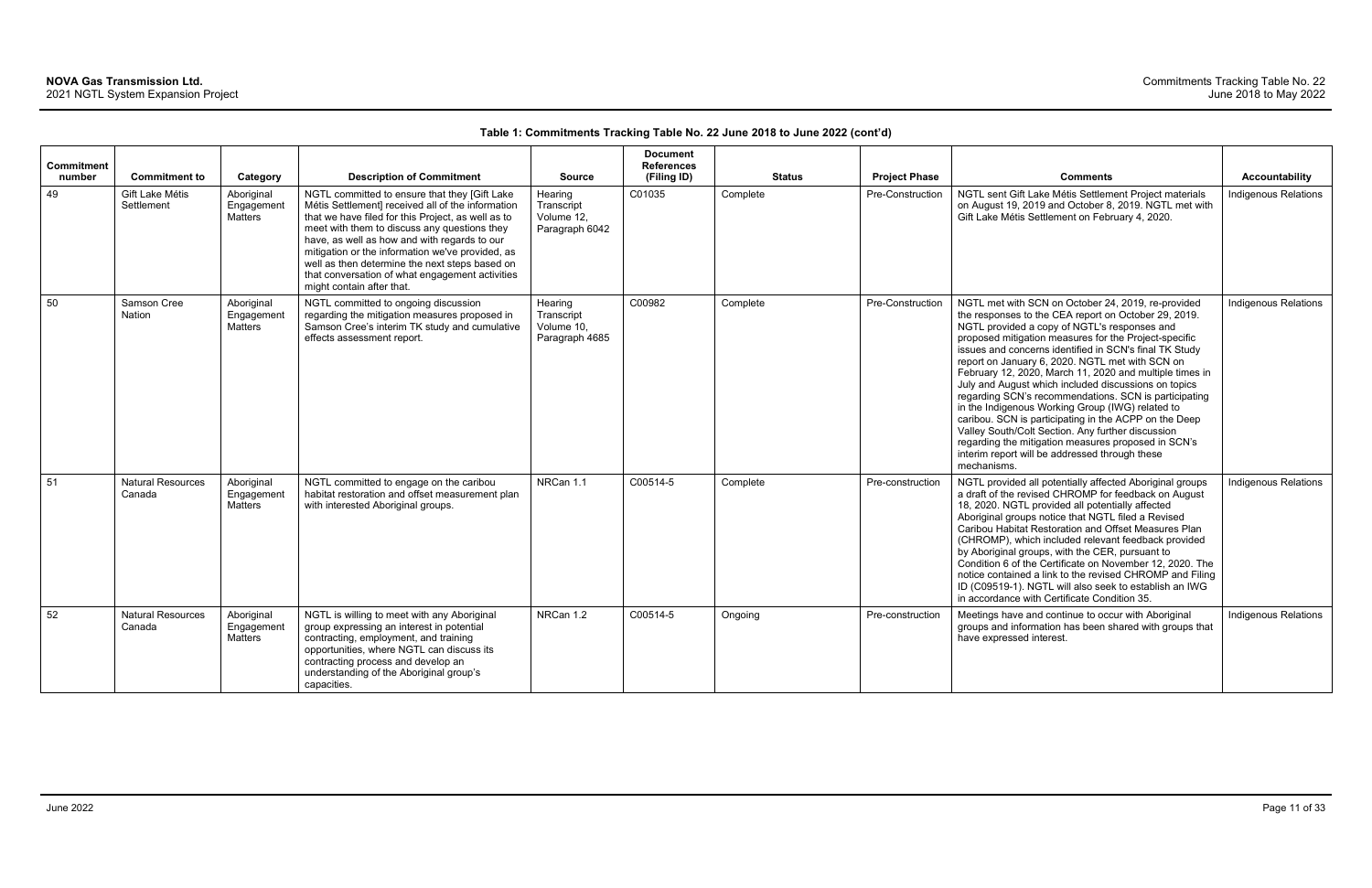| <b>Commitment</b><br>number | <b>Commitment to</b>               | Category                            | <b>Description of Commitment</b>                                                                                                                                                                                                                                                                                                                                                                                                        | <b>Source</b>                                         | <b>Document</b><br><b>References</b><br>(Filing ID) | <b>Status</b> | <b>Project Phase</b> | <b>Comments</b>                                                                                                                                                                                                                                                                                                                                                                                                                                                                                                                                                                                                                                                                                                                                                                                                                                                                                                                                                                                                                                                                                                                                                                                                                                                                                                                    | <b>Accountability</b>       |
|-----------------------------|------------------------------------|-------------------------------------|-----------------------------------------------------------------------------------------------------------------------------------------------------------------------------------------------------------------------------------------------------------------------------------------------------------------------------------------------------------------------------------------------------------------------------------------|-------------------------------------------------------|-----------------------------------------------------|---------------|----------------------|------------------------------------------------------------------------------------------------------------------------------------------------------------------------------------------------------------------------------------------------------------------------------------------------------------------------------------------------------------------------------------------------------------------------------------------------------------------------------------------------------------------------------------------------------------------------------------------------------------------------------------------------------------------------------------------------------------------------------------------------------------------------------------------------------------------------------------------------------------------------------------------------------------------------------------------------------------------------------------------------------------------------------------------------------------------------------------------------------------------------------------------------------------------------------------------------------------------------------------------------------------------------------------------------------------------------------------|-----------------------------|
| 53                          | <b>Natural Resources</b><br>Canada | Aboriginal<br>Engagement<br>Matters | NGTL has committed to ongoing engagement<br>throughout all phases of the Project and<br>Aboriginal groups will have an opportunity to<br>provide feedback post-construction through<br>ongoing engagement with Regional Liaisons and<br>TC Energy's Public Awareness (PA) Program.<br>NGTL has committed to respond to any<br>Aboriginal group's concerns post-construction<br>and address potential issues on a case-by-case<br>basis. | NRCan 3                                               | C00514-5                                            | Ongoing       | Post-construction    |                                                                                                                                                                                                                                                                                                                                                                                                                                                                                                                                                                                                                                                                                                                                                                                                                                                                                                                                                                                                                                                                                                                                                                                                                                                                                                                                    | <b>Indigenous Relations</b> |
| 54                          | <b>ANSN</b>                        | Aboriginal<br>Engagement<br>Matters | Continue to have discussions with NGTL about<br>the route and to together review some of what<br>we've heard today and have NGTL hear their<br>serious concerns and try to work together to find<br>a solution.                                                                                                                                                                                                                         | Hearing<br>Transcript<br>Volume 11,<br>Paragraph 5407 | C01007                                              | Complete      | Pre-Construction     | NGTL has been working with ANSN since August 2019<br>regarding routing through the Little Smoky Caribou<br>Range and working collaboratively in regard to caribou<br>mitigation, and the planning and implementation of the<br>CHROMP. NGTL and ANSN have continued meeting and<br>sharing information regarding the routing through the<br>caribou range and potential ANSN involvement in the<br>CHROMP since October 2019, most recently on May 20,<br>2020. NGTL provided ANSN a draft of the revised<br>CHROMP for feedback on August 18, 2020. To date,<br>ANSN has not provided NGTL feedback on the draft<br>revised CHROMP. ANSN is participating in the Project<br>IWG and NGTL notified all potentially affected Aboriginal<br>groups engaged on the Project that it filed its IWG for the<br>Little Smoky Caribou Range Progress Report No. 1 on<br>June 23, 2021 (Filing ID: C13705-1) and relatedly, that it<br>filed its CER IR No. 15 response (Filing ID: C14398-1) on<br>August 10, 2021. IWG-related updates will continue to be<br>filed with the CER pursuant to the required timing<br>stipulated in Certificate Condition 35. ANSN concerns<br>regarding the route through the Little Smoky Caribou<br>Range will be addressed through the discussions in the<br>IWG on mitigation, monitoring and offsets. | Indigenous Relations        |
| 55                          | Enoch Cree Nation                  | Aboriginal<br>Engagement<br>Matters | Upon receipt, NGTL will review the final report<br>results and provide a response to Enoch Cree<br>Nation.                                                                                                                                                                                                                                                                                                                              | Condition<br>Compliance: s52<br>Condition 10          | C07968-1                                            | Complete      | Pre-Construction     | Final report received July 8, 2020 for the Grande Prairie<br>Mainline Loop No. 2 (Karr, Deep Valley and Colt<br>Sections) and Edson Mainline Loop No. 2 (Robb<br>Section), Edson Mainline Loop No. 4 (Dismal Creek and<br>Brewster Sections), and Nordegg Compressor Station<br>Unit Addition. NGTL reviewed the final report and<br>provided a response to Enoch Cree Nation on<br>October 22, 2020.                                                                                                                                                                                                                                                                                                                                                                                                                                                                                                                                                                                                                                                                                                                                                                                                                                                                                                                              | Indigenous Relations        |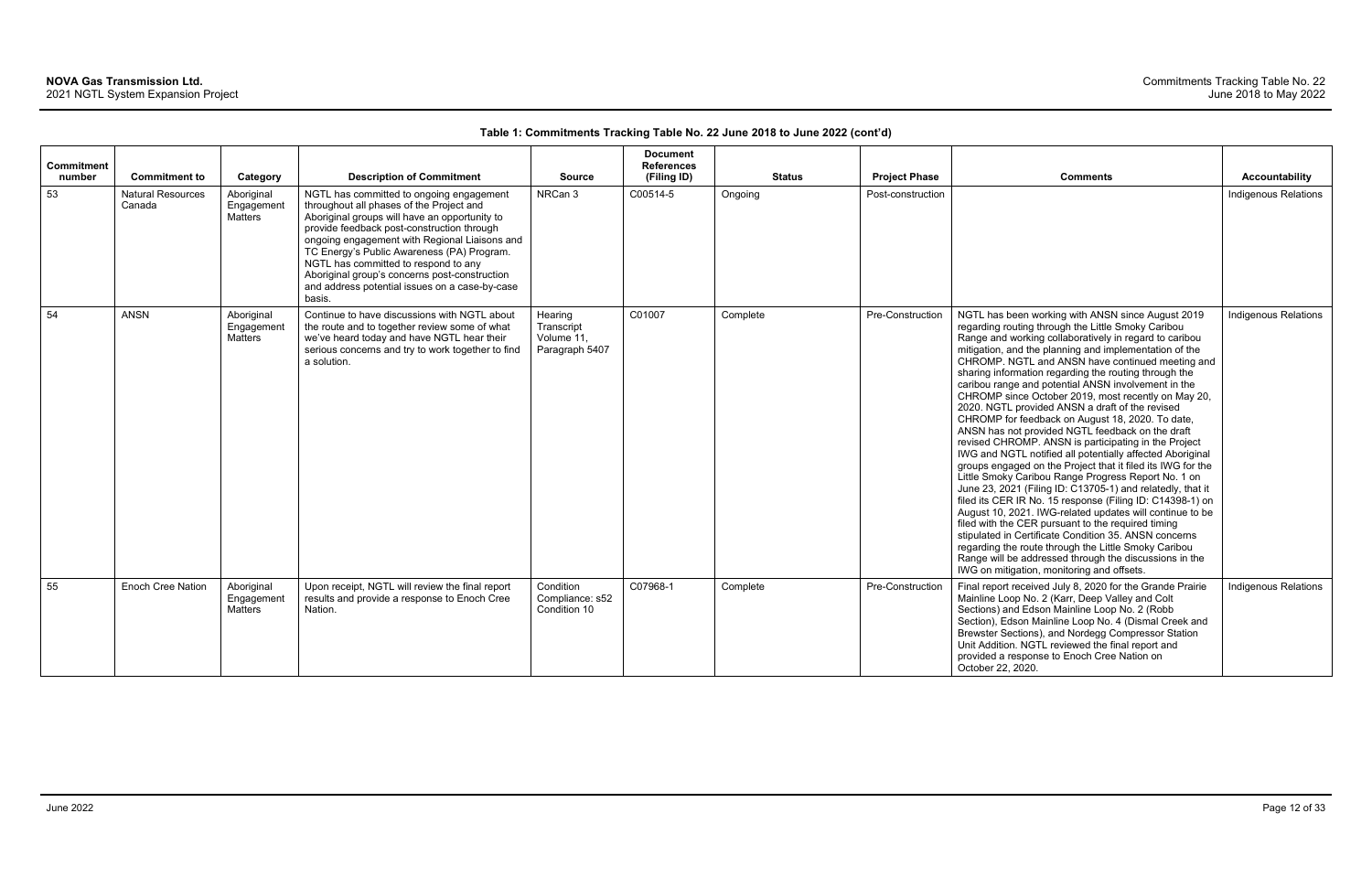| <b>Commitment</b> |                                   |                                            |                                                                                                                                                     |                                              | <b>Document</b><br><b>References</b> |               |                      |                                                                                                                                                                                                                                                                                                                                                                                                                                                                                                               |                             |
|-------------------|-----------------------------------|--------------------------------------------|-----------------------------------------------------------------------------------------------------------------------------------------------------|----------------------------------------------|--------------------------------------|---------------|----------------------|---------------------------------------------------------------------------------------------------------------------------------------------------------------------------------------------------------------------------------------------------------------------------------------------------------------------------------------------------------------------------------------------------------------------------------------------------------------------------------------------------------------|-----------------------------|
| number            | <b>Commitment to</b>              | Category                                   | <b>Description of Commitment</b>                                                                                                                    | <b>Source</b>                                | (Filing ID)                          | <b>Status</b> | <b>Project Phase</b> | <b>Comments</b>                                                                                                                                                                                                                                                                                                                                                                                                                                                                                               | <b>Accountability</b>       |
| 56                | Gift Lake Métis<br>Settlement     | Aboriginal<br>Engagement<br><b>Matters</b> | Upon receipt, NGTL will review the report results<br>and provide a response to Gift Lake Métis<br>Settlement.                                       | Condition<br>Compliance: s52<br>Condition 10 | C07968-1                             | Complete      | Pre-Construction     | A LOA for the Grande Prairie Mainline Loop No. 2 (Karr<br>and Deep Valley sections) was sent to Gift Lake Métis<br>Settlement (GLMS) on August 13, 2020. On October 27,<br>2021, GLMS confirmed that they completed their<br>fieldwork. Final report received February 9, 2022 for the<br>Grande Prairie Mainline Loop No. 2 (Karr and Deep<br>Valley Sections). NGTL reviewed the final report and<br>provided a response to Gift Lake Métis Settlement on<br>May 20, 2022.                                  | Indigenous Relations        |
| 57                | Kapawe'no First<br><b>Nation</b>  | Aboriginal<br>Engagement<br>Matters        | Upon receipt, NGTL will review the TK report<br>and provide a response to Kapawe'no First<br>Nation.                                                | Condition<br>Compliance: s52<br>Condition 10 | C07968-1                             | Complete      | Pre-Construction     | The TK Protocol agreement with Kapawe'no First Nation<br>and NGTL was finalized on October 14, 2020. Kapawe'no<br>First Nation completed TK fieldwork in 2020. Final report<br>received March 24, 2021 and Letter from Chief to<br>approve the final report and provide additional TK<br>information was received March 26, 2021 for Valhalla,<br>Elmworth and Karr sections. NGTL reviewed the final<br>report and a Letter from Chief, and provided a response<br>to Kapawe'no First Nation on May 4, 2021. | Indigenous Relations        |
| 58                | Kelly Lake First<br><b>Nation</b> | Aboriginal<br>Engagement<br>Matters        | Upon receipt, NGTL will review the final TK<br>report and provide a response to Kelly Lake First<br>Nation.                                         | Condition<br>Compliance: s52<br>Condition 10 | C07968-1                             | Complete      | Pre-Construction     | Kelly Lake First Nation completed TK fieldwork in<br>October 2020. Final report received March 8, 2021 for the<br>Grande Prairie Mainline Loop No. 2 (Karr, and Deep<br>Valley Sections); GPML Loop No. 3 (Elmworth Section);<br>and Edson Mainline Loop No. 4 (Dismal Creek Section).<br>NGTL reviewed the final report and provided a response<br>to Kelly Lake First Nation on April 30, 2021.                                                                                                             | Indigenous Relations        |
| 59                | Montana First<br>Nation           | Aboriginal<br>Engagement<br><b>Matters</b> | NGTL awaits Montana First Nation's final TK<br>report. Upon receipt, NGTL will review the report<br>and provide a response to Montana First Nation. | Condition<br>Compliance: s52<br>Condition 10 | C07968-1                             | Ongoing       | Pre-Construction     |                                                                                                                                                                                                                                                                                                                                                                                                                                                                                                               | <b>Indigenous Relations</b> |
| 60                | Nakcowinewak<br>Nation of Canada  | Aboriginal<br>Engagement<br>Matters        | Upon receipt of a TK report, NGTL will review<br>the report and provide a response to<br>Nakcowinewak Nation of Canada.                             | Condition<br>Compliance: s52<br>Condition 10 | C07968-1                             | Complete      | Pre-Construction     | Nakcowinewak Nation of Canada' final report received<br>December 1, 2020 for the for the Grande Prairie Mainline<br>Loop No. 2 (Karr, Deep Valley and Colt Sections) and<br>Edson Mainline Loop No. 2 (Robb Section), and Edson<br>Mainline Loop No. 4 (Dismal Creek and Brewster<br>Sections), NGTL reviewed the final report and provided a<br>response to Nakcowinewak Nation of Canada on<br>February 22, 2021.                                                                                           | Indigenous Relations        |
| 61                | Nose Creek<br>Community           | Aboriginal<br>Engagement<br><b>Matters</b> | Upon receipt, NGTL will review the TK report<br>and provide a response to Nose Creek<br>Community.                                                  | Condition<br>Compliance: s52<br>Condition 10 | C07968-1                             | Complete      | Pre-Construction     | Nose Creek Community's final report received<br>September 17, 2020, for the Grande Prairie Mainline<br>Loop No. 3 (Valhalla and Elmworth sections). NGTL<br>reviewed the report and provided a response to Nose<br>Creek Community on October 27, 2020. NGTL received<br>an email with four additional mitigation questions from<br>Nose Creek Community related to the Elmworth section<br>on October 28, 2020. NGTL provided a response to Nose<br>Creek Community's questions on November 17, 2020         | Indigenous Relations        |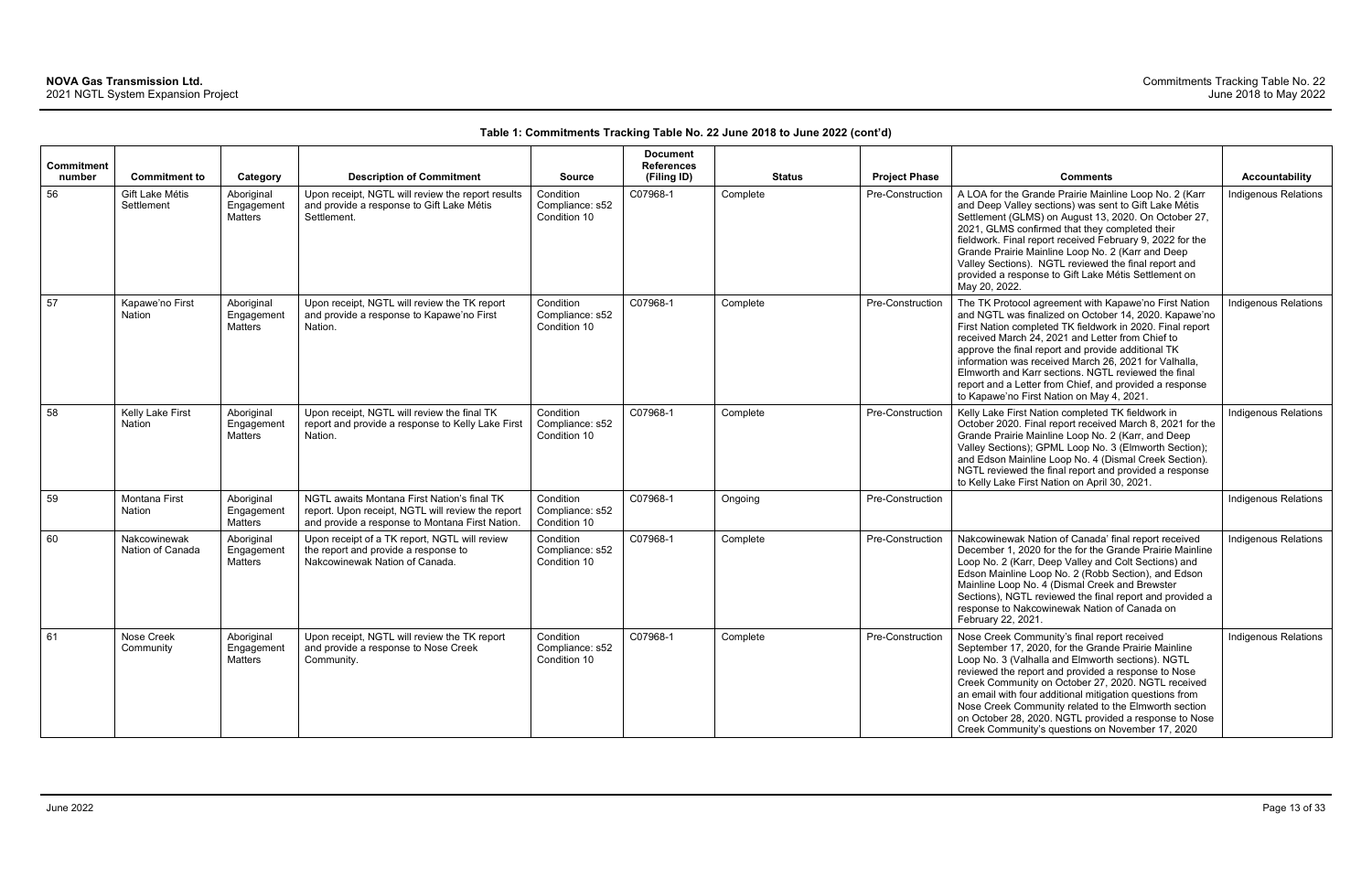| <b>Commitment</b> |                                            |                                            |                                                                                                                                                                                                                                                                                                                                       |                                              | <b>Document</b><br><b>References</b> |               |                                    |                                                                                                                                                                                                                                                                                                                                                                 |                             |
|-------------------|--------------------------------------------|--------------------------------------------|---------------------------------------------------------------------------------------------------------------------------------------------------------------------------------------------------------------------------------------------------------------------------------------------------------------------------------------|----------------------------------------------|--------------------------------------|---------------|------------------------------------|-----------------------------------------------------------------------------------------------------------------------------------------------------------------------------------------------------------------------------------------------------------------------------------------------------------------------------------------------------------------|-----------------------------|
| number            | <b>Commitment to</b>                       | Category                                   | <b>Description of Commitment</b>                                                                                                                                                                                                                                                                                                      | <b>Source</b>                                | (Filing ID)                          | <b>Status</b> | <b>Project Phase</b>               | <b>Comments</b>                                                                                                                                                                                                                                                                                                                                                 | <b>Accountability</b>       |
| 62                | Paul First Nation                          | Aboriginal<br>Engagement<br><b>Matters</b> | Upon receipt of a Final TK report, NGTL will<br>review the report and provide a response to Paul<br>First Nation.                                                                                                                                                                                                                     | Condition<br>Compliance: s52<br>Condition 10 | C07968-1                             | Complete      | Pre-Construction                   | NGTL received a Letter of No Concern on August 27,<br>2020 and a request to close off the TK project related to<br>the Colt, Deep Valley and Brewster sections. NGTL<br>remains committed to provide responses to Paul First<br>Nation upon receipt of additional information, should any<br>arise.<br>NGTL reviewed additional field information received from | Indigenous Relations        |
|                   |                                            |                                            |                                                                                                                                                                                                                                                                                                                                       |                                              |                                      |               |                                    | Paul First Nation on June 2, 2020 for the GPML Loop No.<br>3 (Valhalla and Elmworth Sections) and GPML Loop No.<br>2 (Karr Section) and provided a response to Paul First<br>Nation on November 10, 2020.                                                                                                                                                       |                             |
| 63                | Saddle Lake Cree<br><b>Nation</b>          | Aboriginal<br>Engagement<br>Matters        | Upon receipt of a Final TK report, NGTL will<br>review the report and provide a response to<br>Saddle Lake Cree Nation                                                                                                                                                                                                                | Condition<br>Compliance: s52<br>Condition 10 | C07968-1                             | Ongoing       | Pre-Construction                   | NGTL received the final TK report on June 13, 2022 for<br>the Grande Prairie Mainline Loop No. 2 (Karr, Deep<br>Valley and Colt Sections); Edson Mainline Loop No. 2<br>(Robb Section); and the Edson Mainline Loop No. 4<br>(Dismal Creek and Brewster Sections). NGTL will review<br>the report and provide a response to Saddle Lake Cree<br>Nation.         | <b>Indigenous Relations</b> |
| 64                | <b>Sucker Creek First</b><br><b>Nation</b> | Aboriginal<br>Engagement<br><b>Matters</b> | Upon receipt of a Final TK report, NGTL will<br>review the report and provide a response to<br>Sucker Creek First Nation.                                                                                                                                                                                                             | Condition<br>Compliance: s52<br>Condition 10 | C07968-1                             | Complete      | Pre-Construction                   | NGTL received the final TK report for the GPML Loop No.<br>2 (Karr Section) on September 2, 2020 and provided a<br>response to Sucker Creek First Nation on<br>October 27, 2020.                                                                                                                                                                                | <b>Indigenous Relations</b> |
| 65                |                                            |                                            |                                                                                                                                                                                                                                                                                                                                       |                                              |                                      |               |                                    | Duplicate to Commitment 106.                                                                                                                                                                                                                                                                                                                                    |                             |
| 66                |                                            |                                            |                                                                                                                                                                                                                                                                                                                                       |                                              |                                      |               |                                    | Duplicate to Commitment 106.                                                                                                                                                                                                                                                                                                                                    |                             |
| 67                |                                            |                                            |                                                                                                                                                                                                                                                                                                                                       |                                              |                                      |               |                                    | Duplicate to Commitment 106.                                                                                                                                                                                                                                                                                                                                    |                             |
| 68                | <b>National Energy</b><br>Board            | Design<br><b>Matters</b>                   | TransCanada will provide technical oversight for<br>pipeline engineering and technical activities, and<br>will also ensure coordination with prime<br>contractors and other third-party engineering<br>consultants to ensure that TransCanada's<br>engineering specifications and project<br>requirements are met.                    | Application<br>Section 7.2.3                 | A92619                               | Ongoing       | Pre-Construction<br>/ Construction |                                                                                                                                                                                                                                                                                                                                                                 | <b>Project Engineering</b>  |
| 69                | <b>National Energy</b><br>Board            | Design<br>Matters                          | All purchased items and contracted services will<br>be obtained from suppliers and contractors of<br>assessed capabilities who have been pre-<br>qualified in accordance with TransCanada's<br>internal supplier management and pre-<br>qualification procedures or have been pre-<br>qualified by a prime contractor to TransCanada. | Application<br>Section 7.2.3                 | A92619                               | Complete      | Pre-Construction                   |                                                                                                                                                                                                                                                                                                                                                                 | <b>Project Engineering</b>  |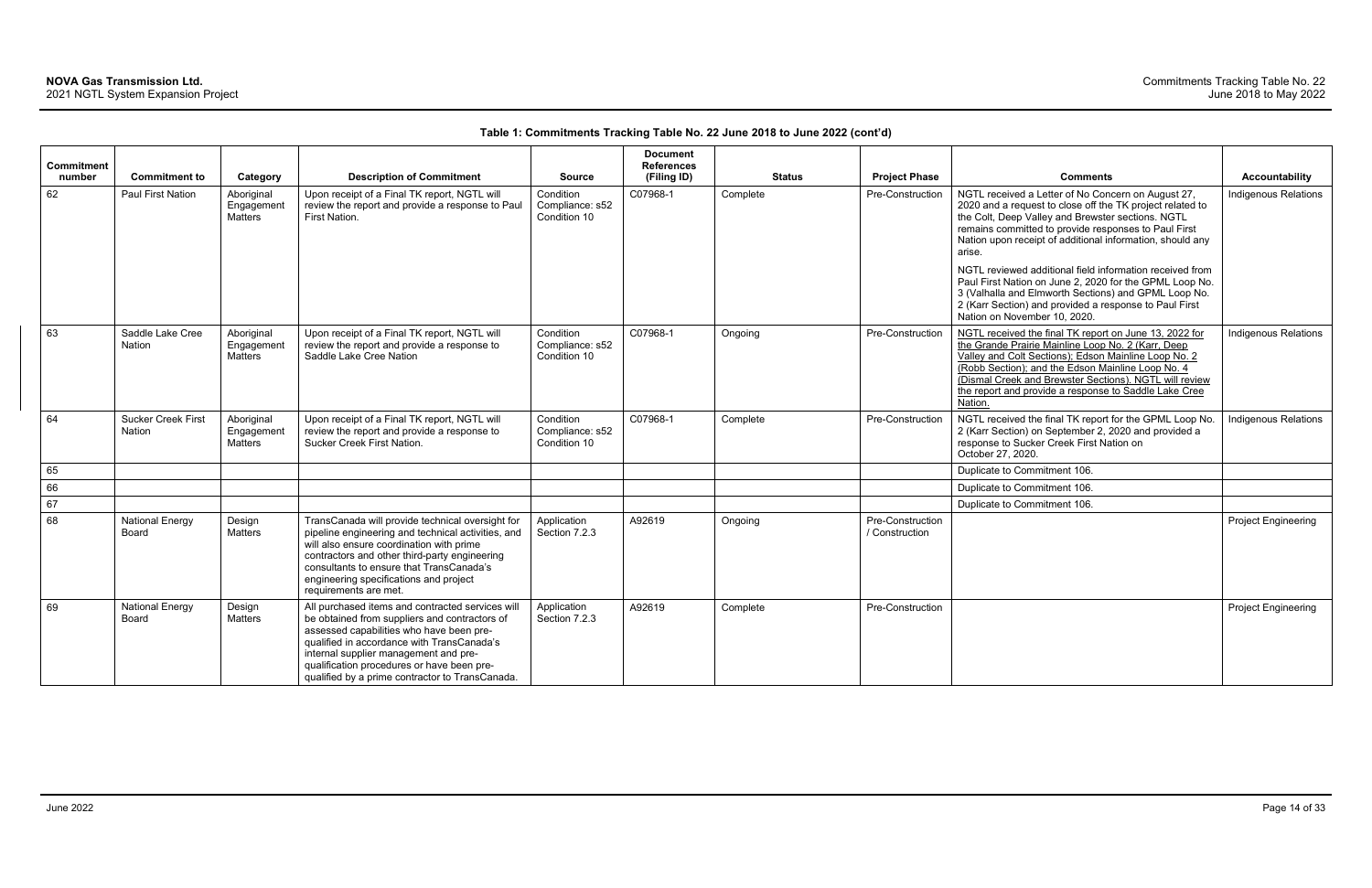| Commitment<br>number | <b>Commitment to</b>            | Category                | <b>Description of Commitment</b>                                                                                                                                                                                                                                                                                                                                 | <b>Source</b>                | <b>Document</b><br><b>References</b><br>(Filing ID) | <b>Status</b> | <b>Project Phase</b>               | <b>Comments</b>                                                                                                                                                                                                                                                               | <b>Accountability</b>          |
|----------------------|---------------------------------|-------------------------|------------------------------------------------------------------------------------------------------------------------------------------------------------------------------------------------------------------------------------------------------------------------------------------------------------------------------------------------------------------|------------------------------|-----------------------------------------------------|---------------|------------------------------------|-------------------------------------------------------------------------------------------------------------------------------------------------------------------------------------------------------------------------------------------------------------------------------|--------------------------------|
| 70                   | <b>National Energy</b><br>Board | Construction<br>Matters | During construction, each prime contractor will<br>be responsible for ensuring the work performed<br>is in accordance with contract documents,<br>Project design, applicable standards,<br>specifications and procedures, and the Project-<br>specific quality plan. TransCanada inspectors<br>will monitor all construction activities to ensure<br>compliance. | Application<br>Section 7.2.3 | A92619                                              | Ongoing       | Construction                       |                                                                                                                                                                                                                                                                               | Pipeline Project<br>Management |
| 71                   | <b>National Energy</b><br>Board | Engineering<br>Matters  | Design changes during construction will be<br>managed in accordance with the appropriate<br>change management procedures and in<br>accordance with TransCanada's standard<br>engineering practices.                                                                                                                                                              | Application<br>Section 7.2.3 | A92619                                              | Ongoing       | Construction                       |                                                                                                                                                                                                                                                                               | <b>Project Engineering</b>     |
| 72                   | <b>National Energy</b><br>Board | Engineering<br>Matters  | The primary coating for the external surface of<br>the below ground pipe will be fusion-bonded<br>epoxy (FBE). Field girth welds will be protected<br>with a liquid applied coating                                                                                                                                                                              | Application<br>Section 7.5.1 | A92619                                              | Ongoing       | Pre-construction                   |                                                                                                                                                                                                                                                                               | <b>Project Engineering</b>     |
| 73                   | <b>National Energy</b><br>Board | Construction<br>Matters | An additional mechanical protection system,<br>such as sand padding or rock shield, will be used<br>if large and/or angular backfill material is<br>encountered.                                                                                                                                                                                                 | Application<br>Section 7.5.1 | A92619                                              | Ongoing       | Construction                       |                                                                                                                                                                                                                                                                               | Pipeline Project<br>Management |
| 74                   | <b>National Energy</b><br>Board | Engineering<br>Matters  | Abrasion-resistant coating will be used where<br>pipe is installed using boring, HDD or other<br>methods that could cause abrasion to the<br>coating during installation.                                                                                                                                                                                        | Application<br>Section 7.5.1 | A92619                                              | Ongoing       | Pre-construction<br>/ Construction | Pipe ordered includes abrasion coated pipe based on<br>planned bored pipe installation. Additional quantities of<br>abrasion coated pipe have also been included in the<br>event that a bored pipe installation not previously<br>identified is required during construction. | <b>Project Engineering</b>     |
| 75                   | <b>National Energy</b><br>Board | Engineering<br>Matters  | Below-ground assembly piping will be protected<br>with a liquid applied coating. Above-ground<br>piping will be primed and painted.                                                                                                                                                                                                                              | Application<br>Section 7.5.1 | A92619                                              | Ongoing       | Pre-construction<br>/ Construction |                                                                                                                                                                                                                                                                               | <b>Project Engineering</b>     |
| 76                   | <b>National Energy</b><br>Board | Engineering<br>Matters  | In addition to the pipe coating, CP will be<br>provided through impressed current CP systems,<br>which may consist of existing CP systems as<br>well as new CP systems if required, and will<br>include groundbeds and rectifiers as determined<br>during detailed design.                                                                                       | Application<br>Section 7.5.2 | A92619                                              | Ongoing       | Pre-construction<br>/ Construction |                                                                                                                                                                                                                                                                               | <b>Project Engineering</b>     |
| 77                   | <b>National Energy</b><br>Board | Engineering<br>Matters  | CP test points will be installed, where required,<br>along the pipeline and at road, foreign pipeline<br>and utility crossings.                                                                                                                                                                                                                                  | Application<br>Section 7.5.2 | A92619                                              | Ongoing       | Pre-construction<br>/ Construction |                                                                                                                                                                                                                                                                               | <b>Project Engineering</b>     |
| 78                   | <b>National Energy</b><br>Board | Engineering<br>Matters  | NGTL will install launchers and receivers on the<br>pipeline sections, for the purposes of ILI, during<br>construction                                                                                                                                                                                                                                           | Application<br>Section 7.5.2 | A92619                                              | Ongoing       | Pre-construction<br>/ Construction |                                                                                                                                                                                                                                                                               | <b>Project Engineering</b>     |
| 79                   |                                 |                         |                                                                                                                                                                                                                                                                                                                                                                  |                              |                                                     |               |                                    | Duplicate to Commitment 106.                                                                                                                                                                                                                                                  |                                |
| 80                   | <b>National Energy</b><br>Board | Engineering<br>Matters  | The geotechnical reports will be provided to the<br>Board in supplemental filings.                                                                                                                                                                                                                                                                               | Application<br>Section 7.6   | A92619                                              | Complete      | Pre-construction                   | NGTL filed the geotechnical reports in Certificate<br>Condition 8 on November 5, 2020 (C09392-1).                                                                                                                                                                             | <b>Project Engineering</b>     |

| <b>Comments</b>                                                                                                                                                                                                                                                               | <b>Accountability</b>          |
|-------------------------------------------------------------------------------------------------------------------------------------------------------------------------------------------------------------------------------------------------------------------------------|--------------------------------|
|                                                                                                                                                                                                                                                                               | Pipeline Project<br>Management |
|                                                                                                                                                                                                                                                                               | <b>Project Engineering</b>     |
|                                                                                                                                                                                                                                                                               | <b>Project Engineering</b>     |
|                                                                                                                                                                                                                                                                               | Pipeline Project<br>Management |
| Pipe ordered includes abrasion coated pipe based on<br>planned bored pipe installation. Additional quantities of<br>abrasion coated pipe have also been included in the<br>event that a bored pipe installation not previously<br>identified is required during construction. | <b>Project Engineering</b>     |
|                                                                                                                                                                                                                                                                               | Project Engineering            |
|                                                                                                                                                                                                                                                                               | <b>Project Engineering</b>     |
|                                                                                                                                                                                                                                                                               | Project Engineering            |
|                                                                                                                                                                                                                                                                               | <b>Project Engineering</b>     |
| Duplicate to Commitment 106.                                                                                                                                                                                                                                                  |                                |
| NGTL filed the geotechnical reports in Certificate<br>Condition 8 on November 5, 2020 (C09392-1).                                                                                                                                                                             | <b>Project Engineering</b>     |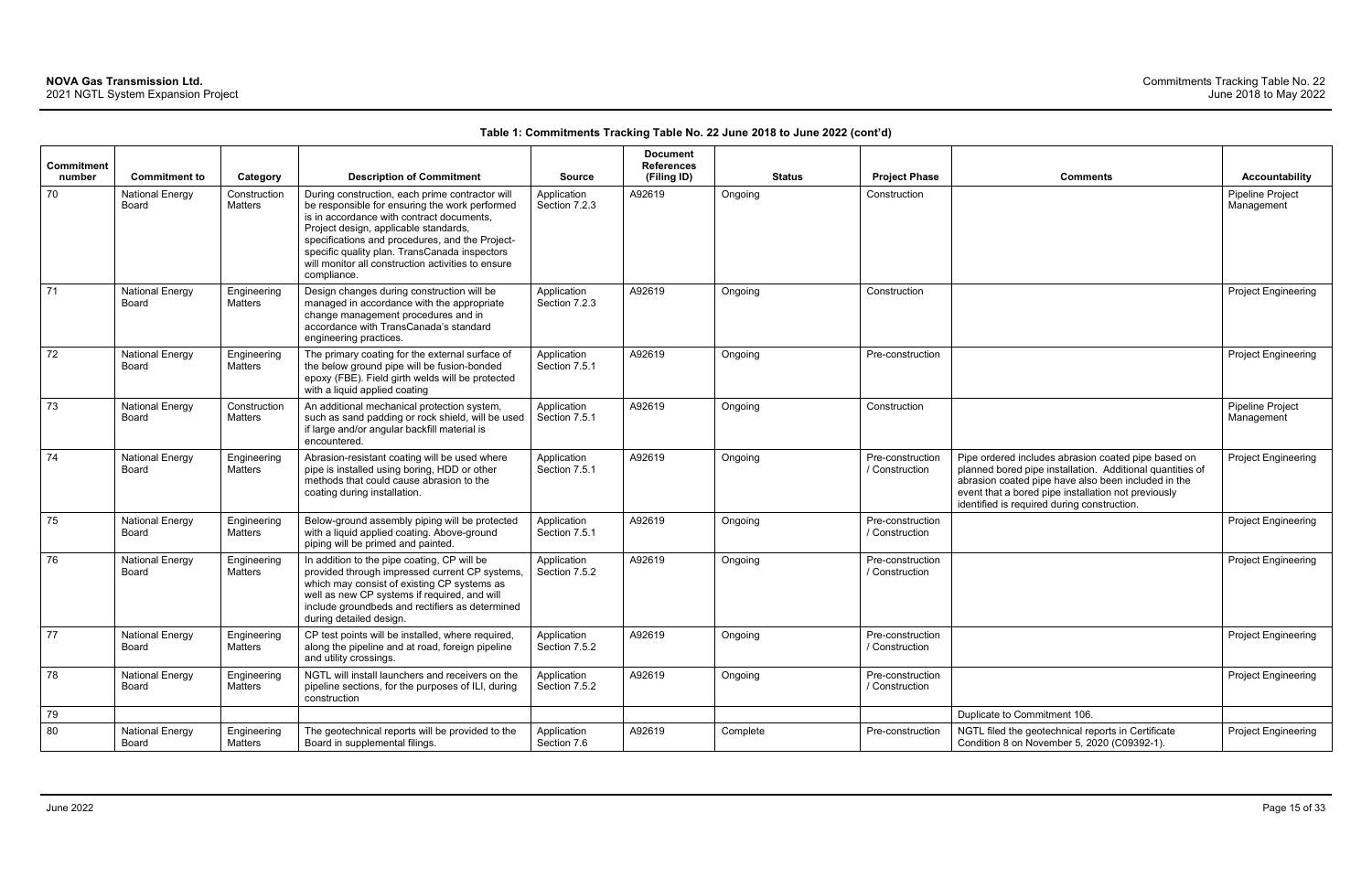| <b>Commitment</b><br>number | <b>Commitment to</b>                   | Category                       | <b>Description of Commitment</b>                                                                                                                                                                                                                                             | <b>Source</b>                | <b>Document</b><br><b>References</b><br>(Filing ID) | <b>Status</b> | <b>Project Phase</b>               | <b>Comments</b>                                                                                                                                                                                                                                                                                                                                                                                                                                                                                                 | <b>Accountability</b>                 |
|-----------------------------|----------------------------------------|--------------------------------|------------------------------------------------------------------------------------------------------------------------------------------------------------------------------------------------------------------------------------------------------------------------------|------------------------------|-----------------------------------------------------|---------------|------------------------------------|-----------------------------------------------------------------------------------------------------------------------------------------------------------------------------------------------------------------------------------------------------------------------------------------------------------------------------------------------------------------------------------------------------------------------------------------------------------------------------------------------------------------|---------------------------------------|
| 81                          | <b>National Energy</b><br><b>Board</b> | Engineering<br><b>Matters</b>  | Mitigation measures will be implemented in<br>organic terrain locations that pose risk to the<br>pipeline sections.                                                                                                                                                          | Application<br>Section 7.6.2 | A92619                                              | Ongoing       | Pre-construction<br>/ Construction |                                                                                                                                                                                                                                                                                                                                                                                                                                                                                                                 | Project Engineering                   |
| 82                          | <b>National Energy</b><br>Board        | Construction<br>Matters        | NGTL will award separate contracts for portions<br>of the Project work outside the scope of the<br>prime contractor construction contracts, such as<br>construction surveying, inspection and NDE.                                                                           | Application<br>Section 8.1.1 | A92619                                              | Complete      | Construction                       |                                                                                                                                                                                                                                                                                                                                                                                                                                                                                                                 | <b>Pipeline Project</b><br>Management |
| 83                          | <b>National Energy</b><br>Board        | Construction<br>Matters        | Pipeline construction activities will progress in a<br>manner that will avoid applicable wildlife timing<br>restrictions, where feasible. Where wildlife timing<br>restrictions cannot be avoided, NGTL will work<br>with the appropriate agencies to develop<br>mitigation. | Application<br>Section 8.2   | A92619                                              | Ongoing       | Construction                       |                                                                                                                                                                                                                                                                                                                                                                                                                                                                                                                 | Pipeline Project<br>Management        |
| 84                          | <b>National Energy</b><br>Board        | Construction<br>Matters        | The pipeline ROW will be assessed during<br>spring/summer following construction to evaluate<br>reclamation requirements.                                                                                                                                                    | Application<br>Section 8.2   | A92619                                              | Ongoing       | Post-<br>Construction              | Final cleanup and construction of certain Project<br>components is ongoing. Post-construction assessments<br>of the pipeline ROW will be initiated after final cleanup.                                                                                                                                                                                                                                                                                                                                         | Environment                           |
| 85                          | <b>National Energy</b><br>Board        | Construction<br>Matters        | Construction access will maximize the use of<br>existing public roads as well as privately owned<br>and maintained all-season and seasonal industry<br>roads                                                                                                                 | Application<br>Section 8.4   | A92619                                              | Ongoing       | Pre-construction<br>/ Construction | Construction is ongoing                                                                                                                                                                                                                                                                                                                                                                                                                                                                                         | <b>Project Engineering</b>            |
| 86                          | <b>National Energy</b><br><b>Board</b> | Construction<br>Matters        | NGTL will develop a Safety Management Plan<br>(SMP) that provides details on the roles and<br>responsibilities of the project/construction<br>management teams and other, relevant safety<br>information associated with the Project                                         | Application<br>Section 8.6   | A92619                                              | Complete      | Pre-Construction                   | Safety Management Plans are in place for the Project.                                                                                                                                                                                                                                                                                                                                                                                                                                                           | Pipeline Project<br>Management        |
| 87                          | <b>National Energy</b><br>Board        | Construction<br>Matters        | NGTL will consult with regional emergency<br>response agencies to ensure that appropriate<br>communications, understanding and cooperation<br>are in place for the Project during construction.                                                                              | Application<br>Section 8.6   | A92619                                              | Complete      | Pre-Construction                   | Notifications were sent to emergency response partners<br>prior to construction and NGTL continues to consult with<br>these agencies on an ongoing basis.                                                                                                                                                                                                                                                                                                                                                       | Pipeline Project<br>Management        |
| 88                          | <b>National Energy</b><br><b>Board</b> | Construction<br><b>Matters</b> | A hydrostatic test plan will be prepared during<br>detailed design and submitted to the Board<br>before hydrotesting of the pipeline sections.                                                                                                                               | Application<br>Section 8.8.5 | A92619                                              | Ongoing       | Pre-Construction                   | NGTL filed the hydrostatic test plans for the Valhalla and<br>Elmworth Sections on August 25, 2021 (C14631) and for<br>the Karr, Dismal Creek and Brewster Sections on<br>September 15, 2021 (C14941). NGTL submitted the<br>hydrostatic test plans for the Robb Section and the Deep<br>Valley North section - mainline test from KP 64+309 to<br>69+550 on January 14, 2022 (C17205). NGTL submitted<br>the hydrostatic test plan for Karr Section - mainline test<br>section 2 on February 7, 2022 (C17614). | Pipeline Project<br>Management        |
| 89                          | <b>National Energy</b><br>Board        | Engineering<br><b>Matters</b>  | The compressor station unit additions will be<br>designed, constructed and operated in<br>accordance with CSA Z662-15 and the OPR, as<br>well as other industry standards and<br>TransCanada specifications                                                                  | Application<br>Section 9.3   | A92619                                              | Complete      | Pre-Construction                   | The Project is designed in accordance with CSA Z662-19<br>and OPR SOR/99-294. CSA Z662-15 has been<br>superseded by CSA Z662-19 as committed to by NGTL<br>in Commitment 106. Compressor station unit addition<br>engineering is complete.                                                                                                                                                                                                                                                                      | Pipeline Project<br>Management        |
| 90                          |                                        |                                |                                                                                                                                                                                                                                                                              |                              |                                                     |               |                                    | Duplicate to Commitment 86.                                                                                                                                                                                                                                                                                                                                                                                                                                                                                     |                                       |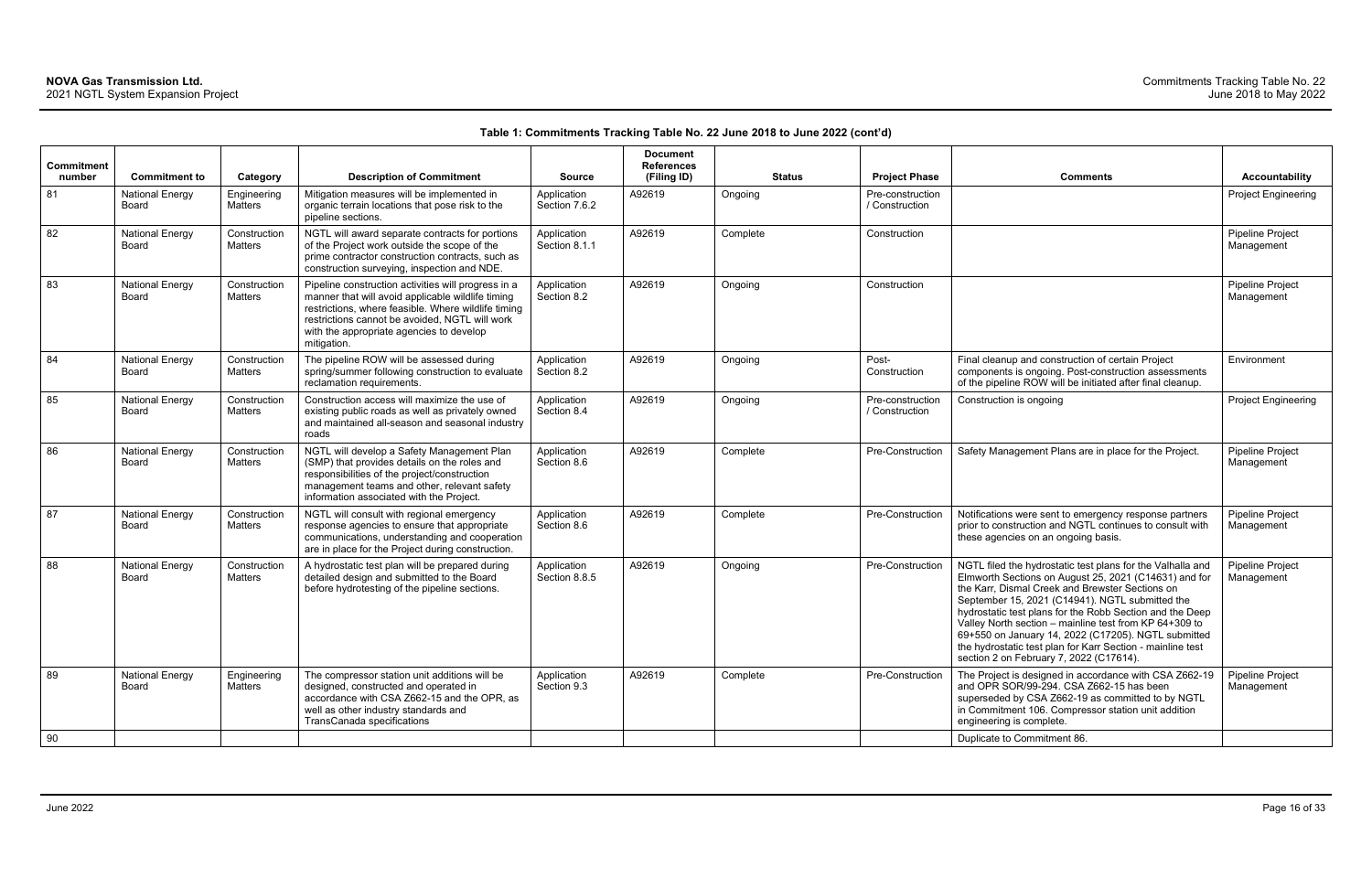|                             |                                 |                               |                                                                                                                                                                                                                                                                                                                                                            |                                                            | <b>Document</b>                  |               |                      |                                                                                                                                                                                                                                           |                                                                                      |
|-----------------------------|---------------------------------|-------------------------------|------------------------------------------------------------------------------------------------------------------------------------------------------------------------------------------------------------------------------------------------------------------------------------------------------------------------------------------------------------|------------------------------------------------------------|----------------------------------|---------------|----------------------|-------------------------------------------------------------------------------------------------------------------------------------------------------------------------------------------------------------------------------------------|--------------------------------------------------------------------------------------|
| <b>Commitment</b><br>number | <b>Commitment to</b>            | Category                      | <b>Description of Commitment</b>                                                                                                                                                                                                                                                                                                                           | <b>Source</b>                                              | <b>References</b><br>(Filing ID) | <b>Status</b> | <b>Project Phase</b> | <b>Comments</b>                                                                                                                                                                                                                           | <b>Accountability</b>                                                                |
| 91                          | <b>National Energy</b><br>Board | Engineering<br><b>Matters</b> | NGTL will review each prime contractor's SSSP<br>before construction to ensure compliance with<br>TransCanada and regulatory requirements.                                                                                                                                                                                                                 | Application<br>Section 9.5.4                               | A92619                           | Complete      | Pre-Construction     | NGTL filed Order Condition 9 on October 20, 2020<br>(C09011).                                                                                                                                                                             | Pipeline Project<br>Management, Safety<br>Representative                             |
| 92                          |                                 |                               |                                                                                                                                                                                                                                                                                                                                                            |                                                            |                                  |               |                      | Duplicate to Commitment 106.                                                                                                                                                                                                              |                                                                                      |
| 93                          |                                 |                               |                                                                                                                                                                                                                                                                                                                                                            |                                                            |                                  |               |                      | Duplicate to Commitment 106.                                                                                                                                                                                                              |                                                                                      |
| 94                          | <b>National Energy</b><br>Board | Engineering<br>Matters        | The prime contractor for each unit addition will<br>prepare a field ERP that will be reviewed by<br>NGTL and will be implemented in the event of an<br>emergency during construction.                                                                                                                                                                      | Application<br>Section 9.5.15                              | A92619                           | Complete      | Pre-construction     | NGTL submitted the ERPs for the Compressor Station<br>Unit Additions on August 6, 2020.                                                                                                                                                   | Pipeline Project<br>Management, TC<br>Energy emergency<br>response<br>representative |
| 95                          |                                 |                               |                                                                                                                                                                                                                                                                                                                                                            |                                                            |                                  |               |                      | Duplicate to Commitment 107.                                                                                                                                                                                                              |                                                                                      |
| 96                          | <b>National Energy</b><br>Board | Engineering<br>Matters        | The geotechnical program for the remaining<br>proposed trenchless crossings i.e., Smoky River,<br>Little Smoky River, McLeod River, Pembina<br>River and North Saskatchewan River, is<br>ongoing. NGTL will submit updated trenchless<br>feasibility reports when they become available.                                                                   | <b>Additional Written</b><br>Evidence (AWE)<br>Section 2.4 | A96812                           | Complete      | Pre-Construction     | Certificate Condition 9 was filed on October 27, 2020<br>(C09149).                                                                                                                                                                        | Pipeline Project<br>Management                                                       |
| 97                          | <b>National Energy</b><br>Board | Engineering<br><b>Matters</b> | It is NGTL's intention to carry out a Phase II<br>assessment of the identified areas in Q2 2019<br>(via field reconnaissance) and verify the desktop<br>assessment. Findings of the Phase II<br>assessment and mitigation measures identified<br>will be shared with the Board following its<br>completion.                                                | <b>NEB 1.2a</b>                                            | A96810                           | Complete      | Pre-Construction     | NGTL filed the geotechnical reports in Certificate<br>Condition 8 on November 5, 2020 (C09392-1).                                                                                                                                         | Pipeline Project<br>Management                                                       |
| 98                          | <b>National Energy</b><br>Board | Engineering<br>Matters        | Preliminary work has been undertaken to<br>determine the potential for scour of watercourses<br>along all the Project's pipeline routes. A<br>complete scour report is anticipated to be<br>provided to the Board in Q2 2019.                                                                                                                              | <b>NEB 1.2c</b>                                            | A96810                           | Complete      | Pre-Construction     | NGTL provided the scour reports in its Project Update<br>$(C00044)$ .                                                                                                                                                                     | Pipeline Project<br>Management                                                       |
| 99                          |                                 |                               |                                                                                                                                                                                                                                                                                                                                                            |                                                            |                                  |               |                      | Duplicate to Commitment 106.                                                                                                                                                                                                              |                                                                                      |
| 100                         | <b>National Energy</b><br>Board | Engineering<br>Matters        | Upon completion of the geotechnical fieldwork<br>portion in Q2 2019, geotechnical reports for the<br>remaining trenchless crossings and further, final<br>feasibility studies for the proposed HDD<br>crossings will be completed by Q3 2019.                                                                                                              | <b>NEB 2.1</b>                                             | A98232                           | Complete      | Pre-Construction     | NGTL updated this commitment in its Project Update<br>(NEB Filing ID: C00044), to provide the final feasibility<br>studies to the Board by Q3 2019.<br>Certificate Condition 9 was filed on October 27, 2020<br>(C09149).                 | Pipeline Project<br>Management                                                       |
| 101                         | <b>National Energy</b><br>Board | Engineering<br>Matters        | Upon determination of a feasible contingency<br>method and corresponding crossing alignment,<br>NGTL will conduct a geohazard and risk<br>assessment to identify hazards and risks specific<br>to the alignment and contingency crossing<br>method chosen. NGTL plans to finalize this<br>analysis in Q3 2019 upon completion of<br>geotechnical analyses. | NEB 2.3c and d                                             | A98232                           | Complete      | Pre-Construction     | NGTL updated this commitment in its Project Update<br>(C00044), to provide the final feasibility studies to the<br>Board by Q3 2019.<br>NGTL filed the geotechnical reports in Certificate<br>Condition 8 on November 5, 2020 (C09392-1). | Pipeline Project<br>Management                                                       |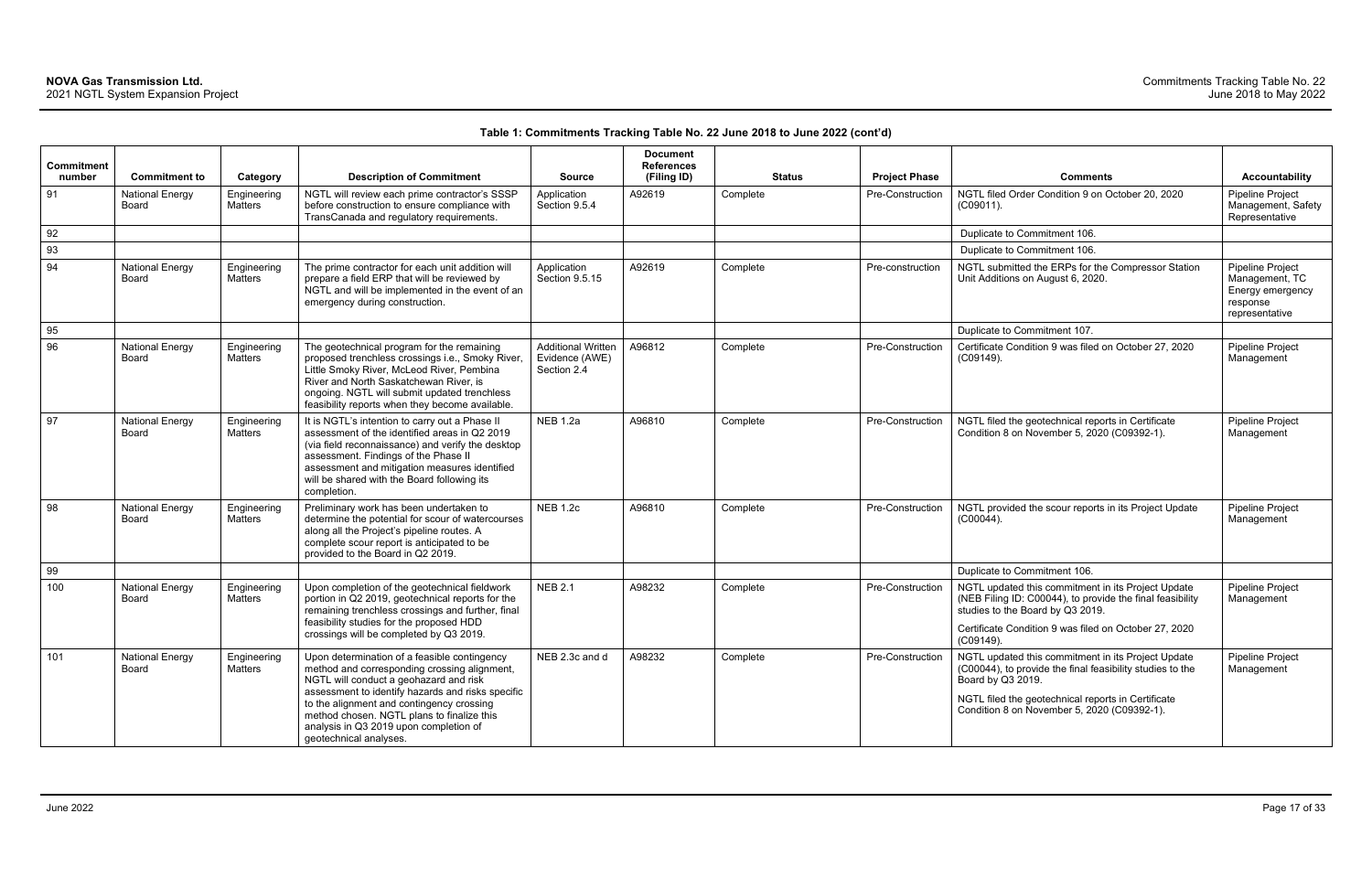|                             |                                 |                          |                                                                                                                                                                                                                                                                                                                                                                                                                  |                              | <b>Document</b>                  |               |                                                   |                                                                                                                                                                                                                                                              |                                |
|-----------------------------|---------------------------------|--------------------------|------------------------------------------------------------------------------------------------------------------------------------------------------------------------------------------------------------------------------------------------------------------------------------------------------------------------------------------------------------------------------------------------------------------|------------------------------|----------------------------------|---------------|---------------------------------------------------|--------------------------------------------------------------------------------------------------------------------------------------------------------------------------------------------------------------------------------------------------------------|--------------------------------|
| <b>Commitment</b><br>number | <b>Commitment to</b>            | Category                 | <b>Description of Commitment</b>                                                                                                                                                                                                                                                                                                                                                                                 | <b>Source</b>                | <b>References</b><br>(Filing ID) | <b>Status</b> | <b>Project Phase</b>                              | <b>Comments</b>                                                                                                                                                                                                                                              | <b>Accountability</b>          |
| 102                         | <b>National Energy</b><br>Board | Engineering<br>Matters   | NGTL will work with Project contractors to<br>determine, where practical, emission mitigation<br>measures that can be implemented on older<br>specialized equipment.                                                                                                                                                                                                                                             | <b>Reply Evidence</b>        | C00043-1                         | Complete      | Pre-Construction                                  |                                                                                                                                                                                                                                                              | Pipeline Project<br>Management |
| 103                         | <b>National Energy</b><br>Board | Engineering<br>Matters   | NGTL will work with each contractor to ensure<br>vehicle and equipment maintenance programs<br>are in place and adhere to programs that include<br>routine manufacturer recommended<br>maintenance and repairs to parts such as spark<br>plugs and air filters that influence air emissions<br>and are implemented per the OEM (Original<br>Equipment Manufacturer), operator manuals and<br>guidance documents. | <b>Reply Evidence</b>        | C00043-1                         | Complete      | Pre-Construction                                  | NGTL's Prime Contractor's have vehicle and equipment<br>maintenance programs in place.                                                                                                                                                                       | Pipeline Project<br>Management |
| 104                         | <b>National Energy</b><br>Board | Engineering<br>Matters   | NGTL will minimize the construction footprint to<br>the extent possible and will, limit construction<br>activities on the slopes to what is necessary to<br>install the pipeline.                                                                                                                                                                                                                                | NEB 3.1c.1<br>through c.4    | A99941-1                         | Complete      | Construction                                      | The Elmworth Section was placed in-service on<br>November 10, 2021.                                                                                                                                                                                          | Pipeline Project<br>Management |
| 105                         | <b>National Energy</b><br>Board | Engineering<br>Matters   | NGTL will work with construction contractors and<br>is prepared to ask in the request for proposal<br>(RFP), during the bid process, to identify and<br>propose methods and technology to reduce or<br>minimize construction related noise without<br>compromising safety.                                                                                                                                       | <b>NEB 3.14</b>              | A99941-1                         | Complete      | Pre-Construction                                  |                                                                                                                                                                                                                                                              | Pipeline Project<br>Management |
| 106                         | <b>National Energy</b><br>Board | Engineering<br>Matters   | NGTL confirms that the Project design and<br>construction phases will comply with CSA Z662-<br>19.                                                                                                                                                                                                                                                                                                               | <b>NEB 4.4</b>               | C00542-1                         | Ongoing       | Pre-Construction<br>/ Construction                |                                                                                                                                                                                                                                                              | Pipeline Project<br>Management |
| 107                         | <b>Blood Tribe</b>              | Engineering<br>Matters   | NGTL will implement TransCanada's<br>comprehensive Integrity Management Program<br>(IMP) to monitor and ensure the integrity of the<br>Project.                                                                                                                                                                                                                                                                  | BT 1.36                      | A98233-3                         | Ongoing       | Post-<br>Construction                             | As components of the Project are placed into service,<br>there are several ongoing activities to support the<br>implementation of TC Energy's Integrity Management<br>Program.                                                                               | Pipeline Integrity             |
| 108                         | <b>National Energy</b><br>Board | Environmental<br>Matters | NGTL accepts the findings of the ESA and will<br>adhere to the recommendations and mitigation<br>measures identified in the ESA and the EPPs.                                                                                                                                                                                                                                                                    | Application<br>Section 14.10 | A92619                           | Complete      | Pre-Construction<br>through Post-<br>Construction |                                                                                                                                                                                                                                                              | Environment                    |
| 109                         | <b>National Energy</b><br>Board | Environmental<br>Matters | However, if temporary construction camps for<br>pipeline construction activities are determined to<br>be required, NGTL will undertake the necessary<br>desktop studies, as well as any necessary field<br>studies, to confirm the conclusions of the ESA.                                                                                                                                                       | <b>NEB 1.7c</b>              | A96810                           | Complete      | Pre-Construction                                  | Order Conditions 7 (C08400) and 8 (C08407) were filed<br>with the CER on September 17, 2020.                                                                                                                                                                 | Environment                    |
| 110                         | <b>National Energy</b><br>Board | Environmental<br>Matters | NGTL confirms that the stand-alone EPP for<br>Section 58 activities will be submitted to the<br>Board                                                                                                                                                                                                                                                                                                            | <b>NEB 1.8</b>               | A96810                           | Complete      | Pre-Construction                                  | NGTL submitted the Section 58 EPP on August 14, 2020<br>(C07842). NGTL submitted an update to the Section 58<br>EPP on February 1, 2020 (C11358).<br>Section 52 and 58 EPP Update July 13, 2021 (C14059)<br>Spawning Deterrent Plan August 23, 2021 (C14599) | Environment                    |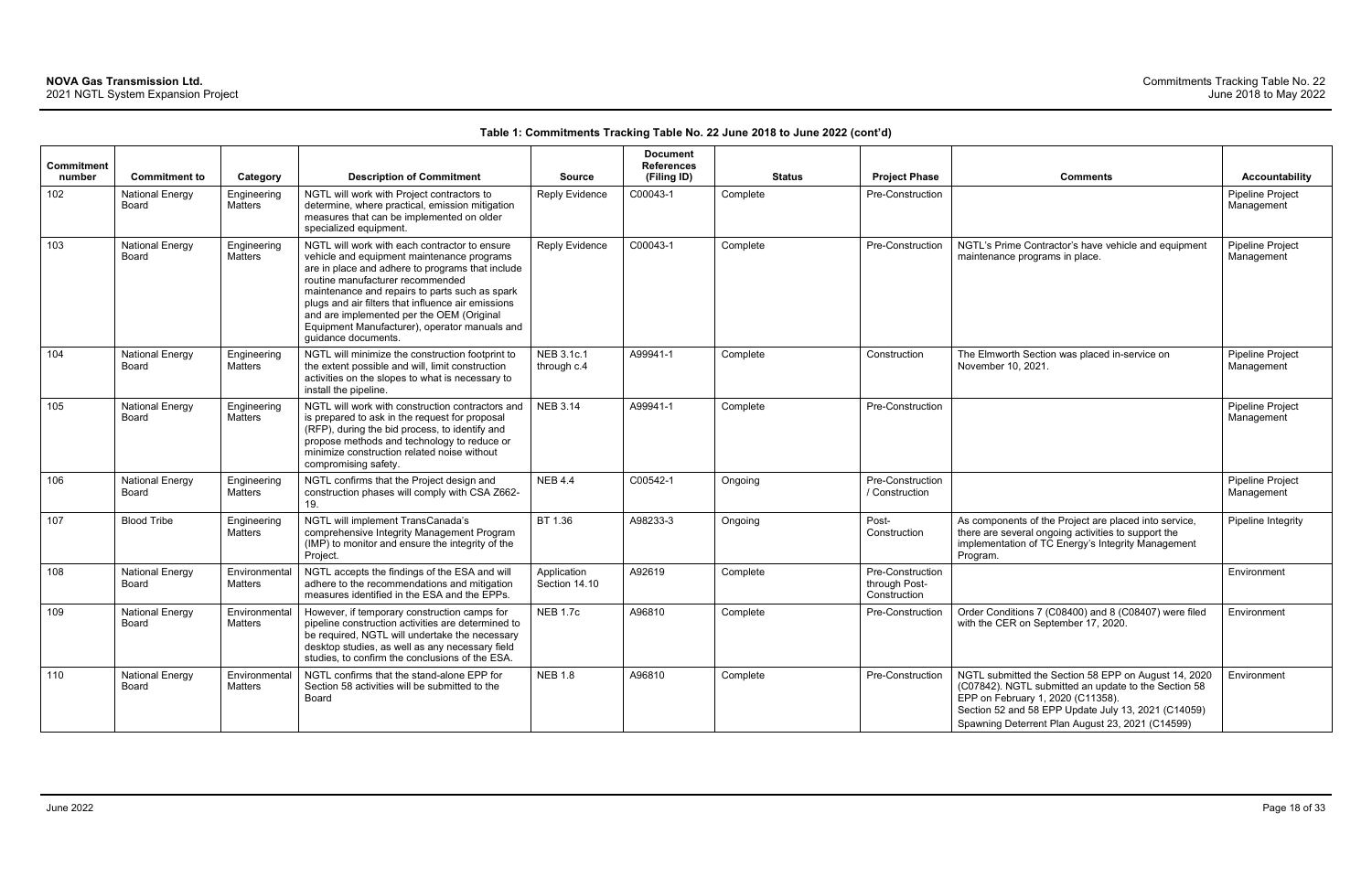| <b>Commitment</b><br>number | <b>Commitment to</b>                   | Category                 | <b>Description of Commitment</b>                                                                                                                                                                                                                                                                                                                    | <b>Source</b>                                                   | <b>Document</b><br><b>References</b><br>(Filing ID) |          | <b>Status</b><br><b>Project Phase</b>   | <b>Comments</b>                                                                                                                                                                                                                                                                                                        | <b>Accountability</b> |
|-----------------------------|----------------------------------------|--------------------------|-----------------------------------------------------------------------------------------------------------------------------------------------------------------------------------------------------------------------------------------------------------------------------------------------------------------------------------------------------|-----------------------------------------------------------------|-----------------------------------------------------|----------|-----------------------------------------|------------------------------------------------------------------------------------------------------------------------------------------------------------------------------------------------------------------------------------------------------------------------------------------------------------------------|-----------------------|
| 111                         | <b>National Energy</b><br><b>Board</b> | Environmental<br>Matters | However, should further HRIA work or additional<br>mitigation be required, NGTL will follow guidance<br>from ACT regarding the completion of this work.<br>NGTL will determine interest and potential<br>opportunities for Aboriginal participation, if any,<br>following the receipt of decisions from ACT.                                        | <b>NEB 1.29</b>                                                 | A96810                                              | Ongoing  | Pre-<br>Construction,<br>Construction   | Note ACT (Alberta Culture and Tourism) is now ACMSW<br>(Alberta Culture, Multiculturalism and Status of Women).<br>Condition 15 was filed with the CER on December 17,<br>2020 (C10487). HRA approval for TWS for access and<br>additional construction workspace ongoing.                                             | Environment           |
| 112                         | <b>National Energy</b><br>Board        | Environmental<br>Matters | Historical Resources Impact Assessment (HRIA)<br>reports from Stantec Consulting Ltd. and Wood<br>Environment and Infrastructure Solutions are<br>currently being prepared and will be submitted to<br>Alberta Culture and Tourism (ACT) by April of<br>this year. Responses from ACT to those reports<br>are anticipated in May 2019.              | <b>NEB 2.5</b>                                                  | A98232                                              | Complete | Pre-Construction                        | ACT (now ACMSW) confirmed mitigation requirements<br>and additional HRIA components which were<br>implemented in 2019 and 2020 as well as 2021. Order<br>Condition 13 was filed on October 7, 2020 (C08789) and<br>Condition 15 on December 17, 2020 (C10487).                                                         | Environment           |
| 113                         | <b>Blood Tribe</b>                     | Environmental<br>Matters | In addition to following the COP for its<br>requirements regarding water sources, NGTL will<br>apply for Temporary Diversion Licenses for<br>water use, where required.                                                                                                                                                                             | BT 1.9                                                          | A98223-3                                            | Ongoing  | Construction                            | Anticipated for mainline construction and hydrostatic<br>testing starting in Q3, 2021 and continuing through to the<br>end of construction.                                                                                                                                                                            | Environment           |
| 114                         | <b>Blood Tribe</b>                     | Environmental<br>Matters | If shallow groundwater is encountered during<br>trenching activities, mitigation will be<br>implemented to ensure subsurface ground water<br>flow is maintained across the trench through the<br>use of ditch plugs, sub-drains or other<br>impermeable barriers to prevent the pipeline<br>trench from becoming a conduit for groundwater<br>flow. | BT 1.13<br><b>DCN 50</b><br><b>MNA R3 13</b><br><b>PKN 1.13</b> | A98233-3<br>A98233-5<br>A98233-10<br>A98233-12      | Ongoing  | Construction                            | NGTL has installed ditch plugs and drains during<br>construction as necessary.                                                                                                                                                                                                                                         | Environment           |
| 115                         | HLFN / SNN                             | Environmental<br>Matters | NGTL will also seek the input of a Qualified<br>Aquatic Environmental Specialist (QAES) if a<br>Fisheries Act Authorization is required for the<br>contingency method.                                                                                                                                                                              | <b>HLFN 2.2 d)</b><br>SNN 2.6 c)                                | A98655-4<br>A98655-6                                | Ongoing  | Construction                            | NGTL continues to use QAES's for input to construction<br>planning. They are participating and providing input on an<br>ongoing basis throughout the construction phases as well<br>as the current DFO Fisheries Act Authorization (FAA)<br>review process requested by the CER in the letter of<br>February 18, 2020. | Environment           |
| 116                         | Samson Cree<br>Nation                  | Environmental<br>Matters | The final CHROMP will include a detailed offset<br>plan, including the final plan for the GPML offset<br>measures, and will be implemented once the<br>plan has been finalized through ongoing<br>engagement with regulators and stakeholders.                                                                                                      | <b>SCN 3.2d</b>                                                 | A98223-13                                           | Complete | Pre-Construction                        | Amendments to Certificate Condition 6 recommended by<br>the Government of Canada negates the requirement for a<br>detailed offset plan and has been replaced with a<br>mandated threshold. The Revised CHROMP was filed on<br>November 12, 2020 (C09519-1) as the final CHROMP.                                        | Environment           |
| 117                         | Samson Cree<br>Nation                  | Environmental<br>Matters | The FOV will be provided in the Final CHROMP.                                                                                                                                                                                                                                                                                                       | <b>SCN 3.5a</b>                                                 | C00514-7                                            | Complete | Post-<br>Construction                   | Amendments to Certificate Condition 6 recommended by<br>the Government of Canada negates the need for an<br>NGTL FOV. The Revised CHROMP was filed on<br>November 12, 2020 (C09519-1).                                                                                                                                 | Indigenous Relations  |
| 118                         | Samson Cree<br>Nation                  | Environmental<br>Matters | Vegetation management will be implemented in<br>accordance with the TransCanada Integrated<br>Vegetation Management Program (TransCanada<br>2009) and TransCanada's Procedure for<br>Invasive Vegetation Weed Control Management<br>Canada (TransCanada 2013) during the<br>construction and operations of the Project.                             | <b>SCN 7.1d</b>                                                 | A98223-13                                           | Planned  | Post-<br>Construction and<br>Operations |                                                                                                                                                                                                                                                                                                                        | Environment           |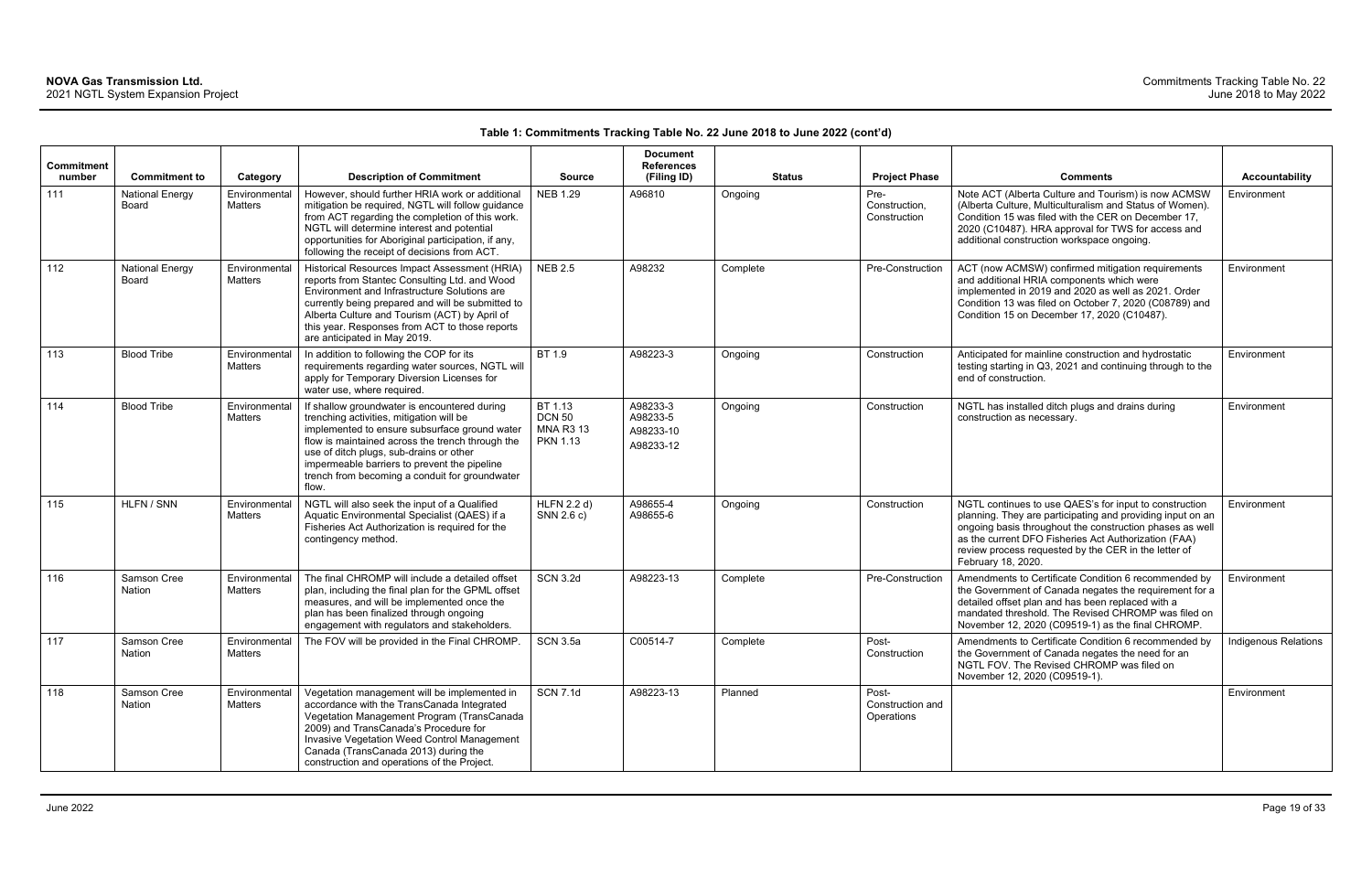| <b>Commitment</b><br>number | <b>Commitment to</b>            |                                      | <b>Description of Commitment</b>                                                                                                                                                                                                                                                                                                                                                                                                          | <b>Source</b>   | <b>Document</b><br><b>References</b> |         | <b>Status</b> | <b>Project Phase</b>         | <b>Comments</b>                                                                                                                                                                                                                                                                                                                                                                                                                                                                                                                                                                                                                                                                                                                          | Accountability |
|-----------------------------|---------------------------------|--------------------------------------|-------------------------------------------------------------------------------------------------------------------------------------------------------------------------------------------------------------------------------------------------------------------------------------------------------------------------------------------------------------------------------------------------------------------------------------------|-----------------|--------------------------------------|---------|---------------|------------------------------|------------------------------------------------------------------------------------------------------------------------------------------------------------------------------------------------------------------------------------------------------------------------------------------------------------------------------------------------------------------------------------------------------------------------------------------------------------------------------------------------------------------------------------------------------------------------------------------------------------------------------------------------------------------------------------------------------------------------------------------|----------------|
| 119                         | SNN                             | Category<br>Environmental<br>Matters | NGTL will consider information gathered during<br>ongoing engagement with SNN in Project<br>planning, including the EPP, which includes the<br>Bear Management Plan and Wildlife Species of<br>Concern Discovery Contingency Plan and<br>Environmental Alignment Sheets (EAS) filed<br>prior to construction, and will continue to address<br>questions and concerns from SNN through its<br>ongoing engagement efforts should any arise. | SNN 2.6 c)      | (Filing ID)<br>A98655-6              | Ongoing |               | Pre-Construction             | NGTL reviewed the final reports and provided responses<br>to Stoney Nakoda Nations on April 9, 2019.                                                                                                                                                                                                                                                                                                                                                                                                                                                                                                                                                                                                                                     | Environment    |
| 120                         | <b>National Energy</b><br>Board | Environmental<br>Matters             | NGTL will implement an early in/early out<br>approach to Project construction in Little Smoky<br>Caribou Range.                                                                                                                                                                                                                                                                                                                           | NEB 3.4a        | A99941-1                             | Ongoing |               | Construction                 | NGTL stopped work within the Little Smoky Caribou<br>Range on February 14, 2021. Clearing activities within<br>the Little Smoky Caribou Range resumed<br>September 13, 2021. NGTL confirmed that work in the<br>Little Smoky Caribou Range cannot be completed prior to<br>the RAP and submitted the balance of information in<br>support of Condition 23 approval on January 13, 2022<br>(C17194). Construction occurred within the Little Smoky<br>Caribou Range during the RAP subject to ongoing<br>engagement with Alberta Environment and Parks and in<br>accordance with Commission approval issued to NGTL<br>on February 2, 2022 (C17551).                                                                                      | Environment    |
| 121                         | <b>National Energy</b><br>Board | Environmental<br>Matters             | Should any activities be required in the Range<br>during the RAP, NGTL will consult with AEP to<br>determine the appropriate course of action and<br>mitigation.                                                                                                                                                                                                                                                                          | <b>NEB 3.4a</b> | A99941-1                             | Ongoing |               | Construction                 | NGTL confirmed that work in the Little Smoky Caribou<br>Range cannot be completed prior to the RAP (C16840-1).<br>As part of its contingency planning, NGTL engaged with<br>AEP on October 26, 2021, November 17, 2021 and<br>January 7, 2022. See summary of engagement with AEP,<br>filed on December 7, 2021 (C16607). Additional<br>information on continued AEP engagement in support of<br>required authorization and Condition 23 approval filed on<br>January 13, 2022 (C17194). Construction occurred within<br>the Little Smoky Caribou Range during the RAP subject<br>to ongoing engagement with Alberta Environment and<br>Parks and in accordance with Commission approval<br>issued to NGTL on February 2, 2022 (C17551). | Environment    |
| 122                         | <b>National Energy</b><br>Board | Environmental<br>Matters             | NGTL will comply with any requirements issued<br>under the Historical Resources Act (HRA) for<br>future ground disturbance activities (e.g.,<br>integrity digs).                                                                                                                                                                                                                                                                          | <b>NEB 3.14</b> | A99941-1                             | Planned |               | Post-<br>Construction        |                                                                                                                                                                                                                                                                                                                                                                                                                                                                                                                                                                                                                                                                                                                                          | Environment    |
| 123                         | <b>National Energy</b><br>Board | Environmental<br>Matters             | During operation, NGTL has committed to<br>comply with the AER Directive 038 noise<br>guidance and, therefore, predicted residual<br>effects of the Project on the acoustic<br>environment are not significant.                                                                                                                                                                                                                           | <b>NEB 3.14</b> | A99941-1                             | Ongoing |               | Operations                   |                                                                                                                                                                                                                                                                                                                                                                                                                                                                                                                                                                                                                                                                                                                                          | Environment    |
| 124                         | <b>National Energy</b><br>Board | Environmental<br>Matters             | NGTL will also adhere to the Alberta Wildlife Act.                                                                                                                                                                                                                                                                                                                                                                                        | <b>NEB 3.14</b> | A99941-1                             | Ongoing |               | Construction /<br>Operations |                                                                                                                                                                                                                                                                                                                                                                                                                                                                                                                                                                                                                                                                                                                                          | Environment    |
| 125                         | <b>National Energy</b><br>Board | Environmental<br>Matters             | Further, NGTL will not be making withdrawals<br>from groundwater sources for use in construction<br>of the Project.                                                                                                                                                                                                                                                                                                                       | <b>NEB 3.14</b> | A99941-1                             | Ongoing |               | Construction                 | Only surface water sources have been used for Project<br>construction activities.                                                                                                                                                                                                                                                                                                                                                                                                                                                                                                                                                                                                                                                        | Environment    |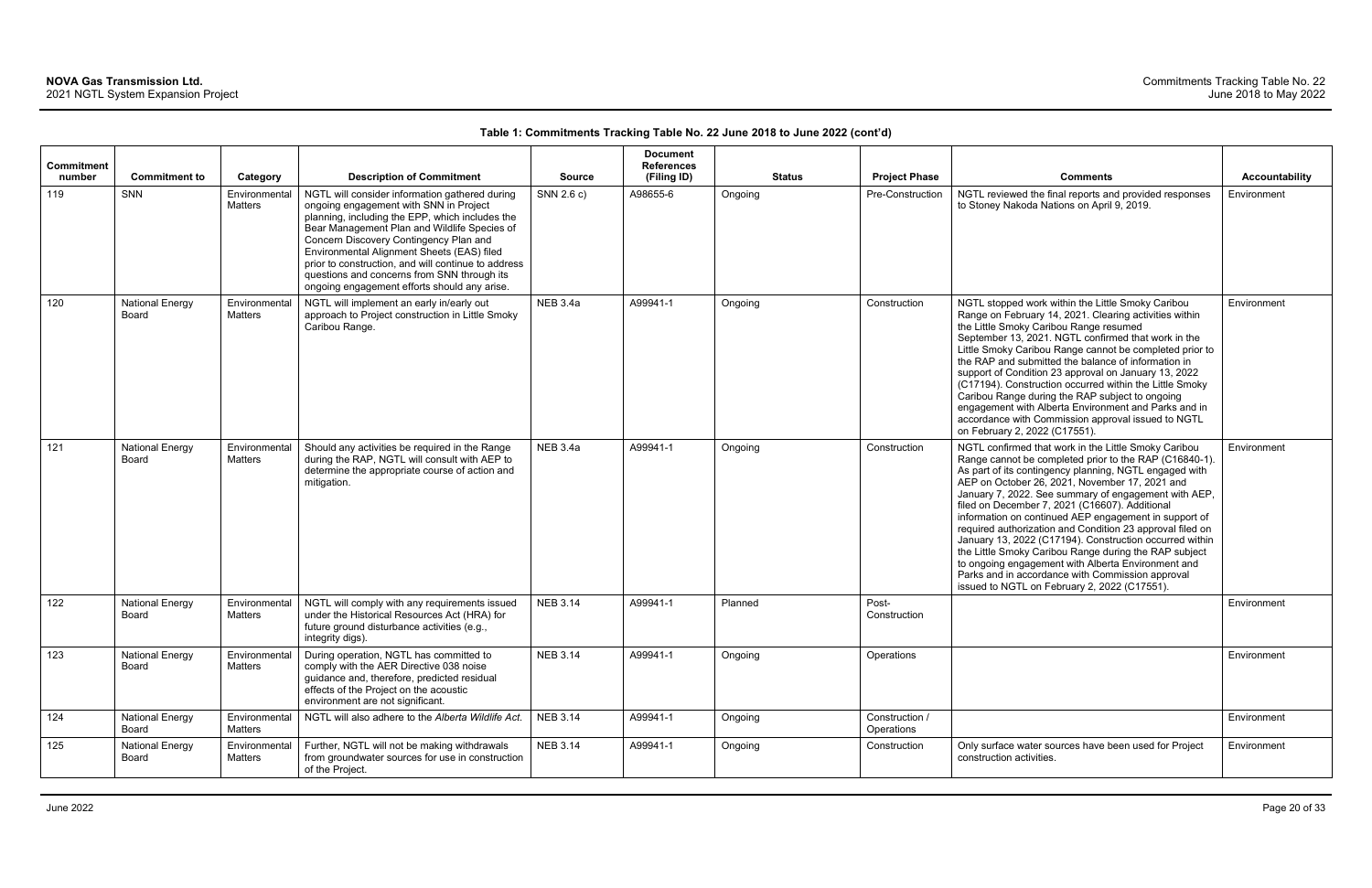| <b>Commitment</b><br>number | <b>Commitment to</b>                   | Category                        | <b>Description of Commitment</b>                                                                                                                                                                                                                                                                                                            | <b>Source</b>         | <b>Document</b><br><b>References</b><br>(Filing ID) | <b>Status</b> | <b>Project Phase</b>                         | <b>Comments</b>                                                                                                                                                                                                                                                                                                                                                                                                                                                                                                                                                                | Accountability |
|-----------------------------|----------------------------------------|---------------------------------|---------------------------------------------------------------------------------------------------------------------------------------------------------------------------------------------------------------------------------------------------------------------------------------------------------------------------------------------|-----------------------|-----------------------------------------------------|---------------|----------------------------------------------|--------------------------------------------------------------------------------------------------------------------------------------------------------------------------------------------------------------------------------------------------------------------------------------------------------------------------------------------------------------------------------------------------------------------------------------------------------------------------------------------------------------------------------------------------------------------------------|----------------|
| 126                         | <b>National Energy</b><br>Board        | Environmental<br>Matters        | NGTL does not agree with the recommendation<br>that upstream GHG emissions are a best<br>practice nor should they be included as part of<br>the NEB process, however, NGTL will comply<br>with federal agency direction for GHG<br>assessment.                                                                                              | <b>NEB 3.14</b>       | A99941-1                                            | Complete      | Pre-Construction                             | NGTL submitted an upstream GHG assessment to ECCC<br>on November 1, 2019 and revised it for submission<br>March 19, 2020 based on comments from ECCC.                                                                                                                                                                                                                                                                                                                                                                                                                          | Environment    |
| 127                         | <b>National Energy</b><br>Board        | Environmental<br><b>Matters</b> | A camp management plan will be developed<br>closer to the start of construction.                                                                                                                                                                                                                                                            | <b>NEB 3.14</b>       | A99941-1                                            | Complete      | Pre-Construction                             | Order Condition 7 was submitted on September 17, 2020<br>$(C08400)$ .                                                                                                                                                                                                                                                                                                                                                                                                                                                                                                          | Environment    |
| 128                         | <b>National Energy</b><br>Board        | Environmental<br>Matters        | TC Energy is currently developing a Fugitive<br>Emission Management Plan for the Canadian<br>Gas Operations system and NGTL plans to<br>submit a synopsis of the plan relative to the<br>Project prior to the commencement of<br>operations.                                                                                                | <b>Reply Evidence</b> | C00043-1                                            | Complete      | Pre-construction<br>or before<br>operations. | April 7, 2022 Fugitive Emissions Management Program<br>Commitment (C18478).                                                                                                                                                                                                                                                                                                                                                                                                                                                                                                    | Environment    |
| 129                         | <b>National Energy</b><br><b>Board</b> | Environmental<br>Matters        | NGTL will continue to engage AEP and ECCC<br>on its planned offsets for the Project.                                                                                                                                                                                                                                                        | <b>NEB 4.12</b>       | C00542-1                                            | Ongoing       | Post-construction                            | NGTL will continue to engage with AEP and ECCC on<br>the planned offsets for the Project for caribou. A Revised<br>Condition 6 has altered the requirements and is currently<br>under review by NGTL as to next steps with AEP and<br>ECCC as well as several Indigenous groups. The<br>Revised CHROMP was filed on November 12, 2020<br>(C09519-1). AEP has identified an area within the Little<br>Smoky Caribou Range where offsets for the Project will<br>be implemented. NGTL anticipates offsets planning will<br>occur in 2022 with implementation scheduled for 2023. | Environment    |
| 130                         | <b>National Energy</b><br><b>Board</b> | Environmental<br>Matters        | Any additional site-specific mitigation resulting<br>from these surveys will be included in the EPP<br>and Environmental Alignment Sheets as filed<br>prior to construction.                                                                                                                                                                | <b>NEB 4.7</b>        | C00542-1                                            | Complete      | Construction                                 | The information from the surveys was incorporated as<br>appropriate into the EPP and Environmental Alignment<br>Sheets submitted pursuant to Condition 5 of the Order<br>(C07842) and EPP and Environmental Alignment Sheets<br>submitted pursuant to Condition 5 of the Certificate<br>(C09447).                                                                                                                                                                                                                                                                              | Environment    |
| 131                         | <b>Blood Tribe</b>                     | Environmental<br>Matters        | The design and installation of vehicle crossings<br>by NGTL will meet the Province of Alberta's<br>Water Act Codes of Practice and notification<br>process.                                                                                                                                                                                 | BT 1.8                | A98233-3                                            | Ongoing       | Pre-Construction                             |                                                                                                                                                                                                                                                                                                                                                                                                                                                                                                                                                                                | Environment    |
| 132                         |                                        |                                 |                                                                                                                                                                                                                                                                                                                                             |                       |                                                     |               |                                              | Duplicate to Commitment 113.                                                                                                                                                                                                                                                                                                                                                                                                                                                                                                                                                   |                |
| 133                         | <b>Blood Tribe</b>                     | Environmental<br>Matters        | If springs and/or excessive groundwater are<br>encountered within the Project construction<br>footprint, NGTL will review the area and<br>determine the appropriate mitigation.                                                                                                                                                             | BT 1.14e              | A98233-3                                            | Ongoing       | Construction                                 |                                                                                                                                                                                                                                                                                                                                                                                                                                                                                                                                                                                | Environment    |
| 134                         | All groups                             | Environmental<br>Matters        | NGTL will further incorporate input or issues<br>identified during construction into the Post<br>Construction Monitoring (PCM) activities. For<br>example, sites or resources of concern will be<br>appropriately mitigated during construction,<br>clean up and reclamation, and success will be<br>measured in following growing seasons. | BT 1.39               | A98233-3                                            | Ongoing       | Pre-Construction<br>/ Post-<br>Construction  |                                                                                                                                                                                                                                                                                                                                                                                                                                                                                                                                                                                | Environment    |

| <b>Comments</b>                                                                                                                                                                                                                                                                                                                                                                                                                                                                                                                                                                | <b>Accountability</b> |
|--------------------------------------------------------------------------------------------------------------------------------------------------------------------------------------------------------------------------------------------------------------------------------------------------------------------------------------------------------------------------------------------------------------------------------------------------------------------------------------------------------------------------------------------------------------------------------|-----------------------|
| NGTL submitted an upstream GHG assessment to ECCC<br>on November 1, 2019 and revised it for submission<br>March 19, 2020 based on comments from ECCC.                                                                                                                                                                                                                                                                                                                                                                                                                          | Environment           |
| Order Condition 7 was submitted on September 17, 2020<br>(C08400).                                                                                                                                                                                                                                                                                                                                                                                                                                                                                                             | Environment           |
| April 7, 2022 Fugitive Emissions Management Program<br>Commitment (C18478).                                                                                                                                                                                                                                                                                                                                                                                                                                                                                                    | Environment           |
| NGTL will continue to engage with AEP and ECCC on<br>the planned offsets for the Project for caribou. A Revised<br>Condition 6 has altered the requirements and is currently<br>under review by NGTL as to next steps with AEP and<br>ECCC as well as several Indigenous groups. The<br>Revised CHROMP was filed on November 12, 2020<br>(C09519-1). AEP has identified an area within the Little<br>Smoky Caribou Range where offsets for the Project will<br>be implemented. NGTL anticipates offsets planning will<br>occur in 2022 with implementation scheduled for 2023. | Environment           |
| The information from the surveys was incorporated as<br>appropriate into the EPP and Environmental Alignment<br>Sheets submitted pursuant to Condition 5 of the Order<br>(C07842) and EPP and Environmental Alignment Sheets<br>submitted pursuant to Condition 5 of the Certificate<br>(C09447).                                                                                                                                                                                                                                                                              | Environment           |
|                                                                                                                                                                                                                                                                                                                                                                                                                                                                                                                                                                                | Environment           |
| Duplicate to Commitment 113.                                                                                                                                                                                                                                                                                                                                                                                                                                                                                                                                                   |                       |
|                                                                                                                                                                                                                                                                                                                                                                                                                                                                                                                                                                                | Environment           |
|                                                                                                                                                                                                                                                                                                                                                                                                                                                                                                                                                                                | Environment           |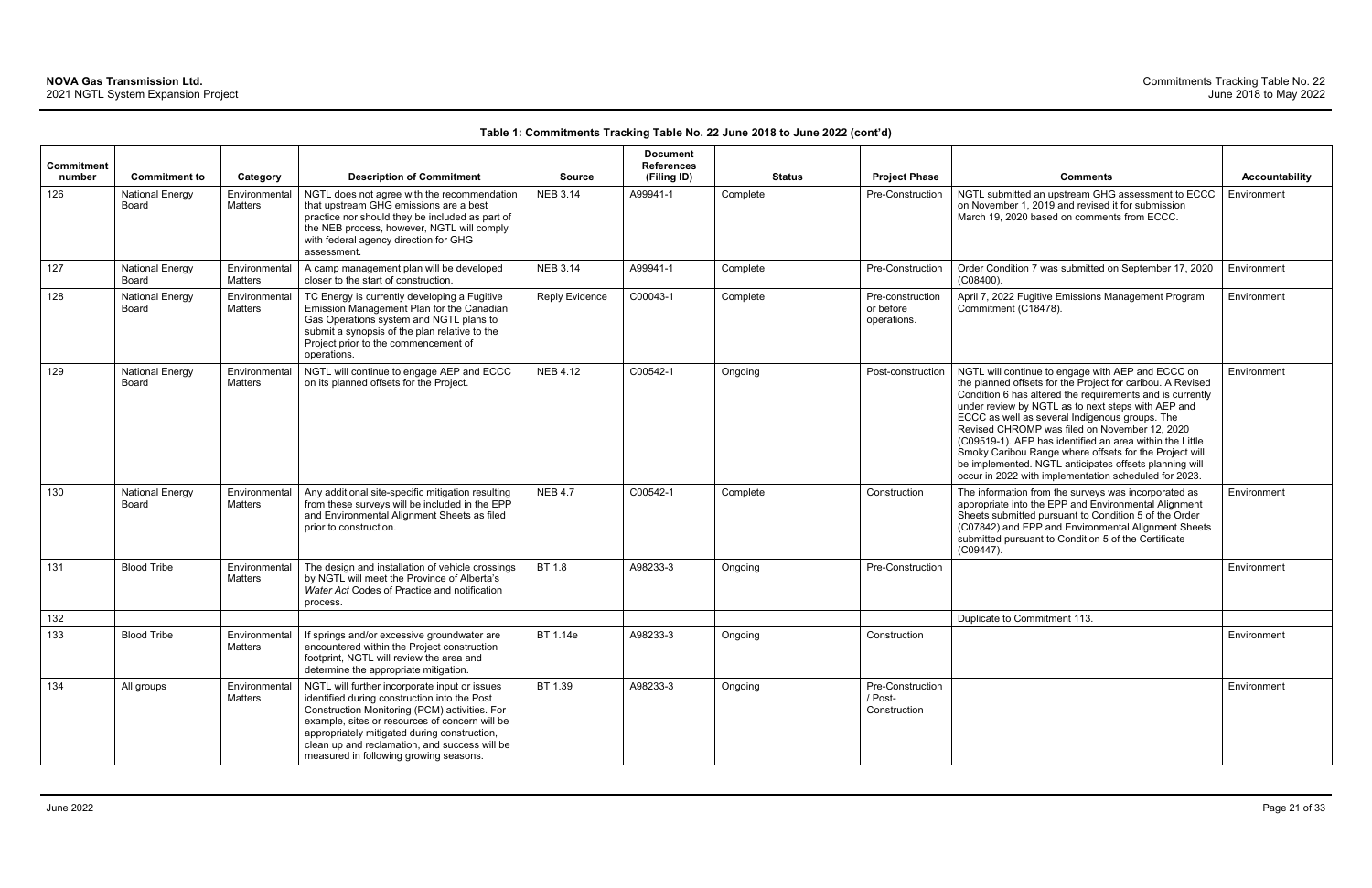| <b>Commitment</b><br>number | <b>Commitment to</b>            | Category                        | <b>Description of Commitment</b>                                                                                                                                                                                                                                         | <b>Source</b>                                               | <b>Document</b><br><b>References</b><br>(Filing ID) | <b>Status</b> | <b>Project Phase</b>                              | <b>Comments</b>                                                                                                                                                                                    | <b>Accountability</b>                                            |
|-----------------------------|---------------------------------|---------------------------------|--------------------------------------------------------------------------------------------------------------------------------------------------------------------------------------------------------------------------------------------------------------------------|-------------------------------------------------------------|-----------------------------------------------------|---------------|---------------------------------------------------|----------------------------------------------------------------------------------------------------------------------------------------------------------------------------------------------------|------------------------------------------------------------------|
| 135                         | <b>ECCC</b>                     | Environmental<br>Matters        | NGTL is willing to work with ECCC outside the<br>NEB hearing process to assist ECCC in<br>estimating upstream GHG emissions, consistent<br>with ECCC's approach to past NEB-regulated<br>projects under the Interim Measures for Major<br><b>Project Reviews</b>         | ECCC <sub>1</sub>                                           | C00514-3                                            | Complete      | Pre-construction                                  | See Commitment 126.                                                                                                                                                                                | Environment                                                      |
| 136                         |                                 |                                 |                                                                                                                                                                                                                                                                          |                                                             |                                                     |               |                                                   | Duplicate to Commitment 128.                                                                                                                                                                       |                                                                  |
| 137                         | <b>National Energy</b><br>Board | Environmental<br><b>Matters</b> | NGTL commits to implementing zipper planting<br>pending the restoration measures implemented<br>on the footprint.                                                                                                                                                        | Hearing<br>Transcript<br>Volume 12,<br>Paragraph 5883       | C01035                                              | Planned       | Post-construction                                 |                                                                                                                                                                                                    | Environment                                                      |
| 138                         | Landowners                      | <b>Land Matters</b>             | Notices pursuant to section 87(1) of the NEB Act<br>will be served on owners of lands proposed to be<br>acquired for the Project, as defined in sections<br>75 and 85 of the NEB Act.                                                                                    | Application<br>Section 11.5                                 | A92619                                              | Complete      | <b>Pre-Construction</b>                           |                                                                                                                                                                                                    | <b>Land Department</b>                                           |
| 139                         | Landowners                      | <b>Land Matters</b>             | Prior to the start of construction, NGTL will have<br>site-specific traffic management plans in place to<br>minimize the effects of construction traffic.                                                                                                                | <b>Additional Written</b><br><b>Evidence Section</b><br>4.7 | A96812                                              | Complete      | Pre-Construction                                  |                                                                                                                                                                                                    | Environment / Project<br>Management /<br>Construction<br>Manager |
| 140                         | Landowners                      | <b>Land Matters</b>             | In areas where the presence of clubroot disease<br>has been identified during pre-project<br>consultation, NGTL will follow provincial and<br>industry management objectives with regards to<br>clubroot.                                                                | <b>Additional Written</b><br><b>Evidence Section</b><br>4.7 | A96812                                              | Complete      | Construction                                      | Only the Valhalla and Elmworth Sections were identified<br>to have clubroot. Management plans were implemented<br>to prevent the spread of clubroot. Both sections have<br>been placed in-service. | Environment                                                      |
| 141                         | <b>National Energy</b><br>Board | Commercial                      | TransCanada will have the financial resources to<br>ensure that it can financially sustain<br>management of all potential risks including those<br>liabilities that may arise from an accident or<br>malfunction during the construction or operation<br>of the Project. | Application<br>Section 6.6                                  | A92619                                              | Ongoing       | Pre-Construction<br>through Post-<br>Construction |                                                                                                                                                                                                    | Commercial                                                       |
| 142                         | Canada Energy<br>Regulator      | Regulatory<br>Conditions        | Certificate Condition 1: Condition Compliance                                                                                                                                                                                                                            | Certificate<br>GC-129                                       | C09098                                              | Ongoing       | Pre-Construction<br>through Post-<br>Construction |                                                                                                                                                                                                    | <b>Project Manager</b>                                           |
| 143                         | Canada Energy<br>Regulator      | Regulatory<br>Conditions        | Certificate Condition 2: Section 52 Pipeline and<br>Related Facilities Design, Location, Construction<br>and Operation                                                                                                                                                   | Certificate<br>GC-129                                       | C09098                                              | Ongoing       | Pre-Construction<br>through Post-<br>Construction |                                                                                                                                                                                                    | Project Manager /<br>Construction<br>Manager                     |
| 144                         | Canada Energy<br>Regulator      | Regulatory<br>Conditions        | Certificate Condition 3: Environmental Protection                                                                                                                                                                                                                        | Certificate<br>GC-129                                       | C09098                                              | Ongoing       | Pre-Construction<br>through Post-<br>Construction |                                                                                                                                                                                                    | Environment                                                      |

| <b>Comments</b>                                                                                                                                                                                    | <b>Accountability</b>                                            |
|----------------------------------------------------------------------------------------------------------------------------------------------------------------------------------------------------|------------------------------------------------------------------|
|                                                                                                                                                                                                    |                                                                  |
| See Commitment 126.                                                                                                                                                                                | Environment                                                      |
| Duplicate to Commitment 128.                                                                                                                                                                       |                                                                  |
|                                                                                                                                                                                                    | Environment                                                      |
|                                                                                                                                                                                                    | Land Department                                                  |
|                                                                                                                                                                                                    | Environment / Project<br>Management /<br>Construction<br>Manager |
| Only the Valhalla and Elmworth Sections were identified<br>to have clubroot. Management plans were implemented<br>to prevent the spread of clubroot. Both sections have<br>been placed in-service. | Environment                                                      |
|                                                                                                                                                                                                    | Commercial                                                       |
|                                                                                                                                                                                                    | Project Manager                                                  |
|                                                                                                                                                                                                    | Project Manager /<br>Construction<br>Manager                     |
|                                                                                                                                                                                                    | Environment                                                      |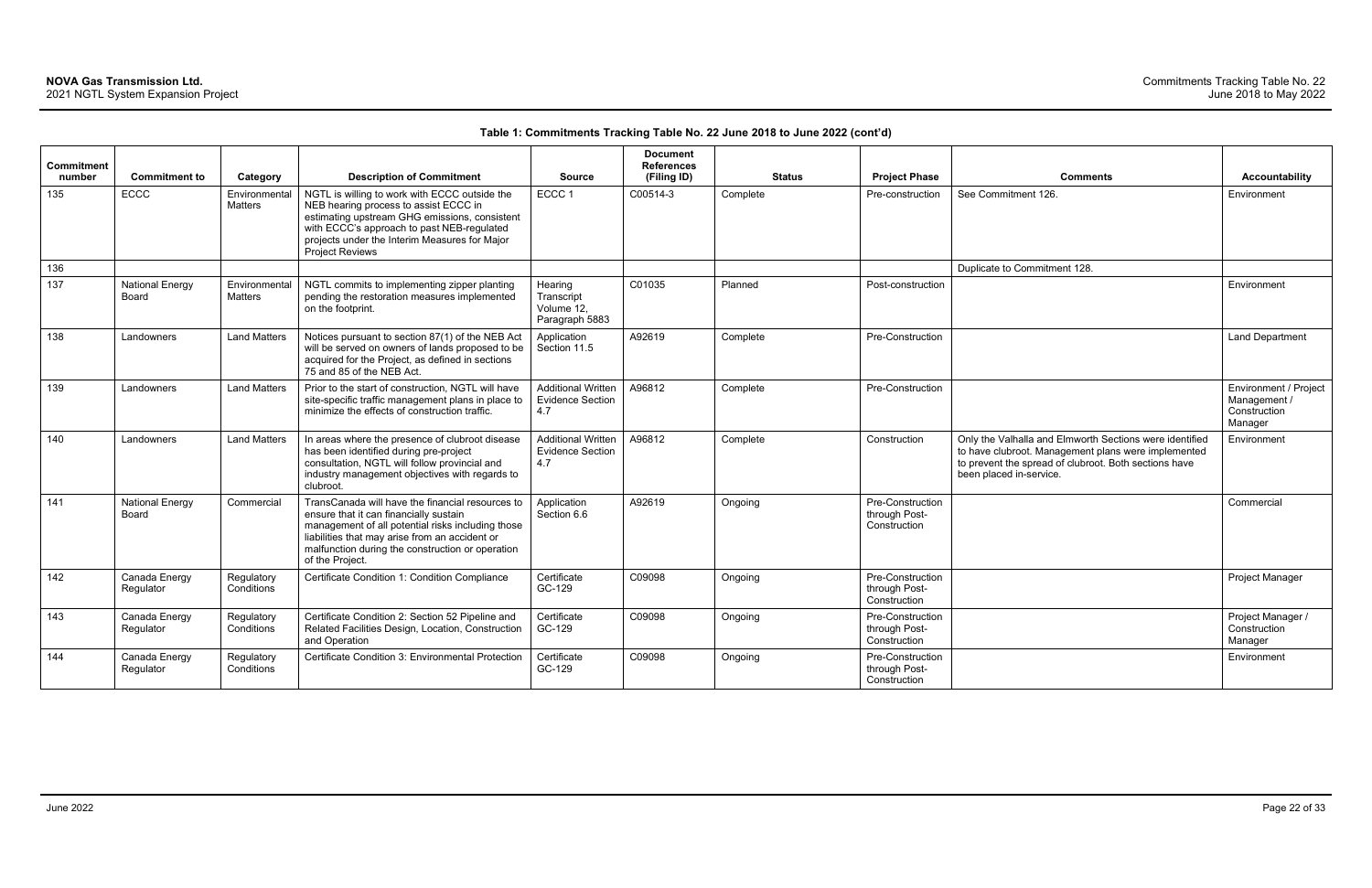| <b>Commitment</b> |                            |                          |                                                                                                                            |                       | <b>Document</b><br><b>References</b> |               |                                               |                                                                                                                                                                                                                                                                                                                                                                                                                                                                                                                                           |                                                       |
|-------------------|----------------------------|--------------------------|----------------------------------------------------------------------------------------------------------------------------|-----------------------|--------------------------------------|---------------|-----------------------------------------------|-------------------------------------------------------------------------------------------------------------------------------------------------------------------------------------------------------------------------------------------------------------------------------------------------------------------------------------------------------------------------------------------------------------------------------------------------------------------------------------------------------------------------------------------|-------------------------------------------------------|
| number            | <b>Commitment to</b>       | Category                 | <b>Description of Commitment</b>                                                                                           | <b>Source</b>         | (Filing ID)                          | <b>Status</b> | <b>Project Phase</b>                          | <b>Comments</b>                                                                                                                                                                                                                                                                                                                                                                                                                                                                                                                           | <b>Accountability</b>                                 |
| 145               | Canada Energy<br>Regulator | Regulatory<br>Conditions | Certificate Condition 4: Construction Emergency<br>Management Preparedness and Response<br>Planning                        | Certificate<br>GC-129 | C09098                               | Complete      | Construction                                  | In CER IR No. 7 (C10848) NGTL confirmed that all ERPs<br>for section 52 and section 58 activities have been<br>submitted to the CER with the exception of the Dismal<br>Creek section. On January 20, 2021 NGTL submitted the<br>ERP for the HDD casing installation on the Dismal Creek<br>section. NGTL filed confirmation of notice to Indigenous<br>groups on January 20, 2021 pursuant to Condition 4(b)<br>$(C11048)$ .<br>May 7, 2021 Condition 4 for the mainline component of<br>the Dismal Creek section (Filed via Email only) | Project Manager /<br>Safety<br>Representative         |
| 146               | Canada Energy<br>Regulator | Regulatory<br>Conditions | Certificate Condition 5: Updated Environmental<br>Protection Plan for Section 52 Pipeline and<br><b>Related Facilities</b> | Certificate<br>GC-129 | C09098                               | Complete      | Construction<br>through Post-<br>Construction | Certificate Condition 5 was filed on November 9, 2020<br>$(C09447)$ .<br>July 13, 2021 Updated EPP (C14059)<br>August 23, 2021 (C14599)                                                                                                                                                                                                                                                                                                                                                                                                   | Environment                                           |
| 147               | Canada Energy<br>Regulator | Regulatory<br>Conditions | Certificate Condition 6: Revised Caribou Habitat<br>Restoration and Offset Measures Plan<br>(CHR&OMP)                      | Certificate<br>GC-129 | C09098                               | Complete      | Construction<br>through Post-<br>Construction | Certificate Condition 6 was filed on November 12, 2020<br>(C09519).                                                                                                                                                                                                                                                                                                                                                                                                                                                                       | Environment                                           |
| 148               | Canada Energy<br>Regulator | Regulatory<br>Conditions | Certificate Condition 7: Wildlife and Rare Plant<br>Surveys                                                                | Certificate<br>GC-129 | C09098                               | Complete      | Pre-Construction                              | Certificate Condition 7 was filed on September 15, 2020<br>$(C08314)$ .                                                                                                                                                                                                                                                                                                                                                                                                                                                                   | Environment                                           |
| 149               | Canada Energy<br>Regulator | Regulatory<br>Conditions | Certificate Condition 8: Geological hazards                                                                                | Certificate<br>GC-129 | C09098                               | Complete      | Pre-Construction                              | Certificate Condition 8 was filed on November 5, 2020<br>(C09392).                                                                                                                                                                                                                                                                                                                                                                                                                                                                        | Project Manager                                       |
| 150               | Canada Energy<br>Regulator | Regulatory<br>Conditions | Certificate Condition 9: Trenchless Crossing<br>Reports                                                                    | Certificate<br>GC-129 | C09098                               | Complete      | Pre-Construction                              | Certificate Condition 9 was filed on October 27, 2020<br>(C09149).                                                                                                                                                                                                                                                                                                                                                                                                                                                                        | Project Manager                                       |
| 151               | Canada Energy<br>Regulator | Regulatory<br>Conditions | Certificate Condition 10: Outstanding Traditional<br>Land and Resource Use Investigations                                  | Certificate<br>GC-129 | C09098                               | Complete      | Pre-Construction                              | Certificate Condition 10 was filed on August 19, 2020<br>(C07968).                                                                                                                                                                                                                                                                                                                                                                                                                                                                        | <b>Indigenous Relations</b>                           |
| 152               | Canada Energy<br>Regulator | Regulatory<br>Conditions | Certificate Condition 11: Programs and Manuals<br>– Safety                                                                 | Certificate<br>GC-129 | C09098                               | Complete      | Pre-Construction                              | Certificate Condition 11 was filed on December 18, 2020<br>(C10510)<br>February 1, 2021 Construction Safety Manual - Dismal<br>Creek (C11383)<br>Condition 11 was filed May 7, 2021 for the mainline<br>component of the Dismal Creek section (C12990).                                                                                                                                                                                                                                                                                   | Project Manager /<br>Safety<br>Representative         |
| 153               | Canada Energy<br>Regulator | Regulatory<br>Conditions | Certificate Condition 12: Construction Monitoring<br>Plan for Indigenous Peoples                                           | Certificate<br>GC-129 | C09098                               | Complete      | Pre-Construction                              | Certificate Condition 12 was filed on November 20, 2020<br>(C09777).                                                                                                                                                                                                                                                                                                                                                                                                                                                                      | <b>Indigenous Relations</b>                           |
| 154               | Canada Energy<br>Regulator | Regulatory<br>Conditions | Certificate Condition 13: Employment,<br>Contracting, and Procurement Plan Update                                          | Certificate<br>GC-129 | C09098                               | Complete      | Pre-Construction                              | Certificate Condition 13 was filed on September 23, 2020<br>$(C08480)$ .<br>March 2, 2021 Response to ANSN Letter (C11778)<br>May 3, 2021 Ruling No. 1 Response (C12816)<br>August 19, 2021 Ruling No. 2 Response (C14550)<br>September 24, 2021 Updated Prime Contractor's<br>Aboriginal Participation Plans (C15091)                                                                                                                                                                                                                    | Indigenous Relations<br><b>Business</b><br>Engagement |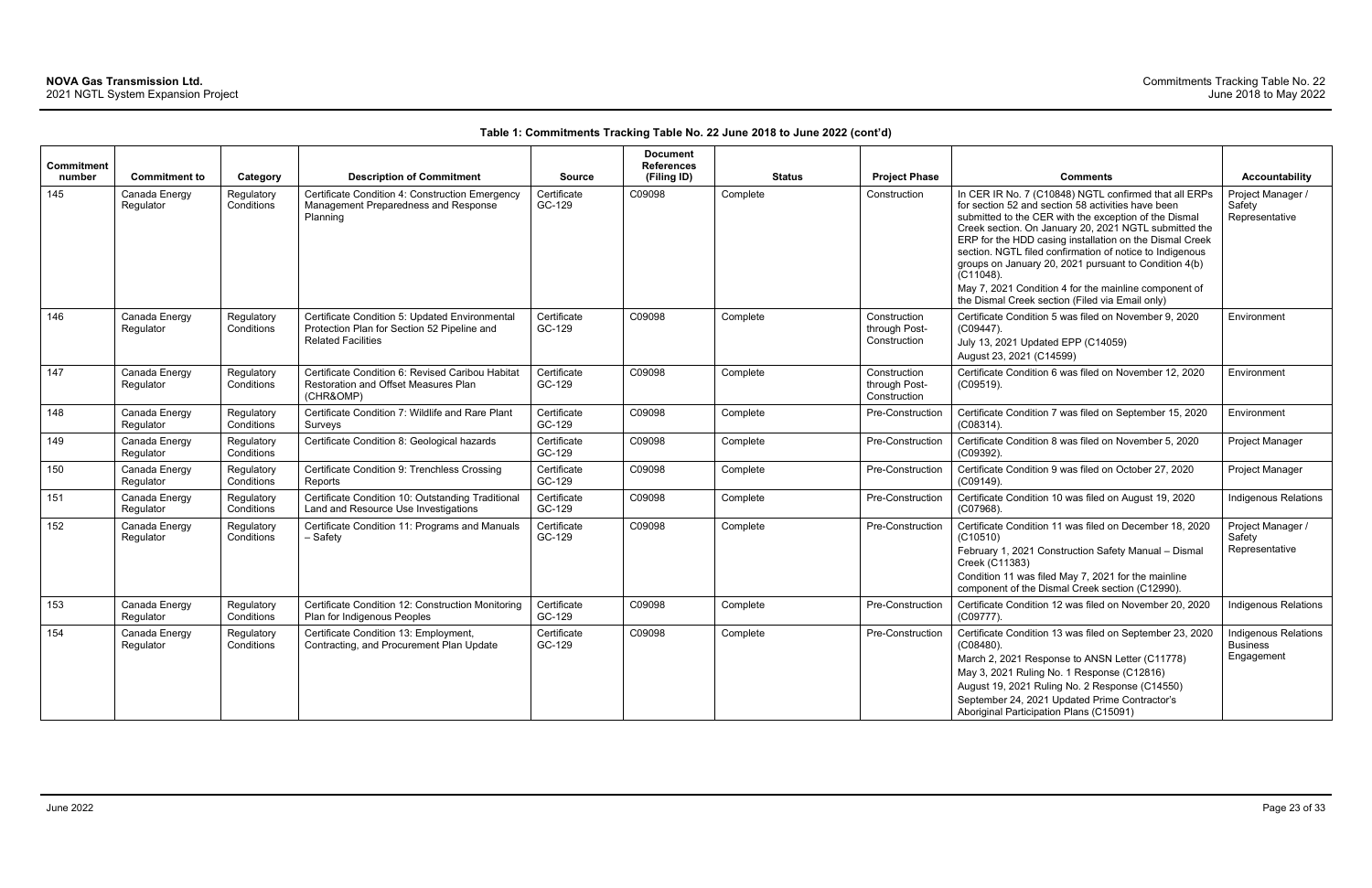| <b>Commitment</b><br>number | <b>Commitment to</b>       | Category                 | <b>Description of Commitment</b>                                          | <b>Source</b>         | <b>Document</b><br><b>References</b><br>(Filing ID) | <b>Status</b> | <b>Project Phase</b> | <b>Comments</b>                                                                                                                                                                                                                                                                                                                                                                                                                                                                                                                                                                                                                                                                                                   | Accountability       |
|-----------------------------|----------------------------|--------------------------|---------------------------------------------------------------------------|-----------------------|-----------------------------------------------------|---------------|----------------------|-------------------------------------------------------------------------------------------------------------------------------------------------------------------------------------------------------------------------------------------------------------------------------------------------------------------------------------------------------------------------------------------------------------------------------------------------------------------------------------------------------------------------------------------------------------------------------------------------------------------------------------------------------------------------------------------------------------------|----------------------|
| 155                         | Canada Energy<br>Regulator | Regulatory<br>Conditions | Certificate Condition 14: Report on Engagement<br>with Indigenous Peoples | Certificate<br>GC-129 | C09098                                              | Complete      | Pre-Construction     | Certificate Condition 14 was filed on November 20, 2020<br>$(C09777)$ .<br>Certificate Condition 14 Update was filed on May 6, 2021<br>$(C12977)$ .<br>Certificate Condition 14 Update was filed on November 5,<br>2021 (C15989).<br>Certificate Condition 14 Report No. 4 was filed on<br>May 6, 2022 (C19017).                                                                                                                                                                                                                                                                                                                                                                                                  | Indigenous Relations |
| 156                         | Canada Energy<br>Regulator | Regulatory<br>Conditions | Certificate Condition 15: Heritage Resource<br>Clearances                 | Certificate<br>GC-129 | C09098                                              | Complete      | Pre-Construction     | Certificate Condition 15 was filed on December 17, 2020<br>$(C10487)$ .<br>May 7, 2021, Condition 15 HRA Update (C13001)<br>May 14, 2021, Condition 15 Timing Relief Request<br>(C13105)<br>June 1, 2021 Condition 15 Timing Relief Request<br>(C13347)<br>June 4, 2021 Condition 15 and 13 Response to<br>Compliance Letter No. 11 C13415.<br>June 16, 2021 Bi-monthly Report No. 1 (C13581)<br>August 9, 2021 Bi-monthly Report No. 2 (C14382)<br>October 7, 2021 Bi-monthly Report No. 3 (C15307)<br>December 8, 2021 Bi-monthly Report No. 4 (C16616)<br>February 9, 2022 Bi-monthly Report No. 5 (C17641)<br>April 8, 2022 Bi-monthly Report No. 6 (C18491)<br>June 8, 2022 Bi-monthly Report No. 7 (C19457) | Environment          |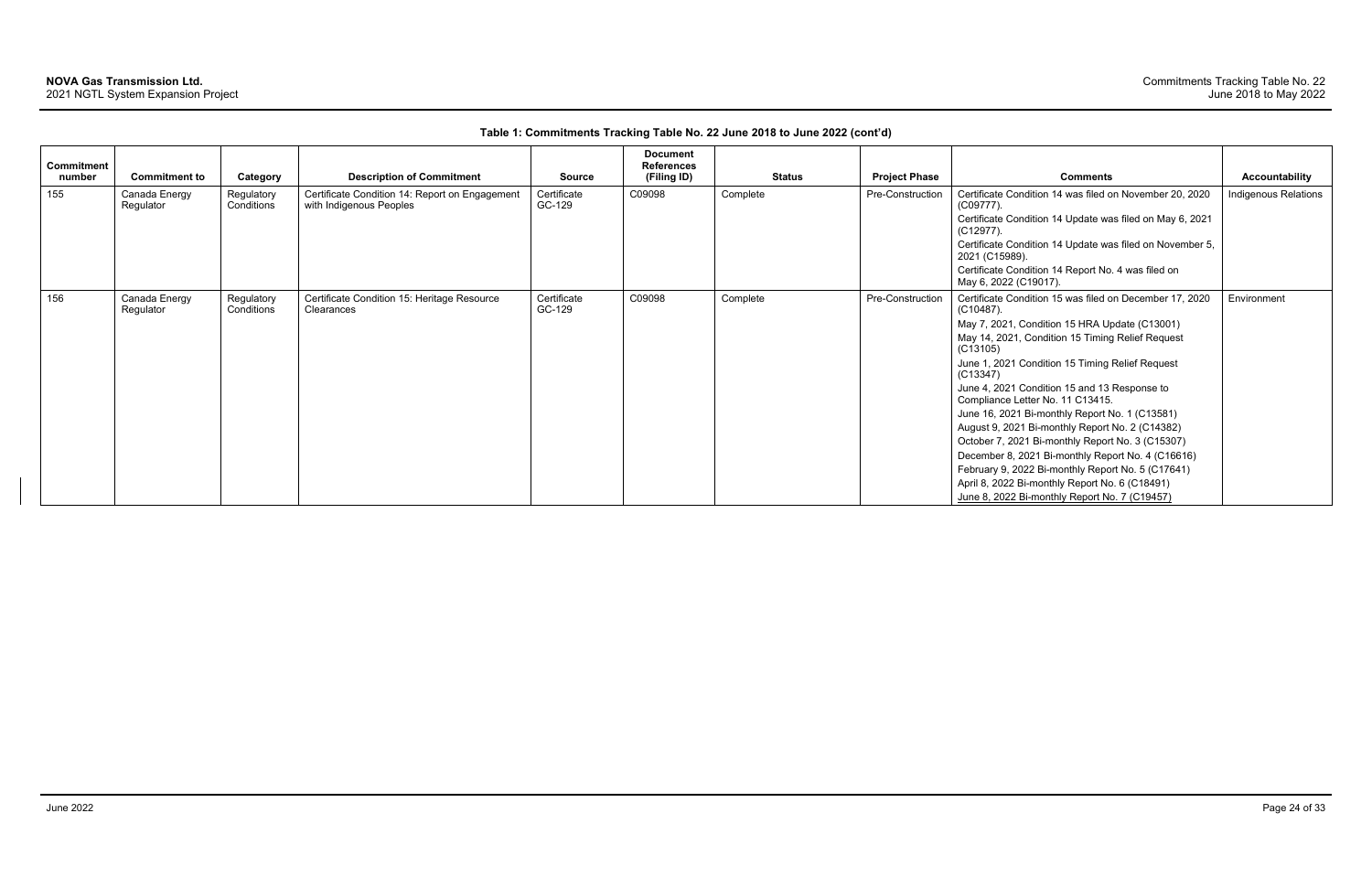| <b>Commitment</b> |                            |                          |                                                                                |                       | <b>Document</b><br><b>References</b> |               |                      |                                                                                                                                                                                                                                                                                                                                                                                                                                                                                                                                                                                                                                                                                                              |                                             |
|-------------------|----------------------------|--------------------------|--------------------------------------------------------------------------------|-----------------------|--------------------------------------|---------------|----------------------|--------------------------------------------------------------------------------------------------------------------------------------------------------------------------------------------------------------------------------------------------------------------------------------------------------------------------------------------------------------------------------------------------------------------------------------------------------------------------------------------------------------------------------------------------------------------------------------------------------------------------------------------------------------------------------------------------------------|---------------------------------------------|
| number            | <b>Commitment to</b>       | Category                 | <b>Description of Commitment</b>                                               | <b>Source</b>         | (Filing ID)                          | <b>Status</b> | <b>Project Phase</b> | <b>Comments</b>                                                                                                                                                                                                                                                                                                                                                                                                                                                                                                                                                                                                                                                                                              | <b>Accountability</b>                       |
| 157               | Canada Energy<br>Regulator | Regulatory<br>Conditions | Certificate Condition 16: Commitments Tracking<br>Table (CTT)                  | Certificate<br>GC-129 | C09098                               | Complete      | Pre-Construction     | Certificate Condition 16 CTT was filed on:<br>1. September 23, 2020 (C08481)<br>2. October 22, 2020 (C09072)<br>3. November 23, 2020 (C09829)<br>4. December 22, 2020 (C10565)<br>5. January 22, 2021 (C11138)<br>6. February 23, 2021 (C11620)<br>7. March 22, 2021 (C12090)<br>8. April 23, 2021 (C12546)<br>9. May 25, 2021 (C13237)<br>10. June 23, 2021 (C13683)<br>11. July 22, 2021 (C14184)<br>12. August 23, 2021 (C14598)<br>13. September 22, 2021 (C15041)<br>14. October 22, 2021 (C15634)<br>15. November 23, 2021 (C16266)<br>16. December 22, 2021 (C16948)<br>17. January 24, 2022 (C17347)<br>18. February 23, 2022 (C17829)<br>19. March 22, 2022 (C18258)<br>20. April 22, 2022 (C18711) | All                                         |
|                   |                            |                          |                                                                                |                       |                                      |               |                      | 21. May 25, 2022 (C19250)                                                                                                                                                                                                                                                                                                                                                                                                                                                                                                                                                                                                                                                                                    |                                             |
| 158               | Canada Energy<br>Regulator | Regulatory<br>Conditions | Certificate Condition 17: Emergency<br>Management Continuing Education Program | Certificate<br>GC-129 | C09098                               | Complete      | Pre-Construction     | Certificate Condition 17 was filed on September 23, 2020<br>(C08482).                                                                                                                                                                                                                                                                                                                                                                                                                                                                                                                                                                                                                                        | Emergency<br>Management / Public<br>Affairs |
| 159               | Canada Energy<br>Regulator | Regulatory<br>Conditions | Certificate Condition 18: Construction Schedule                                | Certificate<br>GC-129 | C09098                               | Complete      | Pre-Construction     | Certificate Condition 18 was filed on January 14, 2021<br>(C10917).<br>June 4, 2021 Construction Schedule Update (C13413)<br>September 8, 2021 Construction Schedule Update<br>(C14842)                                                                                                                                                                                                                                                                                                                                                                                                                                                                                                                      | <b>Project Managers</b>                     |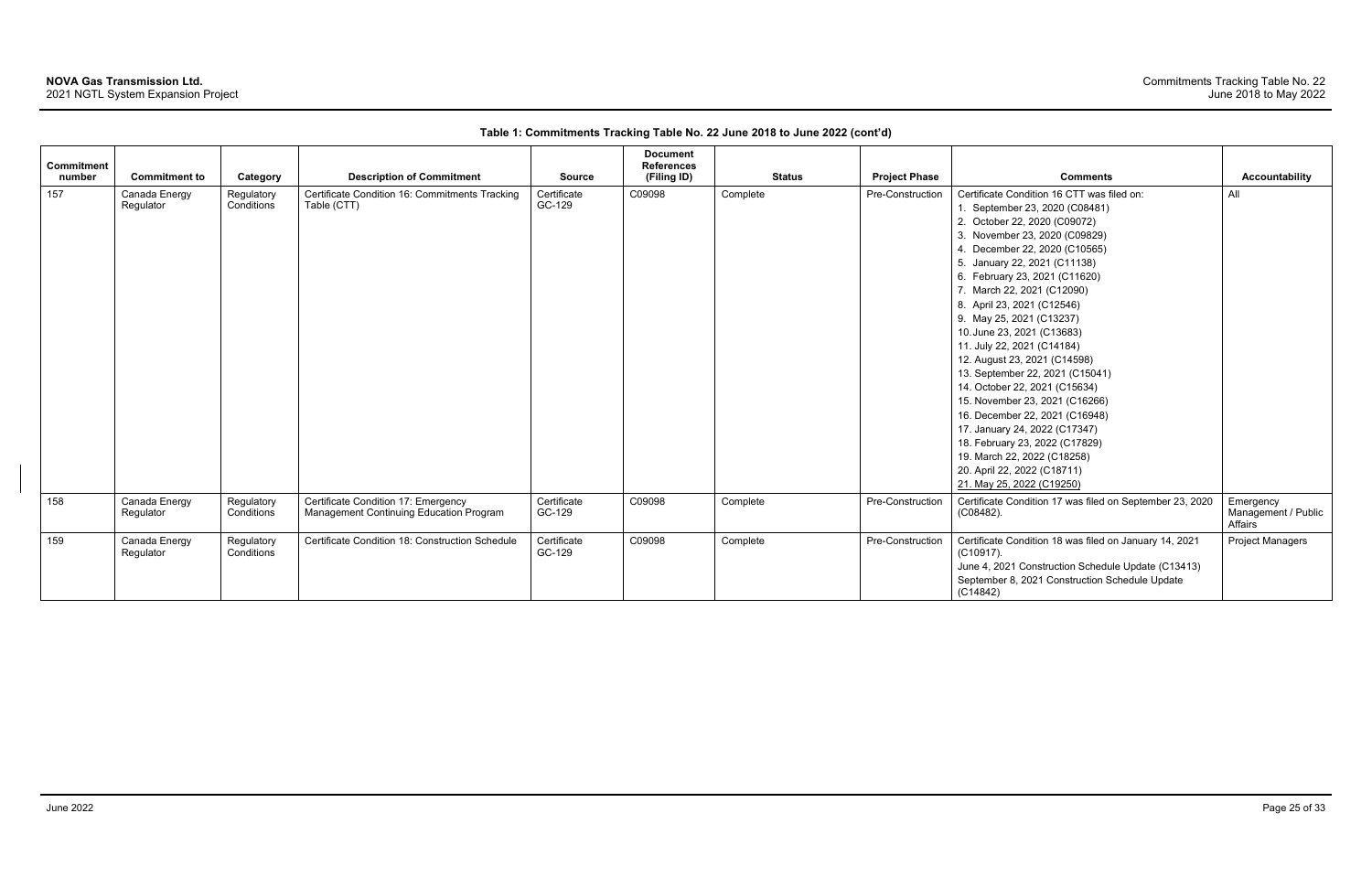### **NOVA Gas Transmission Ltd.**

2021 NGTL System Expansion Project

| Commitment |                            |                          |                                                            |                       | <b>Document</b><br><b>References</b> |               |                        |                                                                                                                                                                                                                                                                                                                                                                                                                                                                                                                                                                                                                                                                                                                                                                                                                                                                                                                                                                                                                                                                                                                                                                                                             |                         |
|------------|----------------------------|--------------------------|------------------------------------------------------------|-----------------------|--------------------------------------|---------------|------------------------|-------------------------------------------------------------------------------------------------------------------------------------------------------------------------------------------------------------------------------------------------------------------------------------------------------------------------------------------------------------------------------------------------------------------------------------------------------------------------------------------------------------------------------------------------------------------------------------------------------------------------------------------------------------------------------------------------------------------------------------------------------------------------------------------------------------------------------------------------------------------------------------------------------------------------------------------------------------------------------------------------------------------------------------------------------------------------------------------------------------------------------------------------------------------------------------------------------------|-------------------------|
| number     | <b>Commitment to</b>       | Category                 | <b>Description of Commitment</b>                           | <b>Source</b>         | (Filing ID)                          | <b>Status</b> | <b>Project Phase</b>   | <b>Comments</b>                                                                                                                                                                                                                                                                                                                                                                                                                                                                                                                                                                                                                                                                                                                                                                                                                                                                                                                                                                                                                                                                                                                                                                                             | <b>Accountability</b>   |
| 160        | Canada Energy<br>Regulator | Regulatory<br>Conditions | Certificate Condition 19: Construction Progress<br>Reports | Certificate<br>GC-129 | C09098                               | Ongoing       | During<br>Construction | Certificate Condition 19 was filed on:<br>1. December 16, 2020 (C10461)<br>2. December 31, 2020 (C10655)<br>3. January 18, 2021 (C11012)<br>4. February 2, 2021 (C11394)<br>5. February 16, 2021 (C11542)<br>6. March 2, 2021 (C11752)<br>7. March 16, 2021 (C12015)<br>8. April 6, 2021 (C12266)<br>9. April 18, 2021 (C12437)<br>10. May 3, 2021 (C12800)<br>11. May 17, 2021 (C13132)<br>12. June 1, 2021 (C13346)<br>13. June 16, 2021 (C13574)<br>14. July 5, 2021 (C13903)<br>15. July 19, 2021 (C14129)<br>16. August 3, 2021 (C14319)<br>17. August 16, 2021 (C14501)<br>18. August 31, 2021 (C14722)<br>19. September 16, 2021 (C14962)<br>20. October 1, 2021 (C15215)<br>21. October 18, 2021 (C15517)<br>22. November 2, 2021 (C15876)<br>23. November 17, 2021 (C16173)<br>24. December 2, 2021 (C16409)<br>25. December 16, 2021 (C16840)<br>26. January 6, 2022 (C17029)<br>27. January 18, 2022 (C17256)<br>28. February 2, 2022 (C17545)<br>29. February 17, 2022 (C17755)<br>30. March 3, 2022 (C18001)<br>31. March 17, 2022 (C18197)<br>32. April 1, 2022 (C18410)<br>33. April 20, 2022 (C18669)<br>34. May 2, 2022 (C18964)<br>35. May 17, 2022 (C19172)<br>36. June 1, 2022 (C19346) | <b>Project Managers</b> |
|            |                            |                          |                                                            |                       |                                      |               |                        | 37. June 17, 2022 (C19610)                                                                                                                                                                                                                                                                                                                                                                                                                                                                                                                                                                                                                                                                                                                                                                                                                                                                                                                                                                                                                                                                                                                                                                                  |                         |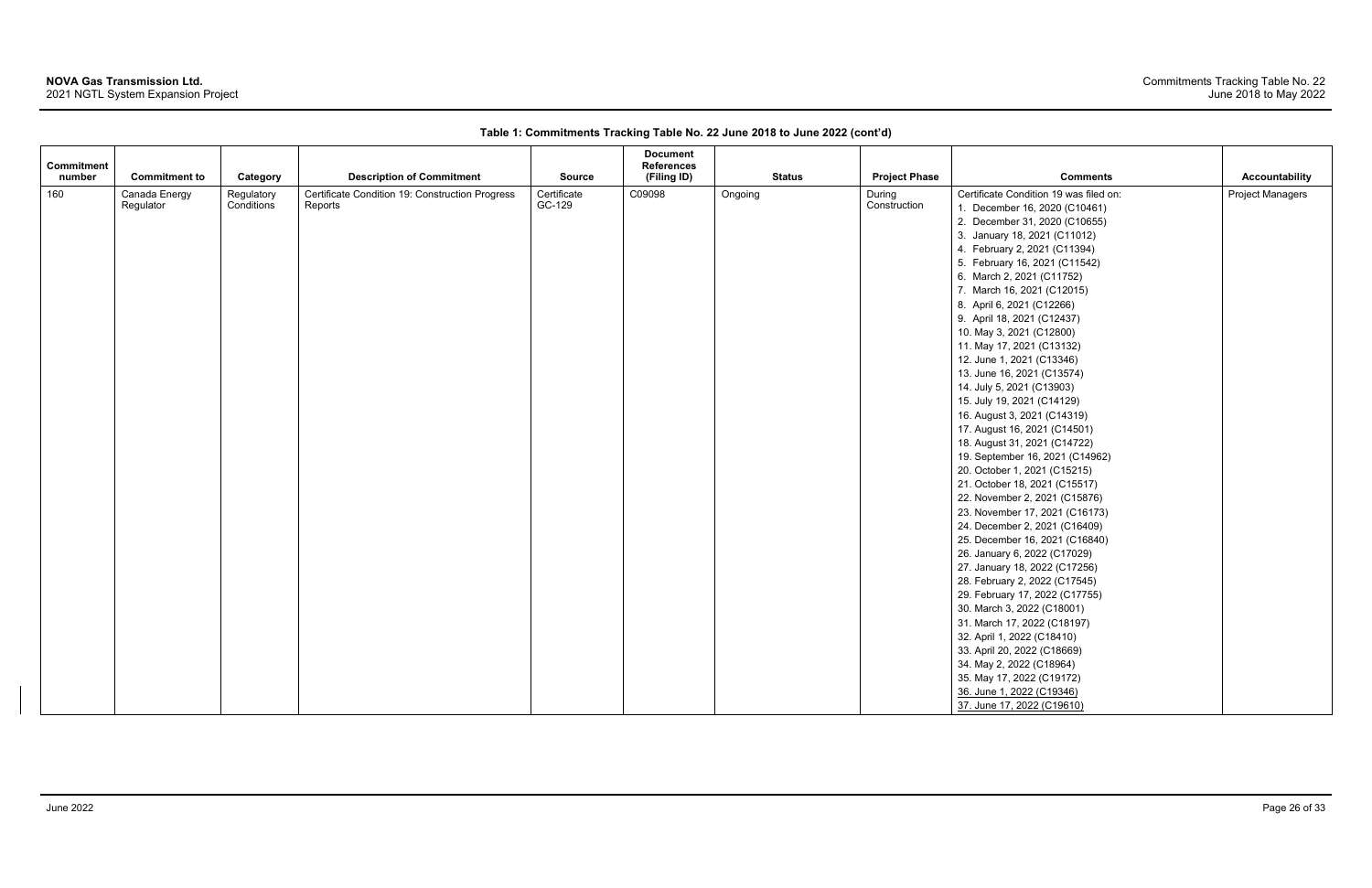| Commitment |                            |                          |                                                                                                       |                       | <b>Document</b><br><b>References</b> |                                                      |                                         |                                                                                                                                                                                                                                                                                                   |                       |
|------------|----------------------------|--------------------------|-------------------------------------------------------------------------------------------------------|-----------------------|--------------------------------------|------------------------------------------------------|-----------------------------------------|---------------------------------------------------------------------------------------------------------------------------------------------------------------------------------------------------------------------------------------------------------------------------------------------------|-----------------------|
| number     | <b>Commitment to</b>       | Category                 | <b>Description of Commitment</b>                                                                      | <b>Source</b>         | (Filing ID)                          | <b>Status</b>                                        | <b>Project Phase</b>                    | <b>Comments</b>                                                                                                                                                                                                                                                                                   | <b>Accountability</b> |
| 161        | Canada Energy<br>Regulator | Regulatory<br>Conditions | Certificate Condition 20: Finalized Watercourse<br>Crossing Inventory                                 | Certificate<br>GC-129 | C09098                               | Complete                                             | During<br>Construction                  | Certificate Condition 20 was filed on November 9, 2020<br>(C09448). Additional correspondence as shown:<br>January 15, 2021 Request for Review - Beaver Dam<br>Removal (C10940)<br>February 4, 2021 Request for Review - Watercourses<br>(C11429)                                                 | Environment           |
|            |                            |                          |                                                                                                       |                       |                                      |                                                      |                                         | February 9, 2021 Removal of MN-WC03A -<br>Watercourses (C11470)                                                                                                                                                                                                                                   |                       |
|            |                            |                          |                                                                                                       |                       |                                      |                                                      |                                         | February 16, 2021 Errata: Updated Historical Information<br>(C11540)                                                                                                                                                                                                                              |                       |
|            |                            |                          |                                                                                                       |                       |                                      |                                                      |                                         | February 18, 2021 Update to Request for Review -<br>Watercourses (Feb 4th letter) (C11570).                                                                                                                                                                                                       |                       |
|            |                            |                          |                                                                                                       |                       |                                      |                                                      |                                         | April 12, 2021 North Saskatchewan River Update<br>$(C12346)$ .<br>May 17, 2021 Request for Review - Project Water                                                                                                                                                                                 |                       |
|            |                            |                          |                                                                                                       |                       |                                      |                                                      |                                         | Withdrawal Locations (C13133)<br>July 8, 2021 Temp Vehicle Crossing Update (C13983)                                                                                                                                                                                                               |                       |
|            |                            |                          |                                                                                                       |                       |                                      |                                                      |                                         | September 10, 2021 Albert Creek Bridge (C14866)                                                                                                                                                                                                                                                   |                       |
| 162        | Canada Energy<br>Regulator | Regulatory<br>Conditions | Certificate Condition 21: Contingency<br><b>Watercourse Crossing Method</b>                           | Certificate<br>GC-129 | C09098                               | Planned                                              | During<br>Construction                  |                                                                                                                                                                                                                                                                                                   | Environment           |
| 163        | Canada Energy<br>Regulator | Regulatory<br>Conditions | Certificate Condition 22: Authorizations under<br>Paragraph 35(2)(b) of the Fisheries Act             | Certificate<br>GC-129 | C09098                               | Parts a) and c) are Complete.<br>Part b) is Planned. | During<br>Construction                  | NGTL is consulting with DFO on referred watercourses.<br>October 8, 2021 Timing Relief Letter (C15344)<br>October 28, 2021 Fisheries Act Authorizations letter<br>(C15755)<br>October 29, 2021 Confirmation of Notice to Indigenous                                                               | Environment           |
| 164        | Canada Energy              | Regulatory               | Certificate Condition 23: Working within the Little                                                   | Certificate           | C09098                               | Complete                                             | During                                  | <b>Groups (C15793)</b><br>December 7, 2021 Condition 23: Little Smoky Caribou                                                                                                                                                                                                                     | Environment           |
|            | Regulator                  | Conditions               | Smoky Caribou Range Restricted Activity Period                                                        | GC-129                |                                      |                                                      | Construction                            | Range (C16607)<br>December 10, 2021 Condition 23: Supplemental<br>Environmental Assessment and Technical Memo<br>(C16706)<br>December 21, 2021 CER issued letter: Condition<br>Compliance Relief Request granting NGTL's request for<br>relief to certain aspects of Condition 23(a)(v) including |                       |
|            |                            |                          |                                                                                                       |                       |                                      |                                                      |                                         | relief from timing (C16927).<br>January 13, 2021 Condition 23 (C17194).                                                                                                                                                                                                                           |                       |
| 165        | Canada Energy<br>Regulator | Regulatory<br>Conditions | Certificate Condition 24: Sunset Clause                                                               | Certificate<br>GC-129 | C09098                               | Complete                                             | All Stages                              | Section 52 activities commenced on January 29, 2021.                                                                                                                                                                                                                                              | Regulatory            |
| 166        | Canada Energy<br>Regulator | Regulatory<br>Conditions | Certificate Condition 25: Condition Compliance<br>by the Accountable Officer                          | Certificate<br>GC-129 | C09098                               | Planned                                              | Post-<br>Construction and<br>Operations |                                                                                                                                                                                                                                                                                                   | Project Managers      |
| 167        | Canada Energy<br>Regulator | Regulatory<br>Conditions | Certificate Condition 26: Quantification of<br>Construction-related Greenhouse Gas (GHG)<br>Emissions | Certificate<br>GC-129 | C09098                               | Planned                                              | Post-<br>Construction and<br>Operations |                                                                                                                                                                                                                                                                                                   | Environment           |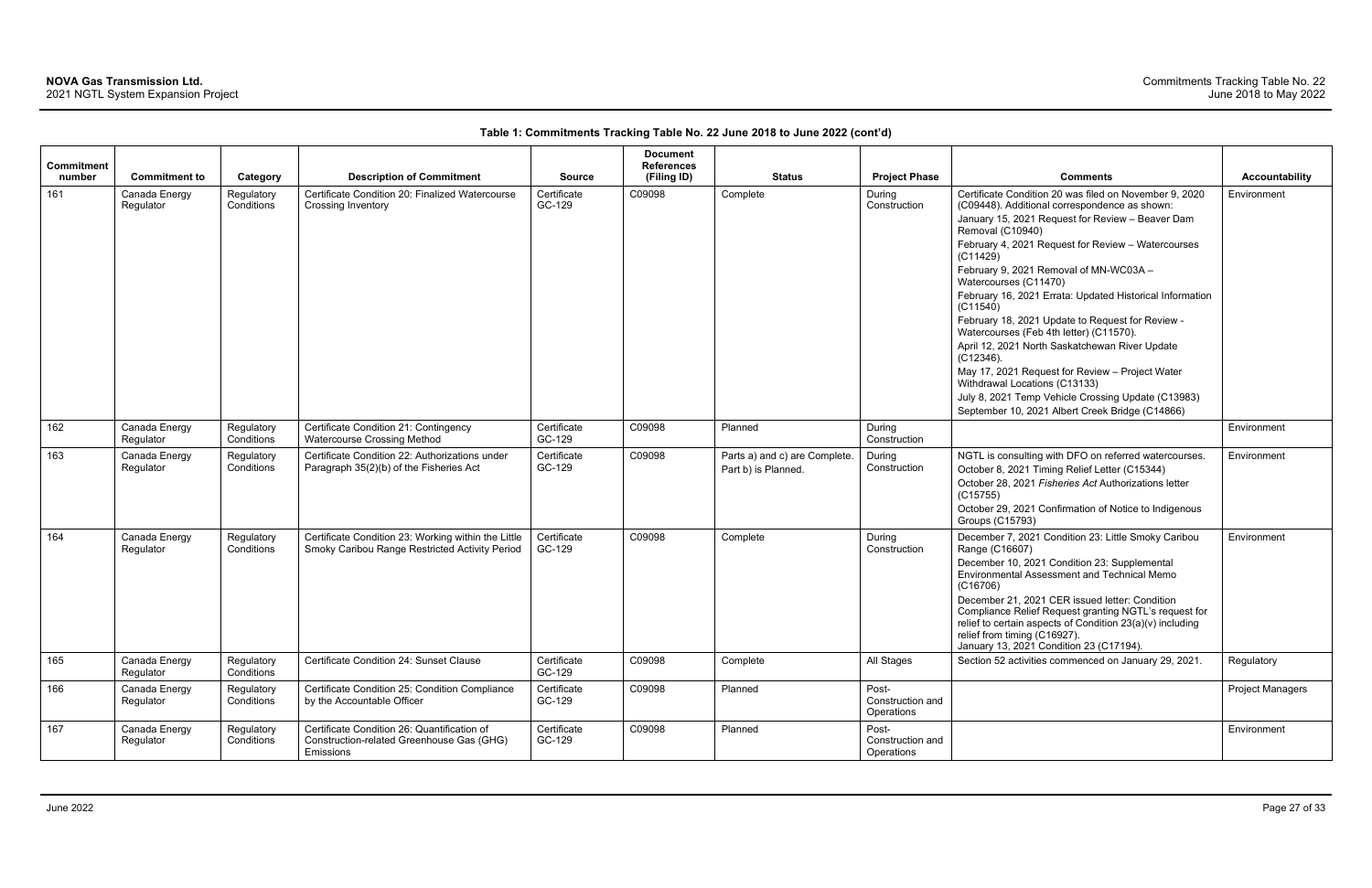| <b>Comments</b>                                                                                                                                                                                 | <b>Accountability</b>                                                   |
|-------------------------------------------------------------------------------------------------------------------------------------------------------------------------------------------------|-------------------------------------------------------------------------|
|                                                                                                                                                                                                 | <b>Indigenous Relations</b>                                             |
|                                                                                                                                                                                                 | Supply Chain /<br>Indigenous Relations<br><b>Business</b><br>Engagement |
|                                                                                                                                                                                                 | Project Manager                                                         |
|                                                                                                                                                                                                 | Environment                                                             |
|                                                                                                                                                                                                 | Environment                                                             |
|                                                                                                                                                                                                 | Environment                                                             |
|                                                                                                                                                                                                 | Environment                                                             |
|                                                                                                                                                                                                 | Environment                                                             |
| Certification Condition 35 (a) was filed on February 23,<br>2021 (C11623).<br>June 23, 2021 Condition 35 Progress Report No. 1<br>(C13705).<br>December 22, 2021 Progress Report No. 2 (C16947) | Indigenous Relations<br>/ Environment                                   |
|                                                                                                                                                                                                 | Project Manager                                                         |
|                                                                                                                                                                                                 | Project Manager                                                         |
|                                                                                                                                                                                                 | Environment                                                             |

| Commitment<br>number | <b>Commitment to</b>       | Category                 | <b>Description of Commitment</b>                                                                             | <b>Source</b>                | <b>Document</b><br><b>References</b><br>(Filing ID) | <b>Status</b> | <b>Project Phase</b>                    | <b>Comments</b>                                                                                                                                                                                    | Accountability                                                        |
|----------------------|----------------------------|--------------------------|--------------------------------------------------------------------------------------------------------------|------------------------------|-----------------------------------------------------|---------------|-----------------------------------------|----------------------------------------------------------------------------------------------------------------------------------------------------------------------------------------------------|-----------------------------------------------------------------------|
| 168                  | Canada Energy<br>Regulator | Regulatory<br>Conditions | Certificate Condition 27: Post-construction<br>Monitoring Plan for Indigenous Peoples                        | Certificate<br>GC-129        | C09098                                              | Planned       | Post-<br>Construction and<br>Operations |                                                                                                                                                                                                    | Indigenous Relatio                                                    |
| 170                  | Canada Energy<br>Regulator | Regulatory<br>Conditions | Certificate Condition 28: Employment,<br>Contracting, and Procurement Report                                 | Certificate<br>GC-129        | C09098                                              | Planned       | Post-<br>Construction and<br>Operations |                                                                                                                                                                                                    | Supply Chain /<br>Indigenous Relatic<br><b>Business</b><br>Engagement |
| 171                  | Canada Energy<br>Regulator | Regulatory<br>Conditions | Certificate Condition 29: Pipeline Geographic<br>Information Systems (GIS) Data                              | Certificate<br>GC-129        | C09098                                              | Planned       | Post-<br>Construction and<br>Operations |                                                                                                                                                                                                    | Project Manager                                                       |
| 172                  | Canada Energy<br>Regulator | Regulatory<br>Conditions | Certificate Condition 30: Post-Construction<br><b>Environmental Monitoring Reports</b>                       | Certificate<br>GC-129        | C09098                                              | Planned       | Post-<br>Construction and<br>Operations |                                                                                                                                                                                                    | Environment                                                           |
| 173                  | Canada Energy<br>Regulator | Regulatory<br>Conditions | Certificate Condition 31: Caribou Habitat<br>Restoration Implementation Report and Status<br>Update          | Certificate<br>GC-129        | C09098                                              | Planned       | Post-<br>Construction and<br>Operations |                                                                                                                                                                                                    | Environment                                                           |
| 174                  | Canada Energy<br>Regulator | Regulatory<br>Conditions | Certificate Condition 32: Caribou Habitat Offset<br>Measures Implementation Report                           | Certificate<br>GC-129        | C09098                                              | Planned       | Post-<br>Construction and<br>Operations |                                                                                                                                                                                                    | Environment                                                           |
| 175                  | Canada Energy<br>Regulator | Regulatory<br>Conditions | Certificate Condition 33: Caribou Habitat<br>Restoration and Offset Measures Monitoring<br>Program (CHROMMP) | Certificate<br>GC-129        | C09098                                              | Planned       | Post-<br>Construction and<br>Operations |                                                                                                                                                                                                    | Environment                                                           |
| 176                  | Canada Energy<br>Regulator | Regulatory<br>Conditions | Certificate Condition 34: Caribou Monitoring<br>Reports                                                      | Certificate<br>GC-129        | C09098                                              | Planned       | Post-<br>Construction and<br>Operations |                                                                                                                                                                                                    | Environment                                                           |
| 177                  | Canada Energy<br>Regulator | Regulatory<br>Conditions | Certificate Condition 35: Indigenous Working<br>Group for the Little Smoky Caribou Range                     | Certificate<br>GC-129        | C09098                                              | Ongoing       | Post-<br>Construction and<br>Operations | Certification Condition 35 (a) was filed on February 23,<br>2021 (C11623).<br>June 23, 2021 Condition 35 Progress Report No. 1<br>$(C13705)$ .<br>December 22, 2021 Progress Report No. 2 (C16947) | Indigenous Relatio<br>/ Environment                                   |
| 178                  | Canada Energy<br>Regulator | Regulatory<br>Conditions | Order Condition 1: Condition Compliance                                                                      | Order AO-001-<br>XG-001-2020 | C09385-5                                            | Ongoing       | All Phases                              |                                                                                                                                                                                                    | Project Manager                                                       |
| 179                  | Canada Energy<br>Regulator | Regulatory<br>Conditions | Order Condition 2: Section 58 Facilities and<br>Activities Design, Location, Construction and<br>Operation   | Order AO-001-<br>XG-001-2020 | C09647-2                                            | Ongoing       | Pre-Construction                        |                                                                                                                                                                                                    | Project Manager                                                       |
| 180                  | Canada Energy<br>Regulator | Regulatory<br>Conditions | Order Condition 3: Environmental Protection                                                                  | Order AO-001-<br>XG-001-2020 | C09647-2                                            | Ongoing       | Pre-Construction                        |                                                                                                                                                                                                    | Environment                                                           |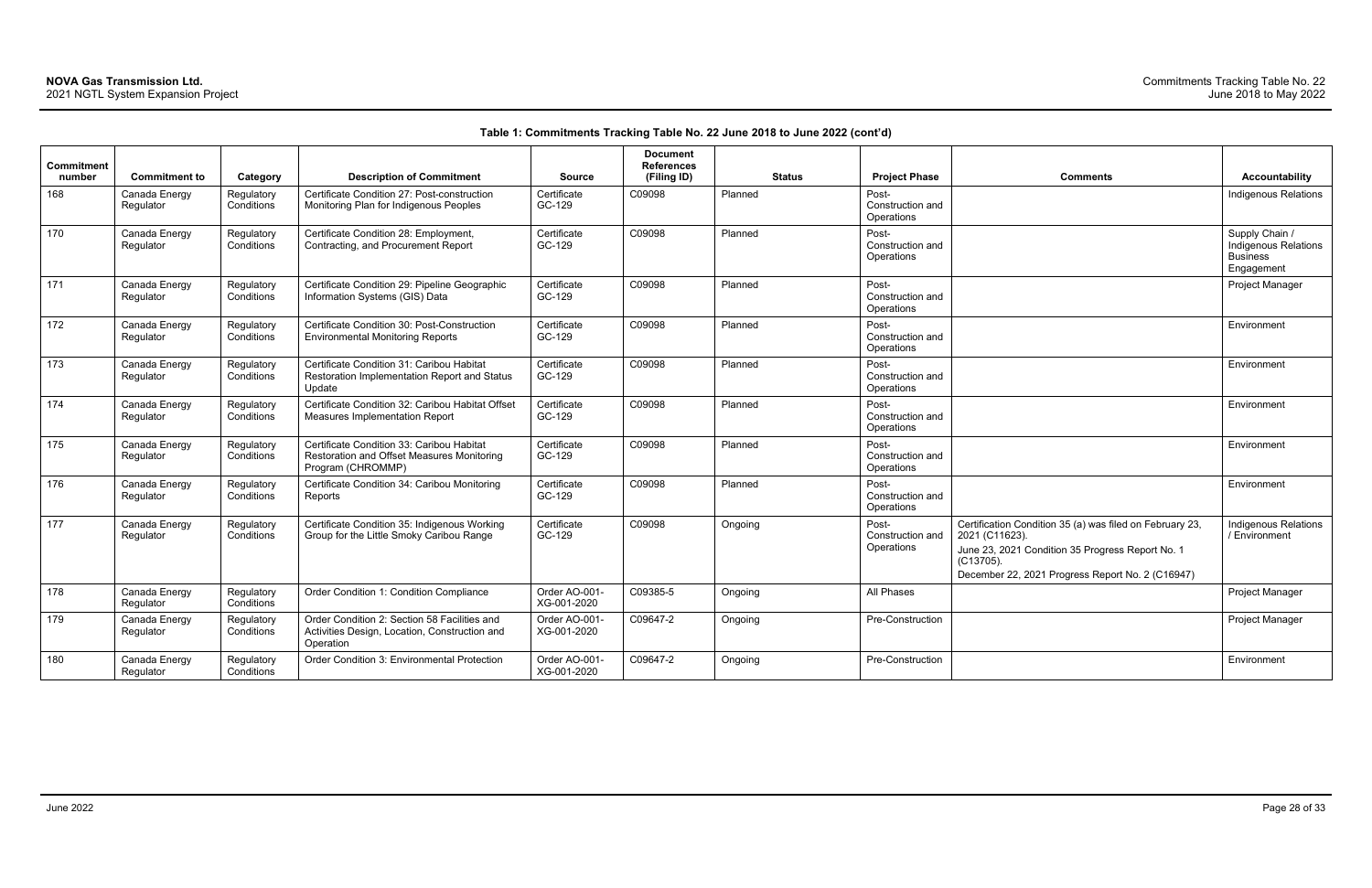| Commitment |                            |                          |                                                                                                    |                              | <b>Document</b><br><b>References</b> |               |                      |                                                                                                                                                                                                                                                                                                                                                                                                                                                                                                                                                                                                                    |                             |
|------------|----------------------------|--------------------------|----------------------------------------------------------------------------------------------------|------------------------------|--------------------------------------|---------------|----------------------|--------------------------------------------------------------------------------------------------------------------------------------------------------------------------------------------------------------------------------------------------------------------------------------------------------------------------------------------------------------------------------------------------------------------------------------------------------------------------------------------------------------------------------------------------------------------------------------------------------------------|-----------------------------|
| number     | <b>Commitment to</b>       | Category                 | <b>Description of Commitment</b>                                                                   | <b>Source</b>                | (Filing ID)                          | <b>Status</b> | <b>Project Phase</b> | <b>Comments</b>                                                                                                                                                                                                                                                                                                                                                                                                                                                                                                                                                                                                    | <b>Accountability</b>       |
| 181        | Canada Energy<br>Regulator | Regulatory<br>Conditions | Order Condition 4: Construction Emergency<br>Management Preparedness and Response<br>Planning      | Order AO-001-<br>XG-001-2020 | C09647-2                             | Complete      | Pre-Construction     | Order Condition 4(a) was filed via email only on:<br>• August 6, 2020<br>• September 9, 2020<br>• November 25, 2020<br>December 4, 2020<br>December 14, 2020<br>December 18, 2020<br>• January 20, 2021<br>• May 5, 2021<br>Order Condition 4(b) was filed on:<br>• August 13, 2020 (C07832)<br>• September 10, 2020 (08255)<br>• November 24, 2020 (C09851)<br>• November 30, 2020 (C10000)<br>December 11, 2020 (C10360)<br>• December 18, 2020 (C10509)<br>• May 5, 2021 ERP for Swartz Creek filed with Cond.9<br>(Filed Via Email)<br>• May 7, 2021 (C12996)<br>• May 28, 2021 Timing Relief Request (C13310) | Safety<br>Representative    |
| 182        | Canada Energy<br>Regulator | Regulatory<br>Conditions | Order Condition 5: Environmental Protection<br>Plan (EPP) for Section 58 Facilities and Activities | Order AO-001-<br>XG-001-2020 | C09647-2                             | Complete      | Pre-Construction     | Order Condition 5 was filed on August 14, 2020<br>(C07842). NGTL submitted an update to the Section 58<br>EPP on February 1, 2021 (C11358).<br>July 13, 2021 Updated EPP (C14059)<br>August 23, 2021 (C14599)                                                                                                                                                                                                                                                                                                                                                                                                      | Environment                 |
| 183        | Canada Energy<br>Regulator | Regulatory<br>Conditions | Order Condition 6: Outstanding Traditional Land<br>and Resource Use Investigations                 | Order AO-001-<br>XG-001-2020 | C09647-2                             | Complete      | Pre-Construction     | Order Condition 6 was filed on August 19, 2020<br>(C07968).                                                                                                                                                                                                                                                                                                                                                                                                                                                                                                                                                        | <b>Indigenous Relations</b> |
| 184        | Canada Energy<br>Regulator | Regulatory<br>Conditions | Order Condition 7: Camp Management Plan                                                            | Order AO-001-<br>XG-001-2020 | C09647-2                             | Complete      | Pre-Construction     | Order Condition 7 was filed on September 17, 2020<br>$(C08400)$ .                                                                                                                                                                                                                                                                                                                                                                                                                                                                                                                                                  | Workforce<br>Accommodations |
| 185        | Canada Energy<br>Regulator | Regulatory<br>Conditions | Order Condition 8: Additional Temporary<br>Construction Camp(s)                                    | Order AO-001-<br>XG-001-2020 | C09647-2                             | Complete      | Pre-Construction     | Order Condition 8 was filed on September 17, 2020<br>(C08407).                                                                                                                                                                                                                                                                                                                                                                                                                                                                                                                                                     | Workforce<br>Accommodations |
| 186        | Canada Energy<br>Regulator | Regulatory<br>Conditions | Order Condition 9: Programs and Manuals -<br>Safety                                                | Order AO-001-<br>XG-001-2020 | C09647-2                             | Complete      | Pre-Construction     | Order Condition 9 was filed on October 20, 2020<br>(C09011).<br>February 1, 2021 Construction Safety Manual - Dismal<br>Creek (C11383).<br>May 5, 2021 Construction Safety Manual - Swartz Creek<br>and GPM-10 valve and launcher site (Filed via email with<br>Cond. 4 ERP).<br>May 28, 2021 Timing Relief Request (C13310)                                                                                                                                                                                                                                                                                       | Safety<br>Representative    |
| 187        | Canada Energy<br>Regulator | Regulatory<br>Conditions | Order Condition 10: Construction Monitoring<br>Plan for Indigenous Peoples                         | Order AO-001-<br>XG-001-2020 | C09647-2                             | Complete      | Pre-Construction     | Order Condition 10 was filed on November 6, 2020<br>(C09434).                                                                                                                                                                                                                                                                                                                                                                                                                                                                                                                                                      | Indigenous Relations        |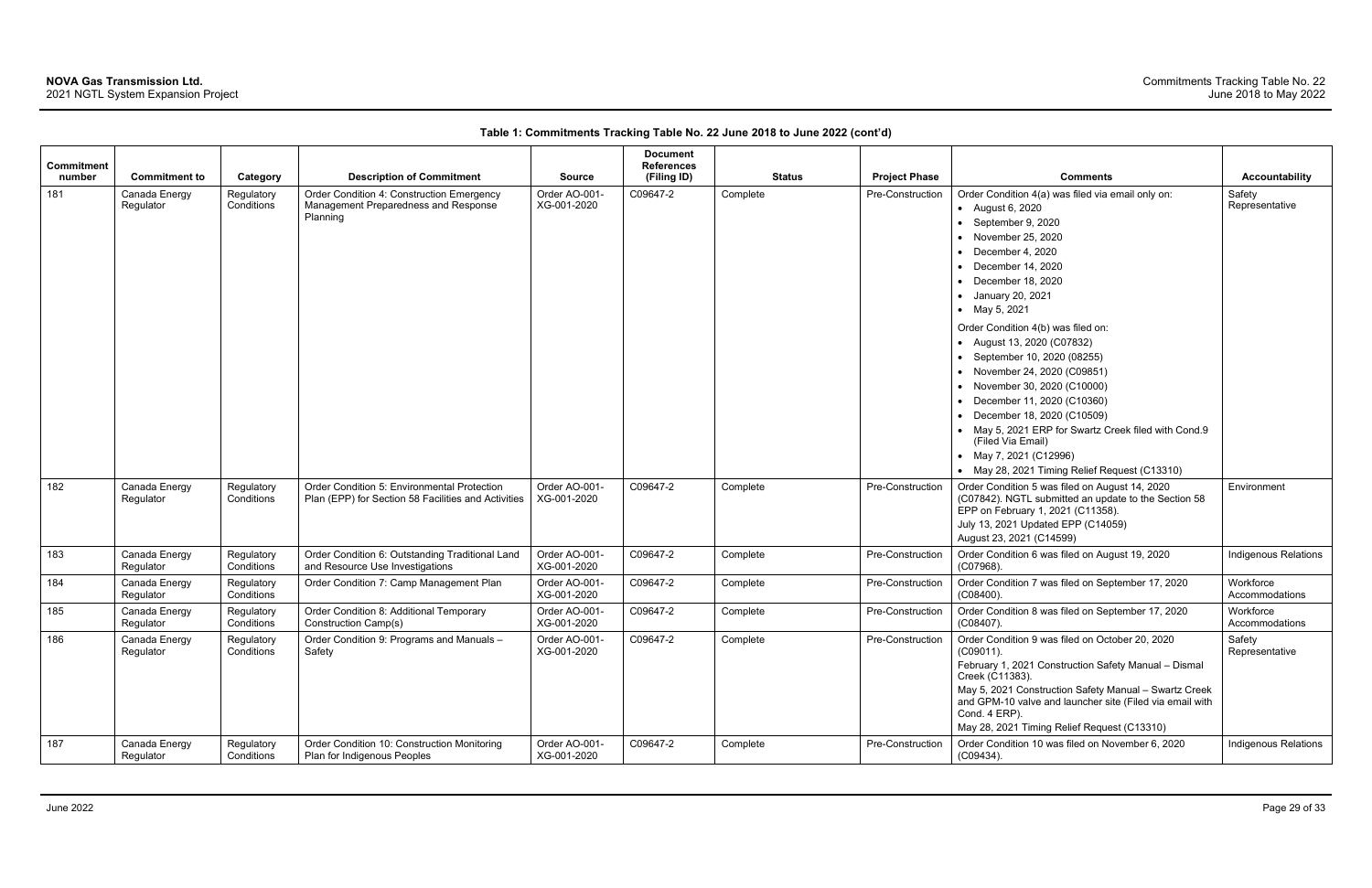| Commitment<br>number | <b>Commitment to</b>       | Category                 | <b>Description of Commitment</b>                                            | <b>Source</b>                | <b>Document</b><br><b>References</b><br>(Filing ID) | <b>Status</b> | <b>Project Phase</b> | <b>Comments</b>                                                                                                                                                                                                                                                                                                                                                                                                                                                                                                        | <b>Accountability</b>                                                   |
|----------------------|----------------------------|--------------------------|-----------------------------------------------------------------------------|------------------------------|-----------------------------------------------------|---------------|----------------------|------------------------------------------------------------------------------------------------------------------------------------------------------------------------------------------------------------------------------------------------------------------------------------------------------------------------------------------------------------------------------------------------------------------------------------------------------------------------------------------------------------------------|-------------------------------------------------------------------------|
| 188                  | Canada Energy<br>Regulator | Regulatory<br>Conditions | Order Condition 11: Report on Engagement with<br>Indigenous Peoples         | Order AO-001-<br>XG-001-2020 | C09647-2                                            | Complete      | Pre-Construction     | Order Condition 11 was filed on November 6, 2020<br>$(C09434)$ .<br>Order Condition 11 Update was filed on May 6, 2021<br>(C12977).<br>Order Condition 11 Update was filed on November 5,<br>2021 (C15989)<br>Order Condition 11 Report No. 4 was filed on May 6,<br>2022, (C19017)                                                                                                                                                                                                                                    | Indigenous Relations                                                    |
| 189                  | Canada Energy<br>Regulator | Regulatory<br>Conditions | Order Condition 12: Employment, Contracting,<br>and Procurement Plan Update | Order AO-001-<br>XG-001-2020 | C09647-2                                            | Complete      | Pre-Construction     | Order Condition 12 was filed on September 22, 2020<br>(C08480)<br>March 2, 2021 Response to ANSN Letter (C11778)<br>May 3, 2021 Ruling No. 1 Response (C12816)<br>August 19, 2021 Ruling No. 2 Response (C14550)<br>September 24, 2022 Updated Prime Contractor's<br>Aboriginal Participation Plans (C15091)                                                                                                                                                                                                           | Supply Chain /<br>Indigenous Relations<br><b>Business</b><br>Engagement |
| 190                  | Canada Energy<br>Regulator | Regulatory<br>Conditions | Order Condition 13: Heritage Resource<br>Clearances                         | Order AO-001-<br>XG-001-2020 | C09647-2                                            | Complete      | Pre-Construction     | Order Condition 13 was filed on October 7, 2020<br>(C08789)<br>June 4, 2021 Condition 15 and 13 Response to<br>Compliance Letter No. 11 (C13415)<br>June 16, 2021 Bi-monthly Report No. 1 (C13581)<br>August 9, 2021 Bi-monthly Report No. 2 (C14382)<br>October 7, 2021 Bi-monthly Report No. 3 (C15307)<br>December 8, 2021 Bi-monthly Report No. 4 (C16616)<br>February 9, 2022 Bi-monthly Report No. 5 (C17641)<br>April 8, 2022 Bi-monthly Report No. 6 (C18491)<br>June 8, 2022 Bi-monthly Report No. 7 (C19457) | Environment                                                             |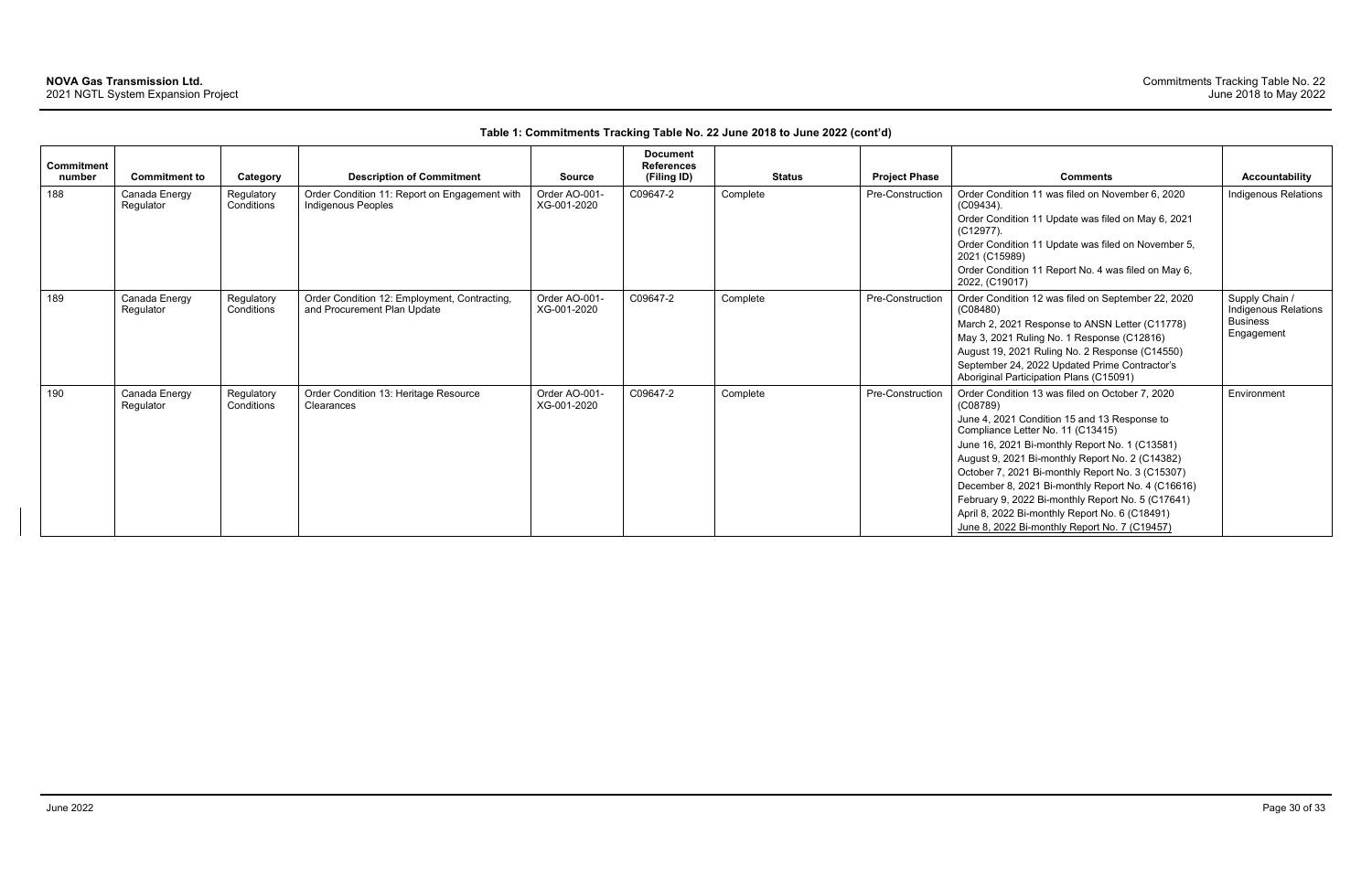| <b>Commitment</b> |                            |                          |                                                                                 |                              | <b>Document</b><br><b>References</b> |               |                      |                                                                         |                                             |
|-------------------|----------------------------|--------------------------|---------------------------------------------------------------------------------|------------------------------|--------------------------------------|---------------|----------------------|-------------------------------------------------------------------------|---------------------------------------------|
| number            | <b>Commitment to</b>       | Category                 | <b>Description of Commitment</b>                                                | <b>Source</b>                | (Filing ID)                          | <b>Status</b> | <b>Project Phase</b> | <b>Comments</b>                                                         | <b>Accountability</b>                       |
| 191               | Canada Energy              | Regulatory               | Order Condition 14: Commitments Tracking                                        | Order AO-001-                | C09647-2                             | Complete      | Pre-Construction     | Order Condition 16 CTT was filed on:                                    | All                                         |
|                   | Regulator                  | Conditions               | Table (CTT)                                                                     | XG-001-2020                  |                                      |               |                      | 1. September 23, 2020 (C08481)                                          |                                             |
|                   |                            |                          |                                                                                 |                              |                                      |               |                      | 2. October 22, 2020 (C09072)                                            |                                             |
|                   |                            |                          |                                                                                 |                              |                                      |               |                      | 3. November 23, 2020 (C09829)                                           |                                             |
|                   |                            |                          |                                                                                 |                              |                                      |               |                      | 4. December 22, 2020 (C10565)                                           |                                             |
|                   |                            |                          |                                                                                 |                              |                                      |               |                      | 5. January 22, 2021 (C11138)                                            |                                             |
|                   |                            |                          |                                                                                 |                              |                                      |               |                      | 6. February 23, 2021 (C11620)                                           |                                             |
|                   |                            |                          |                                                                                 |                              |                                      |               |                      | 7. March 22, 2021 (C12090)                                              |                                             |
|                   |                            |                          |                                                                                 |                              |                                      |               |                      | 8. April 23, 2021 (C12546)                                              |                                             |
|                   |                            |                          |                                                                                 |                              |                                      |               |                      | 9. May 25, 2021 (C13237)                                                |                                             |
|                   |                            |                          |                                                                                 |                              |                                      |               |                      | 10. June 23, 2021 (C13683)                                              |                                             |
|                   |                            |                          |                                                                                 |                              |                                      |               |                      | 11. July 22, 2021 (C14184)                                              |                                             |
|                   |                            |                          |                                                                                 |                              |                                      |               |                      | 12. August 23, 2021 (C14598)                                            |                                             |
|                   |                            |                          |                                                                                 |                              |                                      |               |                      | 13. September 22, 2021 (C15041)                                         |                                             |
|                   |                            |                          |                                                                                 |                              |                                      |               |                      | 14. October 22, 2021 (C15634)                                           |                                             |
|                   |                            |                          |                                                                                 |                              |                                      |               |                      | 15. November 23, 2021 (C16266)                                          |                                             |
|                   |                            |                          |                                                                                 |                              |                                      |               |                      | 16. December 22, 2021 (C16948)                                          |                                             |
|                   |                            |                          |                                                                                 |                              |                                      |               |                      | 17. January 24, 2022 (C17347)                                           |                                             |
|                   |                            |                          |                                                                                 |                              |                                      |               |                      | 18. February 23, 2022 (C17829)                                          |                                             |
|                   |                            |                          |                                                                                 |                              |                                      |               |                      | 19. March 22, 2022 (C18258)                                             |                                             |
|                   |                            |                          |                                                                                 |                              |                                      |               |                      | 20. April 22, 2022 (C18711)                                             |                                             |
|                   |                            |                          |                                                                                 |                              |                                      |               |                      | 21. May 25, 2022 (C19250)                                               |                                             |
| 192               | Canada Energy<br>Regulator | Regulatory<br>Conditions | Order Condition 15: Emergency Management<br><b>Continuing Education Program</b> | Order AO-001-<br>XG-001-2020 | C09647-2                             | Complete      | Pre-Construction     | Order Condition 15 was filed on September 22, 2020<br>(C08482)          | Emergency<br>Management / Public<br>Affairs |
| 193               | Canada Energy<br>Regulator | Regulatory<br>Conditions | Order Condition 16: Construction Schedule                                       | Order AO-001-<br>XG-001-2020 | C09647-2                             | Complete      | Pre-Construction     | Order Condition 16 was filed on November 6, 2020<br>(C09434)            | <b>Project Managers</b>                     |
|                   |                            |                          |                                                                                 |                              |                                      |               |                      | May 11, 2021 Swartz Creek and GPM-10 Construction<br>Schedules (C13032) |                                             |
|                   |                            |                          |                                                                                 |                              |                                      |               |                      | September 8, 2021 Construction Schedule Update<br>(C14842)              |                                             |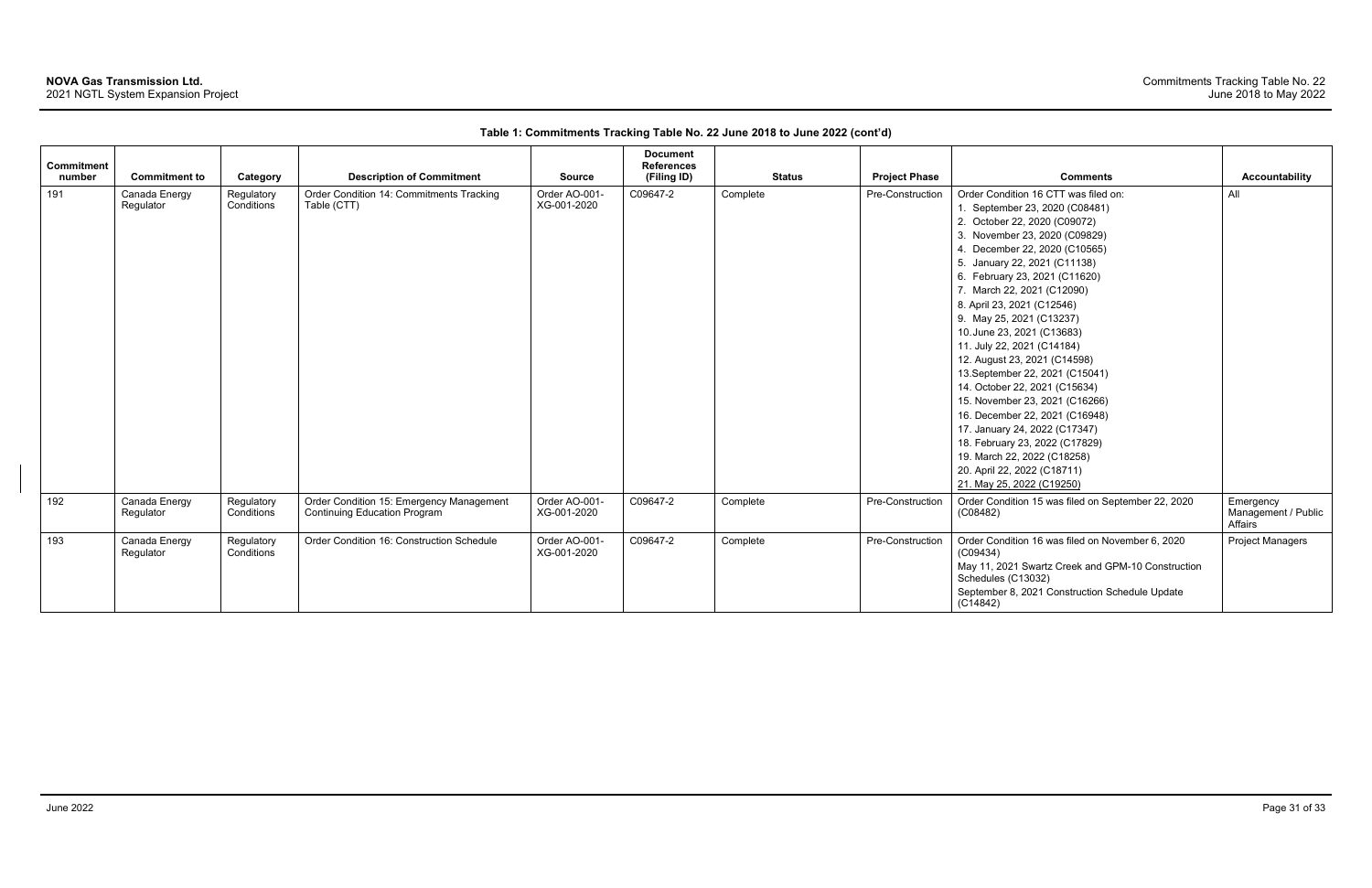## **NOVA Gas Transmission Ltd.**

2021 NGTL System Expansion Project

| Commitment |                            |                          |                                                        |                              | <b>Document</b><br><b>References</b> |               |                        |                                                                                                                                                                                                                                                                                                                                                                                                                                                                                                                                                                                                                                                                                                                                                                                                                                                                                                                                                                                                                                                                                                                                                                                                                                     |                                   |
|------------|----------------------------|--------------------------|--------------------------------------------------------|------------------------------|--------------------------------------|---------------|------------------------|-------------------------------------------------------------------------------------------------------------------------------------------------------------------------------------------------------------------------------------------------------------------------------------------------------------------------------------------------------------------------------------------------------------------------------------------------------------------------------------------------------------------------------------------------------------------------------------------------------------------------------------------------------------------------------------------------------------------------------------------------------------------------------------------------------------------------------------------------------------------------------------------------------------------------------------------------------------------------------------------------------------------------------------------------------------------------------------------------------------------------------------------------------------------------------------------------------------------------------------|-----------------------------------|
| number     | <b>Commitment to</b>       | Category                 | <b>Description of Commitment</b>                       | <b>Source</b>                | (Filing ID)                          | <b>Status</b> | <b>Project Phase</b>   | <b>Comments</b>                                                                                                                                                                                                                                                                                                                                                                                                                                                                                                                                                                                                                                                                                                                                                                                                                                                                                                                                                                                                                                                                                                                                                                                                                     | <b>Accountability</b>             |
| 194        | Canada Energy<br>Regulator | Regulatory<br>Conditions | Order Condition 17: Construction Progress<br>Reports   | Order AO-001-<br>XG-001-2020 | C09647-2                             | Ongoing       | During<br>Construction | Order Condition 17 was filed on:<br>1. December 16, 2020 (C10461)<br>2. December 31, 2020 (C10655)<br>3. January 18, 2021 (C11012)<br>4. February 2, 2021 (C11394)<br>5. February 16, 2021 (C11542)<br>6. March 2, 2021 (C11752)<br>7. March 16, 2021 (C12015)<br>8. April 6, 2021 (C12266)<br>9. April 18, 2021 (C12437)<br>10. May 3, 2021 (C12800)<br>11. May 17, 2021 (C13132)<br>12. June 1, 2021 (C13346)<br>13. June 16, 2021 (C13574)<br>14. July 5, 2021 (C13903)<br>15. July 19, 2021 (C14129)<br>16. August 3, 2021 (C14319)<br>17. August 16, 2021 (C14501)<br>18. August 31, 2021 (C14722)<br>19. September 16, 2021 (C14962)<br>20. October 1, 2021 (C15215)<br>21. October 18, 2021 (C15517)<br>22. November 2, 2021 (C15876)<br>23. November 17, 2021 (C16173)<br>24. December 2, 2021 (C16409)<br>25. December 16, 2021 (C16840)<br>26. January 6, 2022 (C17029)<br>27. January 18, 2022 (C17256)<br>28. February 2, 2022 (C17545)<br>29. February 17, 2022 (C17755)<br>30. March 3, 2022 (C18001)<br>31. March 17, 2022 (C18197)<br>32. April 1, 2022 (C18410)<br>33. April 20, 2022 (C18669)<br>34. May 2, 2022 (C18964)<br>35. May 17, 2022 (C19172)<br>36. June 1, 2022 (C19346)<br>37. June 17, 2022 (C19610) | <b>Project Managers</b>           |
| 195        | Canada Energy<br>Regulator | Regulatory<br>Conditions | Order Condition 18: Technical Specification<br>Updates | Order AO-001-<br>XG-001-2020 | C09647-2                             | Planned       | During<br>Construction | A Technical Specification Update was filed on March 17,<br>2021 for the January Creek control valve (C12020).                                                                                                                                                                                                                                                                                                                                                                                                                                                                                                                                                                                                                                                                                                                                                                                                                                                                                                                                                                                                                                                                                                                       | Project Managers /<br>Engineering |
| 196        | Canada Energy<br>Regulator | Regulatory<br>Conditions | Order Condition 19: Sunset Clause                      | Order AO-001-<br>XG-001-2020 | C09647-2                             | Complete      | During<br>Construction | Section 58 construction commenced on December 2,<br>2020.                                                                                                                                                                                                                                                                                                                                                                                                                                                                                                                                                                                                                                                                                                                                                                                                                                                                                                                                                                                                                                                                                                                                                                           | Regulatory                        |